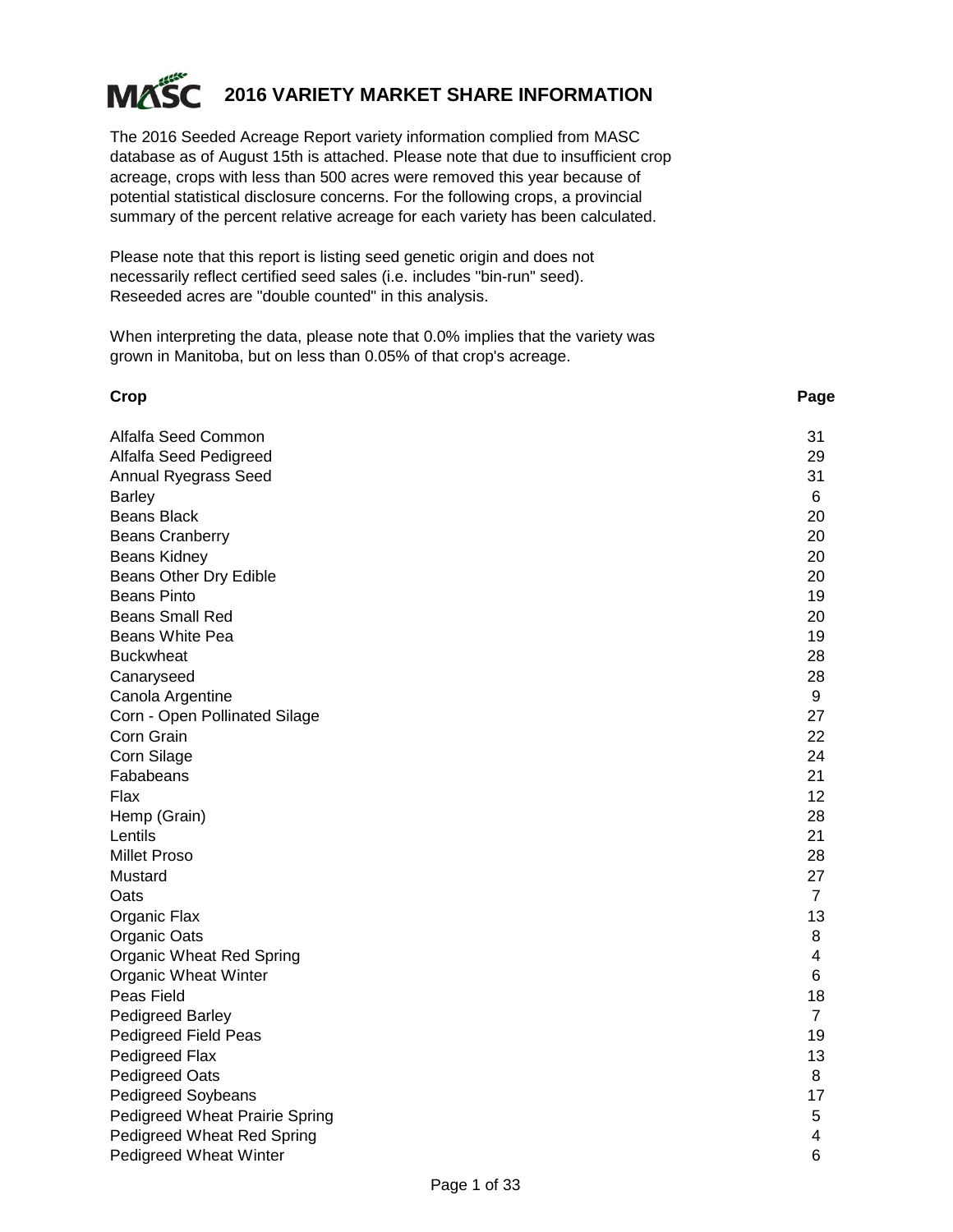

| Crop                            | Page |
|---------------------------------|------|
| Perennial Ryegrass Seed         | 31   |
| Processing Potatoes - Irrigated | 21   |
| Processing Potatoes - Dryland   | 21   |
| Rapeseed                        | 12   |
| <b>Rye Fall</b>                 | 9    |
| Soybeans                        | 13   |
| Sunflowers (Oil)                | 27   |
| Sunflowers (Non Oil)            | 27   |
| <b>Table Potatoes</b>           | 22   |
| <b>Tall Fescue Seed</b>         | 33   |
| <b>Timothy Seed Pedigreed</b>   | 28   |
| <b>Triticale</b>                | 9    |
| <b>Triticale Winter</b>         | 9    |
| <b>Wheat Durum</b>              | 5    |
| <b>Wheat Feed</b>               | 5    |
| Wheat Hard White Spring         | 5    |
| <b>Wheat Prairie Spring</b>     | 5    |
| <b>Wheat Red Spring</b>         | 3    |
| <b>Wheat Winter</b>             | 5    |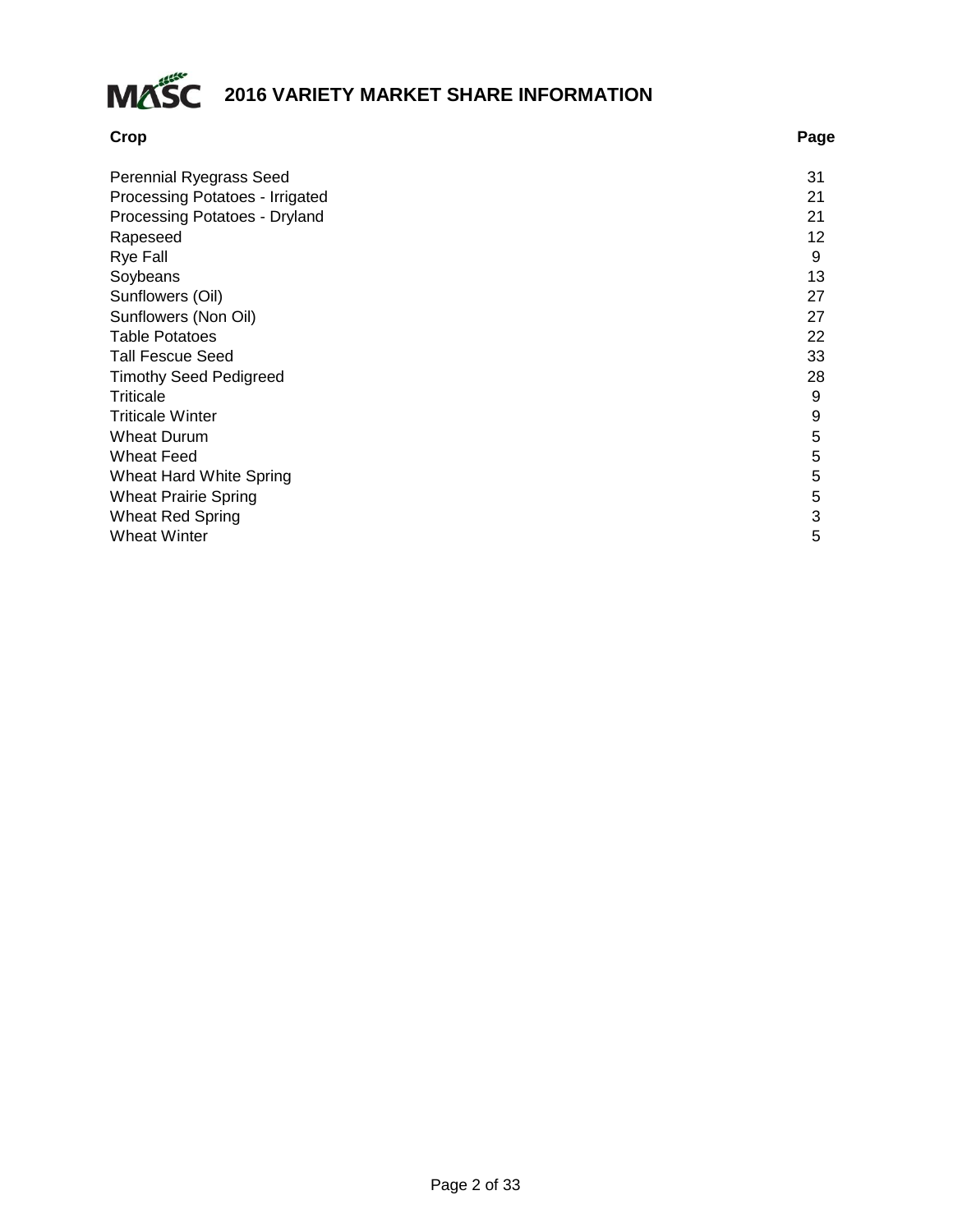

#### **WHEAT RED SPRING - 2016 MANITOBA VARIETY ACREAGE REPORT**

| AAC BRANDON (BW 932)     | 37.9% | <b>Based on</b> |
|--------------------------|-------|-----------------|
| CARDALE (BW429)          | 17.1% | 2,194,479       |
| CARBERRY (BW874)         | 10.2% | <b>Acres</b>    |
| <b>GLENN</b>             | 7.1%  | <b>Reported</b> |
| HARVEST (BW259)          | 5.8%  |                 |
| AAC ELIE(BW931)          | 5.0%  |                 |
| CDC PLENTIFUL (PT580)    | 3.7%  |                 |
| AC DOMAIN (BW 148)       | 2.0%  |                 |
| MUCHMORE (BW875)         | 1.6%  |                 |
| CDC STANLEY (BW880)      | 1.4%  |                 |
| <b>CDC GO (BW781)</b>    | 1.3%  |                 |
| WR 859 CL (BW859)        | 1.0%  |                 |
| CDC UTMOST (BW 883)      | 0.8%  |                 |
| 5605HR CL (BW918)        | 0.8%  |                 |
| CDC VR MORRIS (BW423)    | 0.8%  |                 |
| 5604HR CL (BW 878)       | 0.7%  |                 |
| <b>AAC W1876</b>         | 0.4%  |                 |
| AC BARRIE (BW 661)       | 0.4%  |                 |
| <b>KANE (BW342)</b>      | 0.4%  |                 |
| <b>CDC TITANIUM</b>      | 0.3%  |                 |
| 5602HR (BW297)           | 0.2%  |                 |
| AAC REDWATER (PT457)     | 0.2%  |                 |
| AC INTREPID (BW 693)     | 0.1%  |                 |
| AC SPLENDOR (BW 191)     | 0.1%  |                 |
| GOODEVE (BW 841)         | 0.1%  |                 |
| CDC IMAGINE (BW758)(IMI) | 0.1%  |                 |
| 5603 HR                  | 0.1%  |                 |
| VESPER VB (BW415)        | 0.1%  |                 |
| SUPERB (BW252)           | 0.1%  |                 |
| <b>AAC CONNERY</b>       | 0.1%  |                 |
| CDC TEAL (BW 616)        | 0.1%  |                 |
| <b>UNITY VB</b>          | 0.0%  |                 |
| WASKADA (BW 357)         | 0.0%  |                 |
| MCKENZIE (BW 205)        | 0.0%  |                 |
| CDC ABOUND (BW824)       | 0.0%  |                 |
| SY479 VB                 | 0.0%  |                 |
| SOMERSET (BW307)         | 0.0%  |                 |
| LILLIAN (BW776)          | 0.0%  |                 |
| CDC ALSASK (BW301)       | 0.0%  |                 |
| <b>ROBLIN</b>            | 0.0%  |                 |
| AC CADILLAC (BW 689)     | 0.0%  |                 |
| <b>FIELDSTAR VB</b>      | 0.0%  |                 |
| <b>CDC BRADWELL</b>      | 0.0%  |                 |
| NO VAR                   | 0.0%  |                 |
| <b>AC STETTLER</b>       | 0.0%  |                 |
| <b>NEEPAWA</b>           | 0.0%  |                 |
| <b>THORSBY</b>           | 0.0%  |                 |
| INFINITY (BW 799)        | 0.0%  |                 |
| <b>AAC VIEWFIELD</b>     | 0.0%  |                 |
| AAC BAILEY (BW901)       | 0.0%  |                 |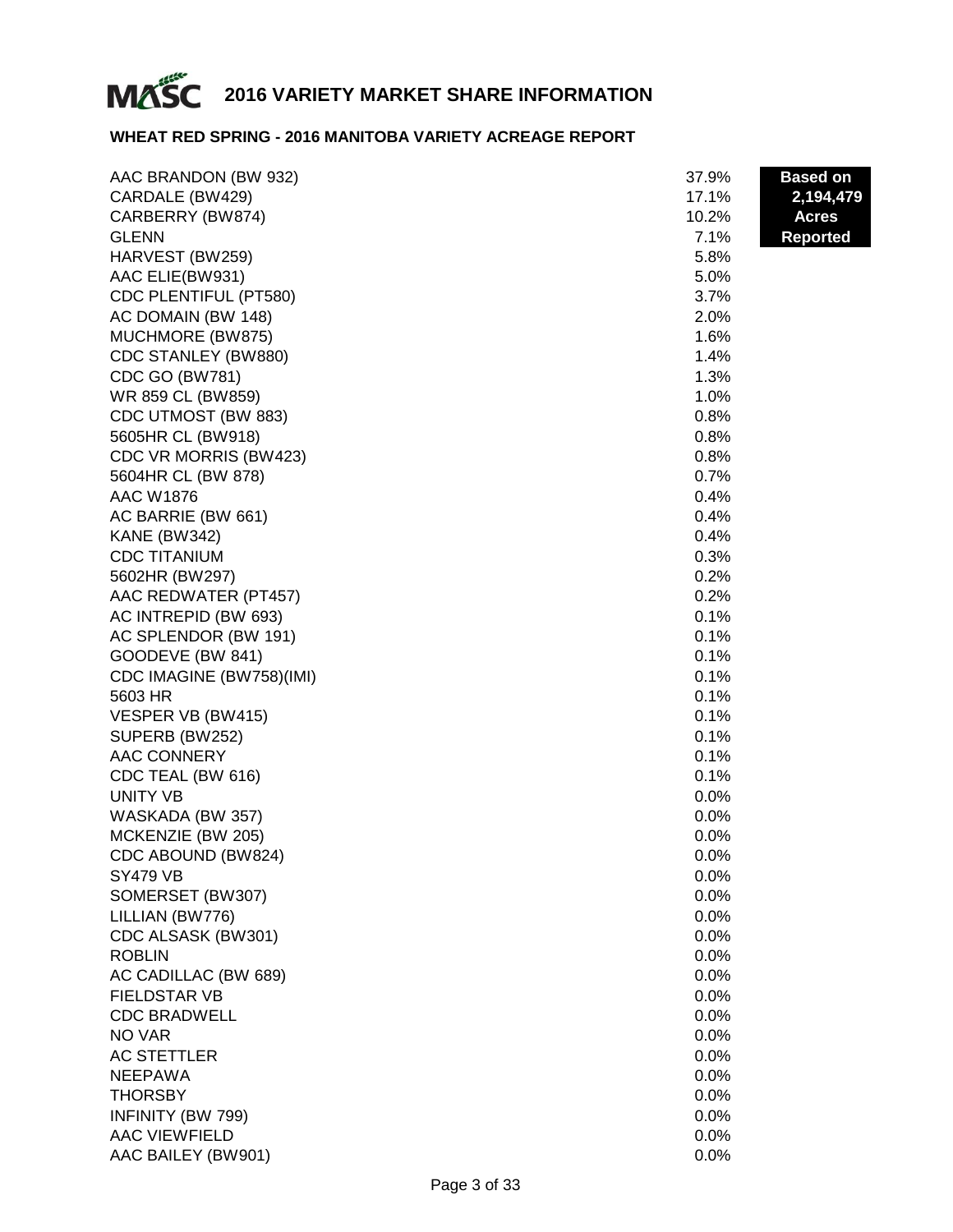

#### **WHEAT RED SPR - 2016 MB VARIETY ACREAGE REPORT continued**

| AC ABBEY (BW 691) | 0.0%    |
|-------------------|---------|
| 5600HR (BW 238)   | $0.0\%$ |
| 5601HR (BW256)    | $0.0\%$ |

#### **PEDIGREED WHT RED SPR - 2016 MANITOBA VARIETY ACREAGE REPORT**

| AAC BRANDON (BW 932)   | 62.4% | <b>Based on</b> |
|------------------------|-------|-----------------|
| AAC ELIE(BW931)        | 10.3% | 54,162          |
| CARDALE (BW429)        | 8.1%  | <b>Acres</b>    |
| <b>GLENN</b>           | 3.8%  | <b>Reported</b> |
| CDC PLENTIFUL (PT580)  | 2.2%  |                 |
| CARBERRY (BW874)       | 2.0%  |                 |
| AAC REDWATER (PT457)   | 1.7%  |                 |
| AAC CONNERY            | 1.3%  |                 |
| MUCHMORE (BW875)       | 1.0%  |                 |
| CDC UTMOST (BW 883)    | 1.0%  |                 |
| <b>AAC VIEWFIELD</b>   | 0.6%  |                 |
| <b>SY479 VB</b>        | 0.6%  |                 |
| HARVEST (BW259)        | 0.6%  |                 |
| 5605HR CL (BW918)      | 0.6%  |                 |
| <b>CDC TITANIUM</b>    | 0.5%  |                 |
| AC DOMAIN (BW 148)     | 0.5%  |                 |
| AAC CAMERON VB         | 0.5%  |                 |
| <b>CDC GO (BW781)</b>  | 0.4%  |                 |
| <b>AAC W1876</b>       | 0.4%  |                 |
| <b>ROBLIN</b>          | 0.3%  |                 |
| CDC STANLEY (BW880)    | 0.3%  |                 |
| NO VAR                 | 0.3%  |                 |
| CDC TEAL (BW 616)      | 0.3%  |                 |
| <b>CDC LANDMARK VB</b> | 0.2%  |                 |
| AAC REDBERRY           | 0.1%  |                 |
| <b>CDC LANDMARK</b>    | 0.1%  |                 |

#### **ORGANIC WHT RED SPR - 2016 MANITOBA VARIETY ACREAGE REPORT**

| AAC BRANDON (BW 932) | 26.6% | <b>Based on</b> |
|----------------------|-------|-----------------|
| CARDALE (BW429)      | 25.8% | 5,480           |
| <b>GLENN</b>         | 10.4% | <b>Acres</b>    |
| AC BARRIE (BW 661)   | 9.3%  | <b>Reported</b> |
| LILLIAN (BW776)      | 8.7%  |                 |
| AC DOMAIN (BW 148)   | 4.3%  |                 |
| CARBERRY (BW874)     | 3.9%  |                 |
| AC CADILLAC (BW 689) | 3.1%  |                 |
| CDC TEAL (BW 616)    | 2.7%  |                 |
| WASKADA (BW 357)     | 2.0%  |                 |
| <b>KATEPWA</b>       | 1.8%  |                 |
| CDC STANLEY (BW880)  | 1.4%  |                 |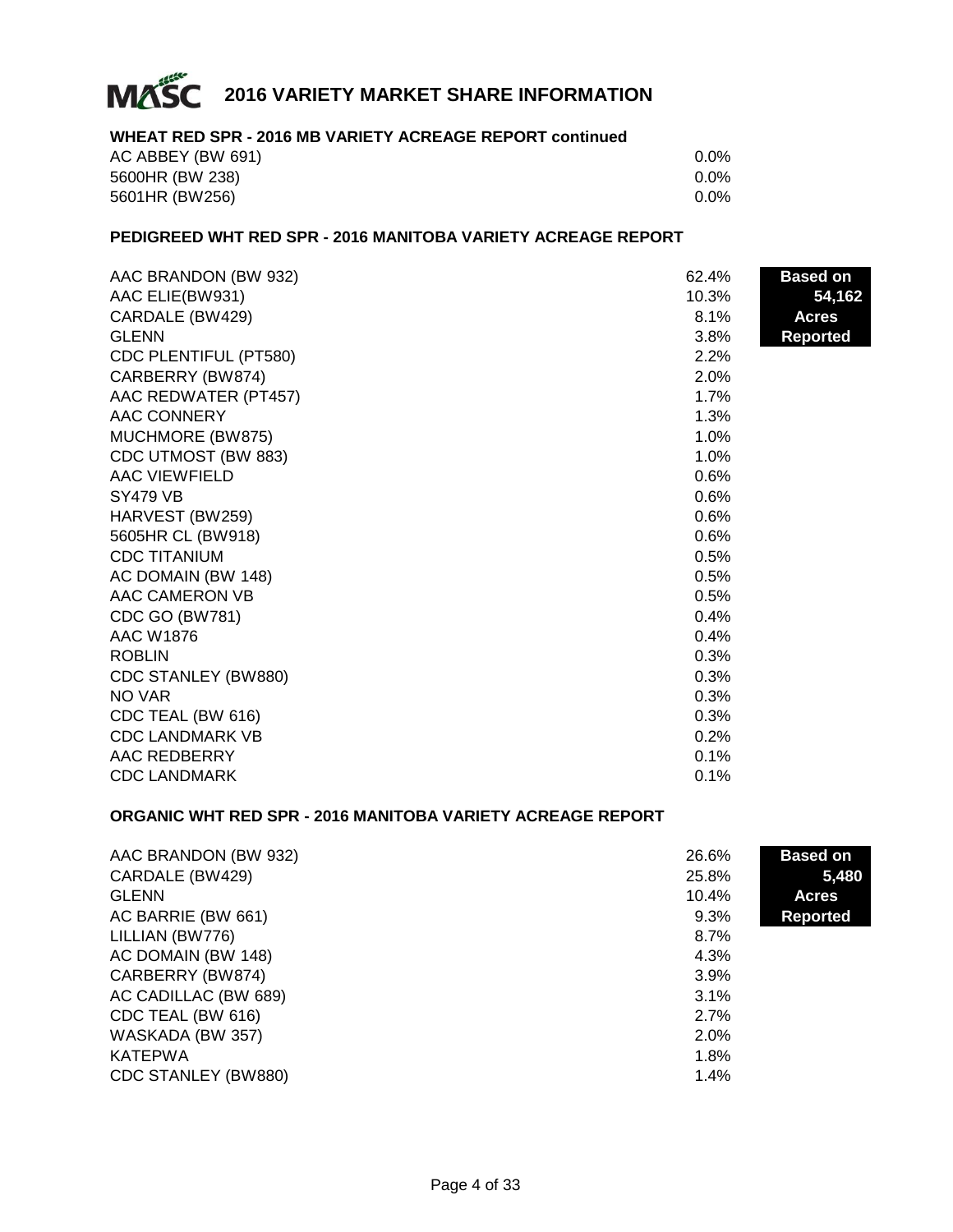

#### **WHEAT HARD WHITE SPR - 2016 MANITOBA VARIETY ACREAGE REPORT**

| SNOWSTAR (BW315A)<br>WHITEHAWK (HW024)<br><b>SNOWBIRD</b>                                                                                                                | 90.2%<br>5.1%<br>4.7%                                                           | <b>Based on</b><br>1,906<br><b>Acres</b><br><b>Reported</b>   |
|--------------------------------------------------------------------------------------------------------------------------------------------------------------------------|---------------------------------------------------------------------------------|---------------------------------------------------------------|
| <b>WHEAT PRAIRIE SPRING - 2016 MANITOBA VARIETY ACREAGE REPORT</b>                                                                                                       |                                                                                 |                                                               |
| AAC PENHOLD<br><b>SY ROWYN</b><br><b>ENCHANT VB (HY694)</b><br>AAC FORAY (VB)                                                                                            | 98.8%<br>0.8%<br>0.3%<br>0.2%                                                   | <b>Based on</b><br>59,461<br><b>Acres</b><br><b>Reported</b>  |
| <b>PEDIGREED PRAIRIE SP - 2016 MANITOBA VARIETY ACREAGE REPORT</b>                                                                                                       |                                                                                 |                                                               |
| <b>AAC PENHOLD</b><br><b>SY ROWYN</b><br>SY985                                                                                                                           | 91.3%<br>7.8%<br>0.9%                                                           | <b>Based on</b><br>11,903<br><b>Acres</b><br><b>Reported</b>  |
| <b>WHEAT DURUM - 2016 MANITOBA VARIETY ACREAGE REPORT</b>                                                                                                                |                                                                                 |                                                               |
| <b>AAC RAYMORE</b><br>TRANSCEND (DT801)<br><b>BRIGADE</b><br>NAPOLEON (DT494)<br><b>CDC FORTITUDE</b>                                                                    | 52.4%<br>27.0%<br>9.4%<br>7.7%<br>3.6%                                          | <b>Based on</b><br>3,509<br><b>Acres</b><br><b>Reported</b>   |
| <b>WHEAT FEED - 2016 MANITOBA VARIETY ACREAGE REPORT</b>                                                                                                                 |                                                                                 |                                                               |
| <b>FALLER</b><br><b>PROSPER</b><br>PASTEUR (GP)<br><b>ELGIN-ND</b><br>NO VAR<br><b>LCS NITRO</b><br>SADASH (SWS349)(SW)<br>SY087<br><b>SELKIRK</b><br><b>KWS ALDERON</b> | 60.5%<br>24.0%<br>10.0%<br>4.9%<br>0.2%<br>0.1%<br>0.1%<br>0.1%<br>0.0%<br>0.0% | <b>Based on</b><br>374,131<br><b>Acres</b><br><b>Reported</b> |
| <b>WHEAT WINTER - 2016 MANITOBA VARIETY ACREAGE REPORT</b>                                                                                                               |                                                                                 |                                                               |
| EMERSON (W454)<br><b>CDC FALCON</b><br><b>AAC GATEWAY</b><br>CDC BUTEO (S96-33)<br><b>FLOURISH</b><br>MCCLINTOCK (UM 5089)<br><b>PINTAIL</b><br><b>PEREGRINE</b>         | 64.7%<br>12.4%<br>10.1%<br>5.5%<br>2.3%<br>1.7%<br>0.9%<br>0.8%                 | <b>Based on</b><br>134,307<br><b>Acres</b><br><b>Reported</b> |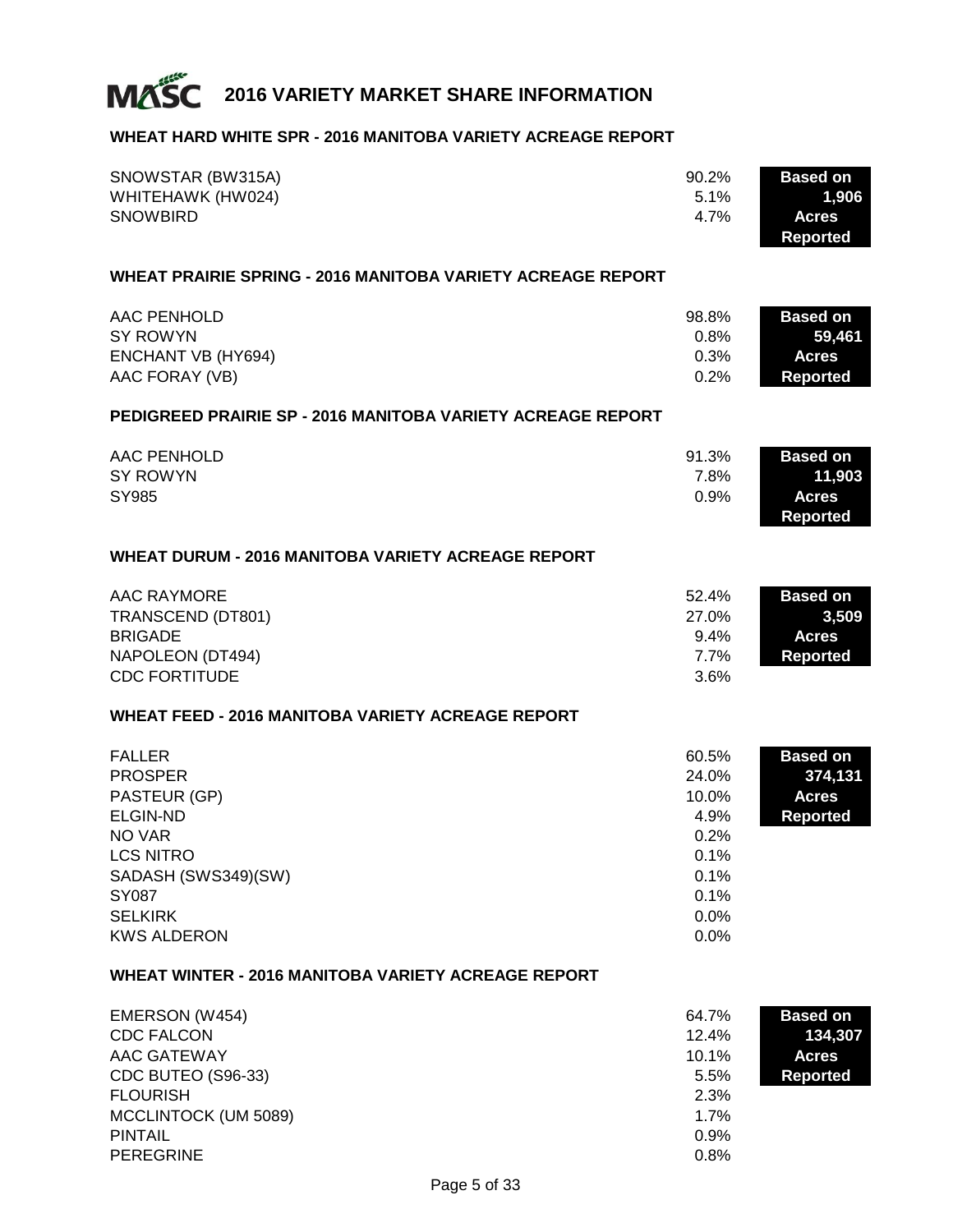

#### **WHEAT WINTER - 2016 MB VARIETY ACREAGE REPORT continued**

| NO VAR                  | 0.6%    |
|-------------------------|---------|
| <b>MOATS</b>            | 0.5%    |
| <b>ACCIPITER</b>        | 0.4%    |
| BROADVIEW (W425)        | 0.1%    |
| CDC PTARMIGAN (S86-375) | 0.1%    |
| <b>VOLUNTEER</b>        | $0.0\%$ |

#### **PEDIGREED WHT WINTER - 2016 MANITOBA VARIETY ACREAGE REPORT**

| AAC GATEWAY     | 60.1%   | <b>Based on</b> |
|-----------------|---------|-----------------|
| EMERSON (W454)  | 33.4%   | 5.225           |
| <b>FLOURISH</b> | $5.1\%$ | <b>Acres</b>    |
| AAC ELEVATE     | 1.3%    | Reported        |
| AAC WILDFIRE    | $0.1\%$ |                 |

#### **ORGANIC WHT WINTER - 2016 MANITOBA VARIETY ACREAGE REPORT**

| EMERSON (W454)     | 59.5% | <b>Based on</b> |
|--------------------|-------|-----------------|
| <b>PINTAIL</b>     | 15.0% | 823             |
| NO VAR             | 14.6% | <b>Acres</b>    |
| CDC BUTEO (S96-33) | 10.9% | Reported        |

#### **BARLEY - 2016 MANITOBA VARIETY ACREAGE REPORT**

| CDC AUSTENSON (TR06389)    | 21.8% | <b>Based on</b> |
|----------------------------|-------|-----------------|
| <b>CONLON</b>              | 19.5% | 352,348         |
| CELEBRATION (6B01-2218)    | 9.3%  | <b>Acres</b>    |
| AAC SYNERGY                | 9.1%  | <b>Reported</b> |
| AC METCALFE (TR 232)       | 7.3%  |                 |
| NEWDALE (TR258)            | 6.8%  |                 |
| CDC COPELAND (TR 150)      | 6.5%  |                 |
| <b>TRADITION (BT 954)</b>  | 4.6%  |                 |
| CHAMPION (TR04719)         | 3.6%  |                 |
| BENTLEY (TRO5669)          | 2.8%  |                 |
| NO VAR                     | 1.1%  |                 |
| <b>CANMORE</b>             | 0.9%  |                 |
| LEGACY (BT950)             | 0.9%  |                 |
| LACEY (BT965)              | 0.9%  |                 |
| <b>STELLAR-ND</b>          | 0.8%  |                 |
| <b>CDC COWBOY</b>          | 0.8%  |                 |
| <b>CDC KINDERSLEY</b>      | 0.7%  |                 |
| <b>CDC MAVERICK</b>        | 0.5%  |                 |
| <b>ROBUST</b>              | 0.3%  |                 |
| <b>CDC YORKTON (BT459)</b> | 0.2%  |                 |
| SUNDRE (BT566)             | 0.2%  |                 |
| XENA (TR975, BZ-594-19)    | 0.2%  |                 |
| CDC TREY (TR359)           | 0.2%  |                 |
| <b>BRAHMA</b>              | 0.2%  |                 |
| <b>DESPERADO</b>           | 0.2%  |                 |
| AC RANGER (EX467-5)        | 0.2%  |                 |
| <b>CDC MEREDITH</b>        | 0.1%  |                 |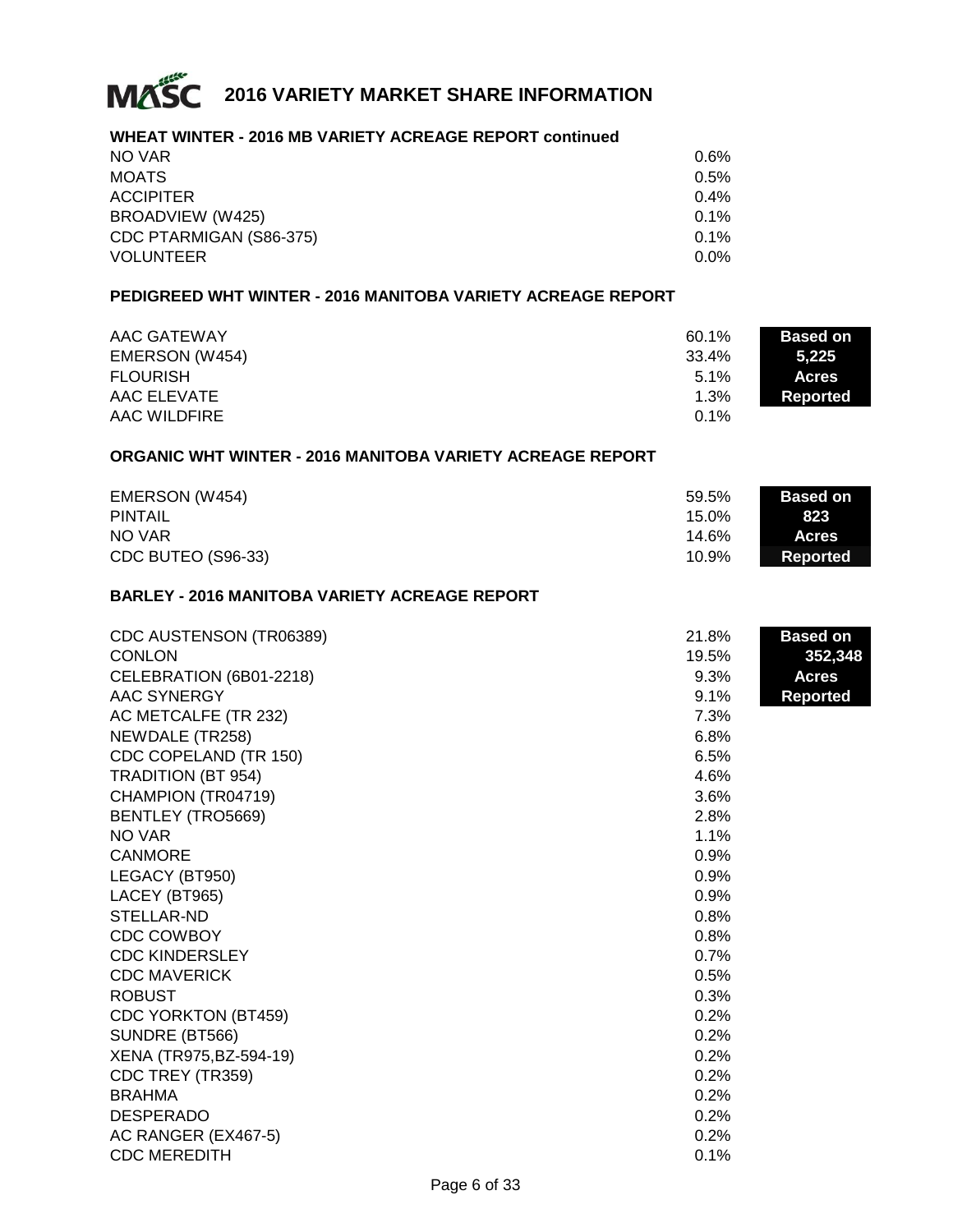

#### **BARLEY - 2016 MB VARIETY ACREAGE REPORT continued**

| <b>ASCENSION</b>              | 0.1%    |
|-------------------------------|---------|
| AC LACOMBE (BT 634)           | 0.1%    |
| <b>CDC HILOSE</b>             | $0.0\%$ |
| <b>SUMMIT</b>                 | 0.0%    |
| <b>BEDFORD</b>                | 0.0%    |
| BRONCO (BT 934)               | 0.0%    |
| CDC COALITION (TR03373)       | 0.0%    |
| <b>CHAPAIS</b>                | $0.0\%$ |
| <b>FALCON</b>                 | $0.0\%$ |
| AC BACON (HB 105)             | $0.0\%$ |
| AAC AZIMUTH                   | 0.0%    |
| <b>ELLICE</b>                 | 0.0%    |
| <b>CDC MARLINA</b>            | 0.0%    |
| <b>CONQUEST</b>               | 0.0%    |
| <b>CDC BATTLEFORD (BT456)</b> | $0.0\%$ |
|                               |         |

#### **PEDIGREED BARLEY - 2016 MANITOBA VARIETY ACREAGE REPORT**

| CELEBRATION (6B01-2218)   | 16.4% | <b>Based on</b> |
|---------------------------|-------|-----------------|
| CDC AUSTENSON (TR06389)   | 16.1% | 9,709           |
| <b>CONLON</b>             | 14.2% | <b>Acres</b>    |
| CDC COPELAND (TR 150)     | 12.6% | <b>Reported</b> |
| AAC SYNERGY               | 6.4%  |                 |
| BENTLEY (TRO5669)         | 6.3%  |                 |
| NEWDALE (TR258)           | 4.9%  |                 |
| AC METCALFE (TR 232)      | 4.8%  |                 |
| <b>TRADITION (BT 954)</b> | 4.7%  |                 |
| <b>CANMORE</b>            | 3.9%  |                 |
| CHAMPION (TR04719)        | 3.2%  |                 |
| CDC COWBOY                | 2.9%  |                 |
| <b>CDC MAVERICK</b>       | 1.8%  |                 |
| <b>DESPERADO</b>          | 0.8%  |                 |
| AAC CONNECT               | 0.5%  |                 |
| <b>CDC KINDERSLEY</b>     | 0.3%  |                 |
| CDC BOW                   | 0.1%  |                 |
| TR13609                   | 0.1%  |                 |

#### **OATS - 2016 MANITOBA VARIETY ACREAGE REPORT**

| <b>SUMMIT (OT 2046)</b>     | 32.0% | <b>Based on</b> |
|-----------------------------|-------|-----------------|
| <b>SOURIS</b>               | 26.9% | 336,427         |
| <b>CS CAMDEN</b>            | 13.5% | <b>Acres</b>    |
| FURLONG (OT2009)            | 3.9%  | <b>Reported</b> |
| <b>PINNACLE</b>             | 3.6%  |                 |
| NO VAR                      | 2.7%  |                 |
| LEGGETT (OT2021)            | 2.3%  |                 |
| TRIACTOR (OT582)            | 1.9%  |                 |
| RONALD (OT296)              | 1.7%  |                 |
| CDC DANCER (OT373)          | 1.3%  |                 |
| STRIDE (OT2069)             | 1.3%  |                 |
| AAC JUSTICE (WHITE MILLING) | 1.2%  |                 |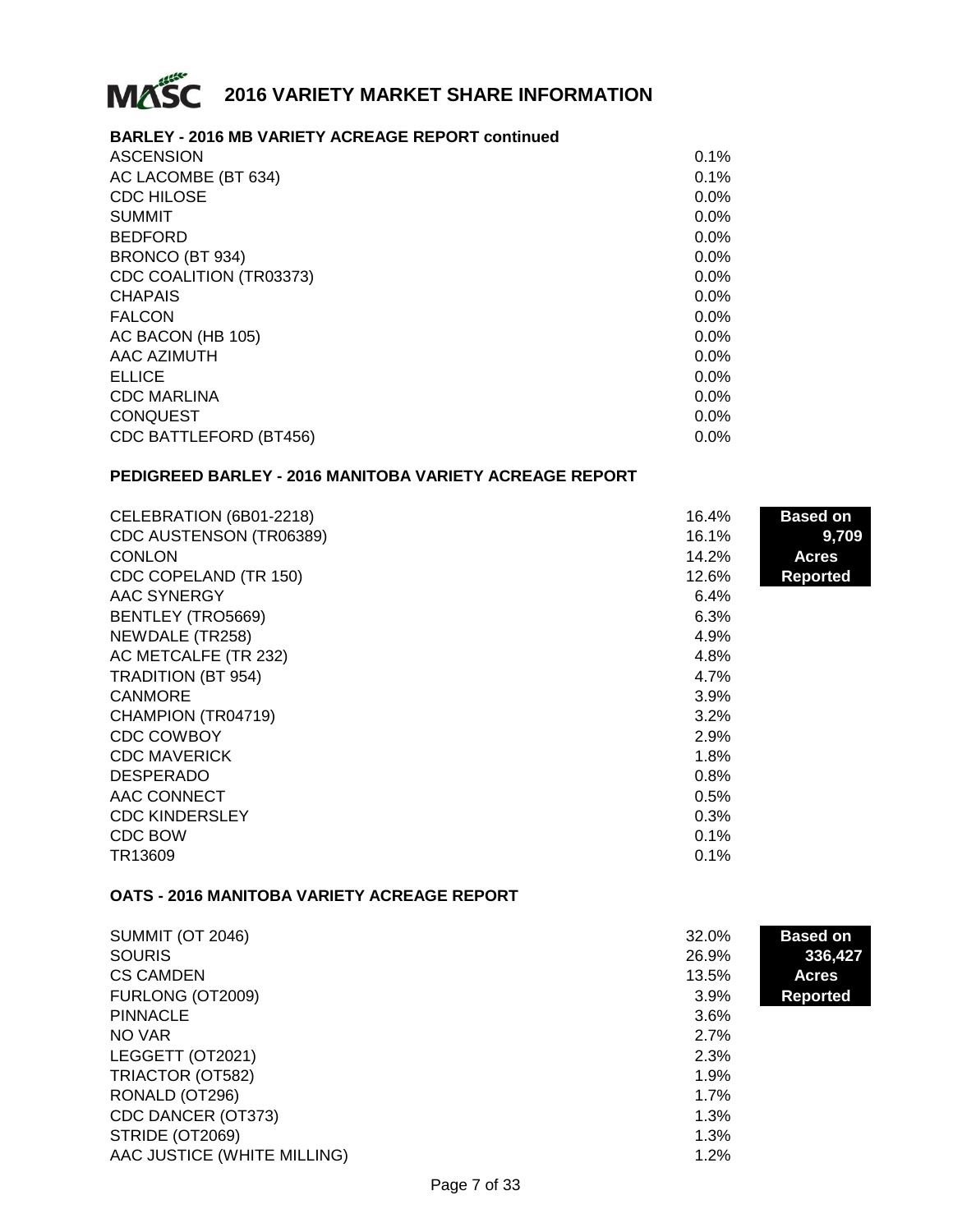

#### **OATS - 2016 MB VARIETY ACREAGE REPORT continued**

| <b>AC MORGAN</b>       | 1.2%    |
|------------------------|---------|
| TRIPLE CROWN (OT 541)  | 1.0%    |
| BIG BROWN (OT3037)     | 1.0%    |
| AC ASSINIBOIA (OT 275) | 0.8%    |
| <b>DERBY</b>           | 0.7%    |
| <b>HAYWIRE</b>         | 0.5%    |
| CDC SO-I (OT3017)      | 0.5%    |
| <b>CDC MORRISON</b>    | 0.3%    |
| <b>ROBERT</b>          | 0.3%    |
| GEHL(HULLESS)          | 0.3%    |
| <b>CDC BALER</b>       | 0.2%    |
| <b>CDC HAYMAKER</b>    | 0.2%    |
| JORDAN (OT2027)        | 0.1%    |
| <b>RIEL</b>            | 0.1%    |
| AC PREAKNESS (OT262)   | 0.1%    |
| <b>FORAGE</b>          | 0.1%    |
| <b>DUMONT</b>          | 0.1%    |
| HIFI                   | 0.1%    |
| <b>CANOE</b>           | $0.0\%$ |
| <b>ROBUST</b>          | 0.0%    |
| CDC BOYER (OT342)      | 0.0%    |
| <b>VOLUNTEER</b>       | $0.0\%$ |
| CDC MINSTREL (OT 3018) | 0.0%    |
| <b>RUSSELL</b>         | $0.0\%$ |
| AC MEDALLION (OT 274)  | $0.0\%$ |
| <b>HARMON</b>          | 0.0%    |
| <b>CANMORE</b>         | $0.0\%$ |

#### **PEDIGREED OATS - 2016 MANITOBA VARIETY ACREAGE REPORT**

| <b>CS CAMDEN</b>            | 35.9%   | <b>Based on</b> |
|-----------------------------|---------|-----------------|
| <b>SUMMIT (OT 2046)</b>     | 30.5%   | 10,323          |
| <b>SOURIS</b>               | 12.2%   | <b>Acres</b>    |
| <b>CDC HAYMAKER</b>         | 5.2%    | <b>Reported</b> |
| AAC JUSTICE (WHITE MILLING) | 4.6%    |                 |
| <b>CDC BALER</b>            | 3.2%    |                 |
| <b>PINNACLE</b>             | 2.0%    |                 |
| CDC RUFFIAN (OT3054)        | 2.0%    |                 |
| CDC DANCER (OT373)          | 1.4%    |                 |
| GEHL(HULLESS)               | 1.4%    |                 |
| FURLONG (OT2009)            | 0.8%    |                 |
| STRIDE (OT2069)             | 0.8%    |                 |
| OT6009                      | $0.0\%$ |                 |
| OT6008                      | 0.0%    |                 |

#### **ORGANIC OATS - 2016 MANITOBA VARIETY ACREAGE REPORT**

| <b>SUMMIT (OT 2046)</b> | 38.8% | <b>Based on</b> |
|-------------------------|-------|-----------------|
| CDC DANCER (OT373)      | 18.0% | 3.355           |
| <b>SOURIS</b>           | 12.8% | <b>Acres</b>    |
| STRIDE (OT2069)         | 12.6% | Reported        |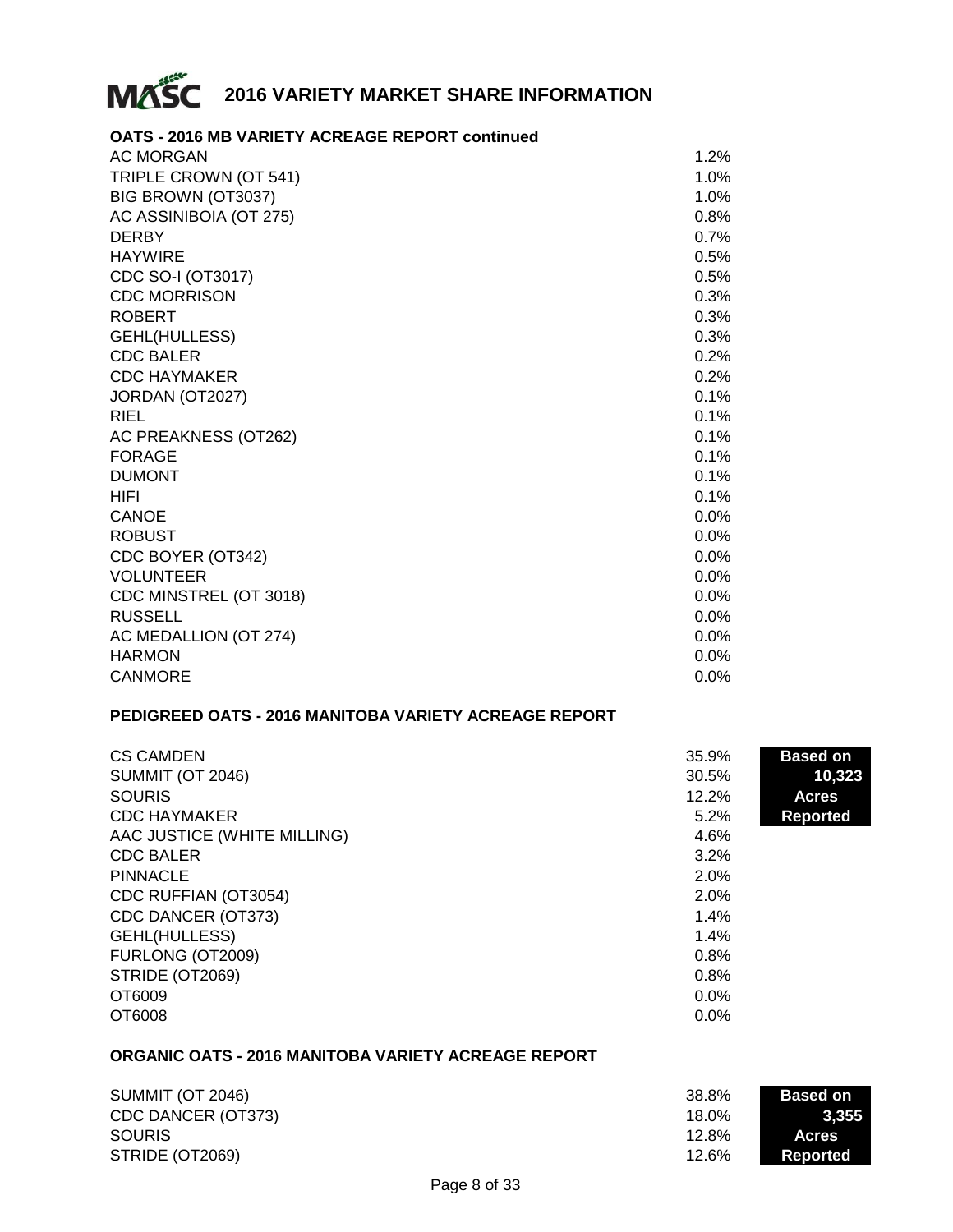

#### **ORGANIC OATS - 2016 MB VARIETY ACREAGE REPORT continued**

| <b>PINNACLE</b>         | 5.6% |
|-------------------------|------|
| LEGGETT (OT2021)        | 4.5% |
| NO VAR                  | 3.2% |
| FURLONG (OT2009)        | 2.7% |
| GEHL(HULLESS)           | 1.2% |
| AC GWEN (HULLESS OT297) | 0.7% |
|                         |      |

#### **RYE FALL - 2016 MANITOBA VARIETY ACREAGE REPORT**

| HAZLET (RT193)                | 61.3% | <b>Based on</b> |
|-------------------------------|-------|-----------------|
| <b>DANKO</b>                  | 10.1% | 112,383         |
| <b>BRASETTO (FP GENETICS)</b> | 9.3%  | <b>Acres</b>    |
| NO VAR                        | 6.8%  | <b>Reported</b> |
| <b>PRIMA</b>                  | 6.6%  |                 |
| <b>DAKOLD</b>                 | 2.3%  |                 |
| <b>AC REMINGTON</b>           | 1.5%  |                 |
| <b>AC RIFLE</b>               | 1.5%  |                 |
| <b>RUSSIAN DWARF</b>          | 0.4%  |                 |
| <b>PUMA</b>                   | 0.3%  |                 |
| <b>MUSKETEER</b>              | 0.1%  |                 |
| <b>VOLUNTEER</b>              | 0.0%  |                 |

#### **TRITICALE - 2016 MANITOBA VARIETY ACREAGE REPORT**

| NO VAR          | 40.9% | <b>Based on</b> |
|-----------------|-------|-----------------|
| <b>BREVIS</b>   | 35.5% | 1.834           |
| GALAXY (A175KC) | 8.6%  | <b>Acres</b>    |
| <b>BUNKER</b>   | 7.9%  | Reported        |
| <b>ELEVATOR</b> | 7.1%  |                 |

#### **TRITICALE WINTER - 2016 MANITOBA VARIETY ACREAGE REPORT**

| <b>FRIDGE</b> | 68.8% | <b>Based on</b> |
|---------------|-------|-----------------|
| NO VAR        | 31.2% | 1,263           |
|               |       | <b>Acres</b>    |

**Reported**

#### **ARGENTINE CANOLA - 2016 MANITOBA VARIETY ACREAGE REPORT**

| $L252$ <invigor> (LT)</invigor>           | 31.1%   | <b>Based on</b> |
|-------------------------------------------|---------|-----------------|
| $L140P$ <invigor> (LT)</invigor>          | 16.4%   | 3,173,535       |
| 5440 <invigor>  PHS04-690  (LT)</invigor> | 6.2%    | <b>Acres</b>    |
| $L130$ <invigor> (LT)</invigor>           | $5.2\%$ | <b>Reported</b> |
| 1012 RR < $NEXERA$ > (RT)                 | 3.7%    |                 |
| 74-44 BL <dekalb> (RT)</dekalb>           | 3.2%    |                 |
| 46H75 <pioneer> (ST)</pioneer>            | 2.5%    |                 |
| $45H33$ <pioneer> (RT)</pioneer>          | 2.4%    |                 |
| 2020 CL <nexera> (ST)</nexera>            | 2.3%    |                 |
| L156H <invigor health=""> (LT)</invigor>  | 2.3%    |                 |
| 1022 RR <nexera> (RT)</nexera>            | 2.1%    |                 |
| 75-65 RR $\leq$ DEKALB $>$ (RT)           | 1.5%    |                 |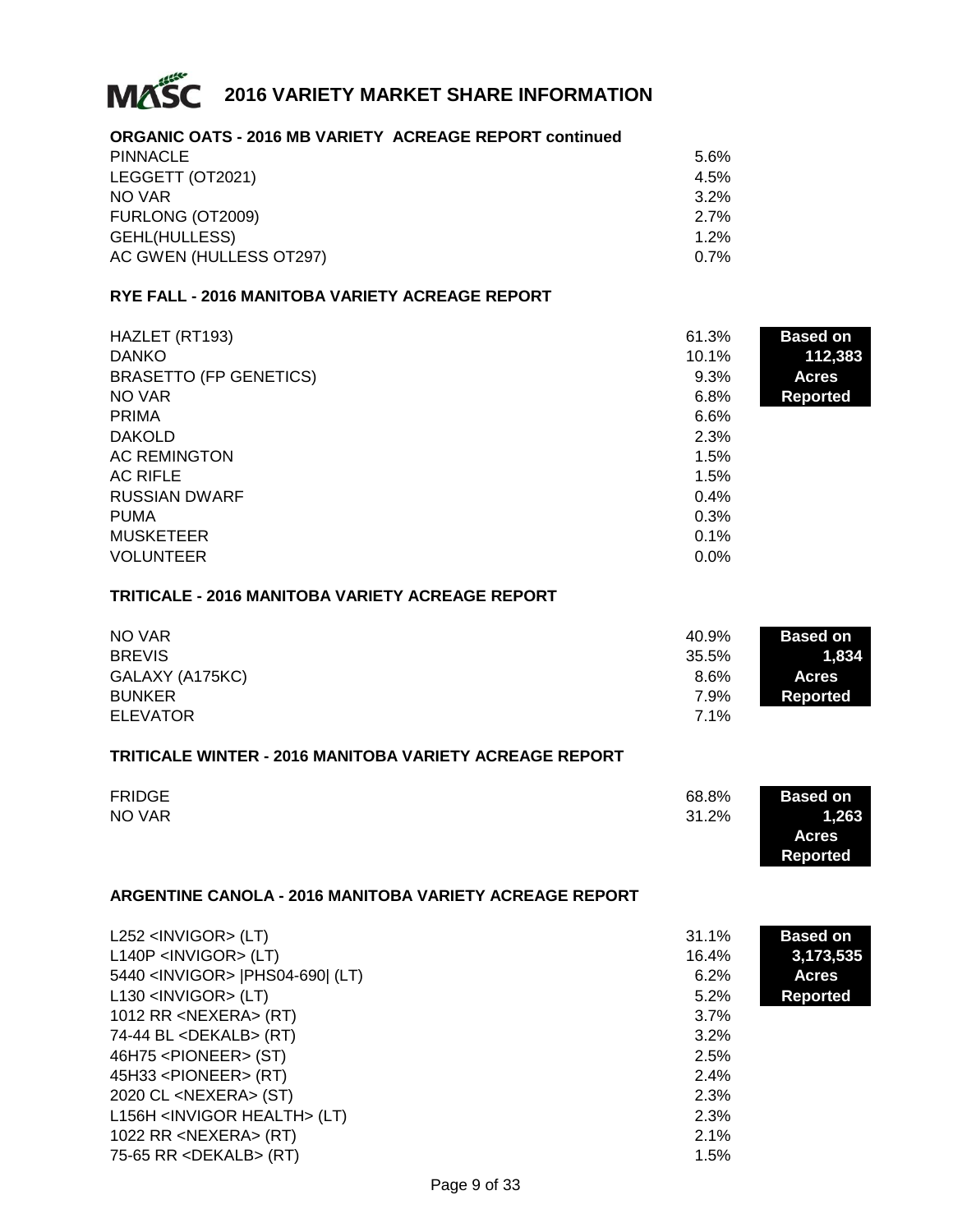

#### **ARGENTINE CANOLA - 2016 MB VARIETY ACREAGE REPORT continued**

| $L241C$ <invigor> (LT)</invigor>                       | 1.4% |
|--------------------------------------------------------|------|
| PV 533 G <proven> (RT)</proven>                        | 1.2% |
| 2022CL <nexera> (ST)</nexera>                          | 1.1% |
| PV 200 CL <proven> (ST)</proven>                       | 1.1% |
| $L261$ <invigor> (LT)</invigor>                        | 1.0% |
| 1990 < CANTERRA > (RT)                                 | 1.0% |
| 1020 RR <nexera> (RT)</nexera>                         | 0.9% |
| CS2000 < CANTERRA > (RT)                               | 0.8% |
| 6074 RR <brett young=""> (RT)</brett>                  | 0.7% |
| SY4157 <syngenta> (RT)</syngenta>                      | 0.6% |
| 45H31 <pioneer> (RT)</pioneer>                         | 0.6% |
| 45H76 <pioneer> (ST)</pioneer>                         | 0.6% |
| PV 530 G <proven> (RT)</proven>                        | 0.5% |
| 46M34 <pioneer>  12N0572R </pioneer>                   | 0.5% |
| 6060 RR <brett young=""> (RT)</brett>                  | 0.5% |
| L157H <invigor health=""> (LT)</invigor>               | 0.5% |
| 75-45 RR <dekalb> (RT)</dekalb>                        | 0.4% |
| L120 <invigor> (LT)</invigor>                          | 0.4% |
| 45H75 CL <pioneer> (ST)</pioneer>                      | 0.4% |
| D3155C <dupont> (RT)</dupont>                          | 0.4% |
| V12-1 <victory> (RT)</victory>                         | 0.3% |
| L159 <invigor> (LT)</invigor>                          | 0.3% |
|                                                        | 0.3% |
| 45H29 <pioneer> (RT)</pioneer>                         | 0.3% |
| 73-75 RR <dekalb> (RT)</dekalb>                        |      |
| 74-54 RR <dekalb> (RT)</dekalb>                        | 0.3% |
| 2012 CL <nexera> (ST)</nexera>                         | 0.3% |
| L150 <invigor> (LT)</invigor>                          | 0.3% |
| 46A76 <pioneer>   NS2804   (ST)</pioneer>              | 0.2% |
| 45S56 <pioneer> (RT)</pioneer>                         | 0.2% |
| V22-1 <victory> (RT)</victory>                         | 0.2% |
| SY4166 <syngenta> (RT)</syngenta>                      | 0.2% |
| NO VAR                                                 | 0.2% |
| VR 9562 GC <proven> (RT)</proven>                      | 0.2% |
| 45S54 <pioneer> (RT)</pioneer>                         | 0.2% |
| CS2100 < CANTERRA SEEDS > (RT)                         | 0.2% |
| VT 500 G <proven> [9556] (RT)</proven>                 | 0.2% |
| 45CS40 <pioneer> (RT)</pioneer>                        | 0.1% |
| 6050 RR <brett young=""> (RT)</brett>                  | 0.1% |
| 43E03RR <pioneer>(RT)</pioneer>                        | 0.1% |
| SY4135 <syngenta> (RT)</syngenta>                      | 0.1% |
| 2020 CL <nexera>(ST)</nexera>                          | 0.1% |
| 1140 <invigor health=""> (LT)</invigor>                | 0.1% |
| 5525 CL <brett young=""> (ST)</brett>                  | 0.1% |
| 1970 < CANTERRA > (RT)                                 | 0.1% |
| 6044 RR <brett young=""> (RT)</brett>                  | 0.1% |
| 73-45 RR <dekalb> (RT)</dekalb>                        | 0.1% |
| 6056 CR <brett young=""> (RT)</brett>                  | 0.1% |
| D3153 <dupont> (RT)</dupont>                           | 0.1% |
| L154 <invigor> (LT)</invigor>                          | 0.1% |
| 1918 < CANTERRA > (RT)                                 | 0.1% |
| 6080 RR <brett young=""><dl seeds="">(RT)</dl></brett> | 0.1% |
|                                                        |      |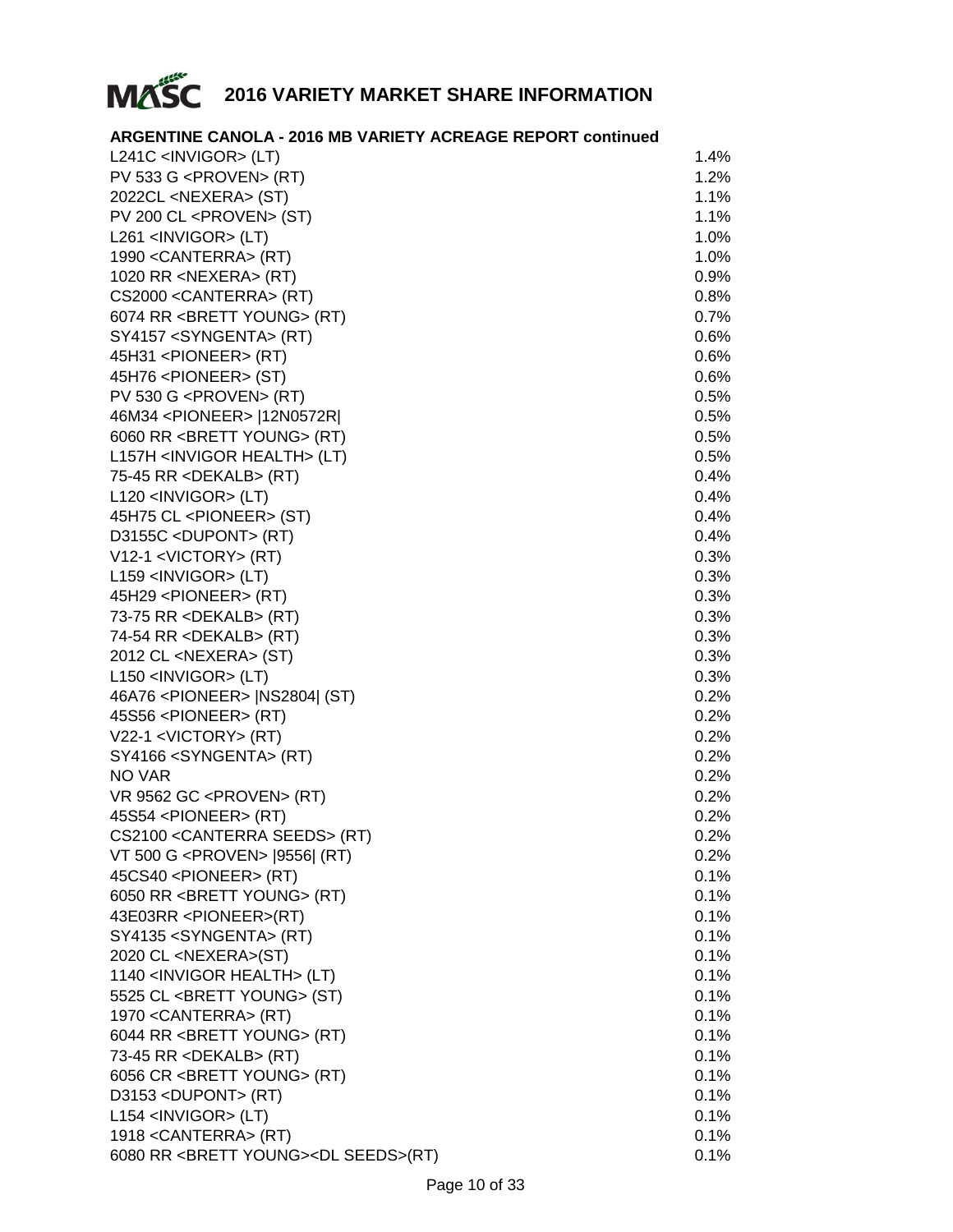

| <b>ARGENTINE CANOLA - 2016 MB VARIETY ACREAGE REPORT continued</b> |         |
|--------------------------------------------------------------------|---------|
| 1492 < AGRIPROGRESS >   PF 7528/95                                 | 0.1%    |
| 3235 < MONSANTO >   PR4406  (RT)                                   | 0.1%    |
| 1145 <invigor health=""> (LT)</invigor>                            | 0.1%    |
| V12-3 <victory> (RT)</victory>                                     | 0.1%    |
| 5020 <invigor>  RHY01/597  (LT)</invigor>                          | 0.1%    |
| 5535 CL <brett young=""> (ST)</brett>                              | 0.0%    |
| $V12-2 < VICTORY > (RT)$                                           | 0.0%    |
| $PV$ 540 G <proven> (RT)</proven>                                  | $0.0\%$ |
| 46A65 <pioneer>   NS1565  </pioneer>                               | 0.0%    |
| VR 9560 CL <proven> (ST)</proven>                                  | 0.0%    |
| 6130 RR <brett young=""> (RT)</brett>                              | 0.0%    |
| 45A76 <pioneer> (ST)</pioneer>                                     | 0.0%    |
| 6040 RR <brett young=""> (RT)</brett>                              | 0.0%    |
| 1016 RR <nexera> (RT)</nexera>                                     | 0.0%    |
| PV 590 GCS <proven> (RT)</proven>                                  | 0.0%    |
| PV 531 G <proven> (RT)</proven>                                    | $0.0\%$ |
| 9553 <proven> (RT)</proven>                                        | $0.0\%$ |
| VT REMARKABLE <viterra> [9555] (RT)</viterra>                      | $0.0\%$ |
| 1143 <invigor health=""> (LT)</invigor>                            | $0.0\%$ |
| D3154S <dupont> (RT)</dupont>                                      | 0.0%    |
| DKL 34-55 <dekalb> (RT)</dekalb>                                   | 0.0%    |
| 225 RR < MONSANTO >   HYLITE 225 RR, PR5364  (RT)                  | 0.0%    |
| 73-15 RR <dekalb> (RT)</dekalb>                                    | 0.0%    |
| SY4114 <syngenta>(RT)</syngenta>                                   | 0.0%    |
| V2045 <victory> (RT)</victory>                                     | 0.0%    |
| $L160S$ <invigor> (LT)</invigor>                                   | 0.0%    |
| 45S53 <pioneer> (RT)</pioneer>                                     | 0.0%    |
| 1950 < CANTERRA > (RT)                                             | 0.0%    |
| SW WIZZARD <lantmannen></lantmannen>                               | 0.0%    |
| 2153 <invigor> (LT)</invigor>                                      | 0.0%    |
| 45S52 <pioneer> (RT)</pioneer>                                     | 0.0%    |
| 1999 < CANTERRA> (RT)                                              | 0.0%    |
| 6020 RR <brett young=""> (RT)</brett>                              | 0.0%    |
| 72-65 RR <dekalb> (RT)</dekalb>                                    | $0.0\%$ |
| 34-65 <dekalb> (RT)</dekalb>                                       | 0.0%    |
| 2016 CL <nexera> (ST)</nexera>                                     | 0.0%    |
| 1818 RR < CANTERRA> (RT)                                           | $0.0\%$ |
| 1141 <invigor health=""> (LT)</invigor>                            | $0.0\%$ |
| 73-65 RR <dekalb> (RT)</dekalb>                                    | 0.0%    |
| 45S51 <pioneer> (RT)</pioneer>                                     | 0.0%    |
| 45H73 <pioneer>  04N205I  (ST)</pioneer>                           | 0.0%    |
| 1144 <invigor health=""> (LT)</invigor>                            | 0.0%    |
| VR 9561 GS <proven> (RT)</proven>                                  | 0.0%    |
| 45H26 <pioneer>  03N230R  (RT)</pioneer>                           | 0.0%    |
| 1010 RR <victory> (RT)</victory>                                   | 0.0%    |
| NEX 828 CL <nexera>   NQC02CNX13  (ST)</nexera>                    | 0.0%    |
| 1852H < SW SEED > (RT)                                             | 0.0%    |
| 72-35 RR <dekalb> (RT)</dekalb>                                    | $0.0\%$ |
| V2010 <victory> [03H252] (RT)</victory>                            | $0.0\%$ |
| NX4-205 CL <nexera>  31613  (ST)</nexera>                          | $0.0\%$ |
| 1841RR < CANTERRA> (RT)                                            | 0.0%    |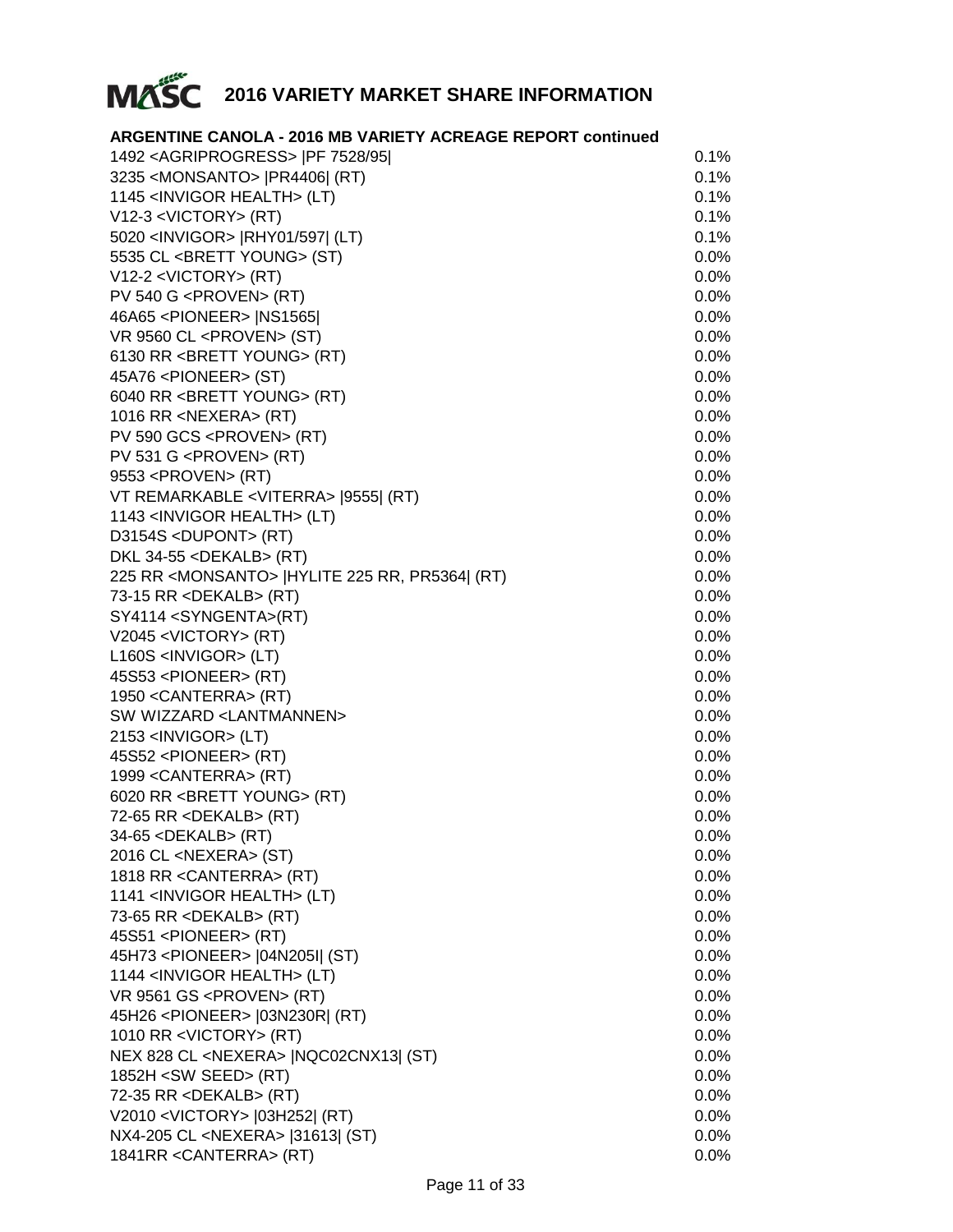

| <b>ARGENTINE CANOLA - 2016 MB VARIETY ACREAGE REPORT continued</b> |         |
|--------------------------------------------------------------------|---------|
| LL 27                                                              | $0.0\%$ |
| 45H72 <pioneer> (ST)</pioneer>                                     | 0.0%    |
| NEX 500 <nexera> (CSV10, 95-09)</nexera>                           | 0.0%    |
| 46S53 <pioneer> (RT)</pioneer>                                     | 0.0%    |
| 46H02 <pioneer> (RT)</pioneer>                                     | $0.0\%$ |
| L135C <invigor> (LT)</invigor>                                     | 0.0%    |
| <b>VOLUNTEER</b>                                                   | 0.0%    |
| CE 2169 10H <nexera> (ST)</nexera>                                 | $0.0\%$ |
| 4434 RR < DL SEEDS> (RT)                                           | 0.0%    |
| VT 520 G <viterra> (RT)</viterra>                                  | 0.0%    |
| 71-45RR (Z2409) (RT)                                               | 0.0%    |
| 43E02 (RT)                                                         | $0.0\%$ |
| 292CL (AV9292)(ST)                                                 | 0.0%    |
| 23-38 < MONSANTO >   PR5338  (RT)                                  | $0.0\%$ |
| SY4144 <syngenta> (RT)</syngenta>                                  | 0.0%    |
| 1862 < MONSANTO >   PR5631   (RT)                                  | 0.0%    |
| UA ALFAGOLD (ST)                                                   | $0.0\%$ |
| 1014 RR <nexera> (RT)</nexera>                                     | 0.0%    |
| NX4-2106 RR < NEXERA > [G31064] (RT)                               | 0.0%    |
| 45H25 <pioneer> (RT)</pioneer>                                     | $0.0\%$ |
| 73-55 RR <dekalb> (RT)</dekalb>                                    | $0.0\%$ |
| SY4187 <syngenta>(RT)</syngenta>                                   | 0.0%    |
| SY 4105 <syngenta> (RT)</syngenta>                                 | 0.0%    |
| 74-47 CR <dekalb> (RT)</dekalb>                                    | $0.0\%$ |
| 9551 <proven>   SW G5246RR  (RT)</proven>                          | $0.0\%$ |
| SY 4105 <syngenta> (RT)</syngenta>                                 | 0.0%    |
| 74-47 CR <dekalb> (RT)</dekalb>                                    | $0.0\%$ |
| 9551 <proven>   SW G5246RR  (RT)</proven>                          | 0.0%    |

#### **RAPESEED - 2016 MANITOBA VARIETY ACREAGE REPORT**

| RED RIVER 1861 RR             | 68.2%   | <b>Based on</b> |
|-------------------------------|---------|-----------------|
| <b>BUNGE HYHEAR 1 (RR)</b>    | 30.2%   | 5.463           |
| RED RIVER 1826 (RRHR802) (RT) | $1.6\%$ | <b>Acres</b>    |
|                               |         | Reported        |

#### **FLAX - 2016 MANITOBA VARIETY ACREAGE REPORT**

| CDC BETHUNE (FP1026)          | 28.6% | <b>Based on</b> |
|-------------------------------|-------|-----------------|
| CDC GLAS (FP2300)             | 18.6% | 62,059          |
| CDC SORREL (FP2141)           | 17.3% | <b>Acres</b>    |
| LIGHTNING (FP 1069)           | 10.7% | Reported        |
| AAC BRAVO (FP2270)            | 4.4%  |                 |
| <b>HANLEY</b>                 | 4.4%  |                 |
| WESTLIN 70                    | 2.7%  |                 |
| <b>PRAIRIE SAPPHIRE</b>       | 2.0%  |                 |
| CDC NORMANDY (FP 966)         | 2.0%  |                 |
| <b>GOLDEN (YELLOW SEEDED)</b> | 1.6%  |                 |
| <b>WESTLIN 71</b>             | 1.5%  |                 |
| OMEGA (YELLOW SEEDED)         | 1.4%  |                 |
| NULIN VT 50 (YELLOW SEEDED)   | 1.0%  |                 |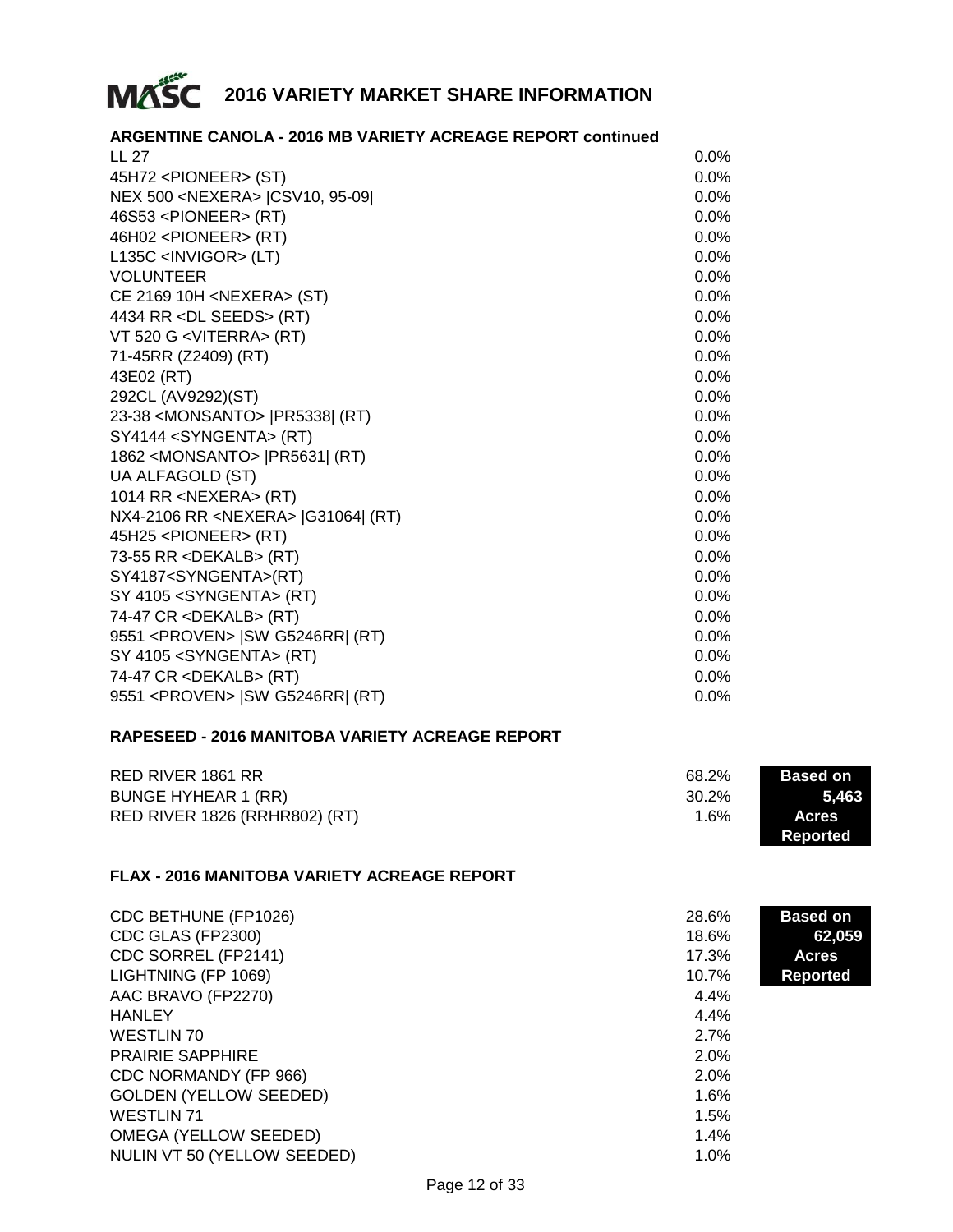

#### **FLAX - 2016 MB VARIETY MACREAGE REPORT continued**

| <b>NORMAN</b>                 | 0.7% |
|-------------------------------|------|
| AC EMERSON (FP 935)           | 0.6% |
| TAURUS (FP1092)               | 0.5% |
| NO VAR (YELLOW SEEDED/LINOLA) | 0.5% |
| NO VAR                        | 0.4% |
| <b>WESTLIN 72</b>             | 0.2% |
| 1084 (LINOLA 1084)            | 0.2% |
| <b>SOMME (FP 855)</b>         | 0.2% |
| <b>NORLIN</b>                 | 0.2% |
| PRAIRIE THUNDER (FP2137)      | 0.2% |
| PRAIRIE BLUE (FP2024)         | 0.1% |
|                               |      |

#### **PEDIGREED FLAX - 2016 MANITOBA VARIETY ACREAGE REPORT**

| CDC GLAS (FP2300)           | 38.2%    | <b>Based on</b> |
|-----------------------------|----------|-----------------|
| CDC BETHUNE (FP1026)        | $17.1\%$ | 4,202           |
| CDC SORREL (FP2141)         | 12.9%    | <b>Acres</b>    |
| CDC NEELA (FP 2314)         | 10.3%    | <b>Reported</b> |
| LIGHTNING (FP 1069)         | 7.6%     |                 |
| <b>WESTLIN 70</b>           | 7.6%     |                 |
| WESTLIN 72                  | 6.0%     |                 |
| CDC PLAVA                   | 0.2%     |                 |
| NULIN VT 50 (YELLOW SEEDED) | $0.1\%$  |                 |
| <b>WESTLIN 60</b>           | 0.1%     |                 |

#### **ORGANIC FLAX - 2016 MANITOBA VARIETY ACREAGE REPORT**

| CDC SORREL (FP2141)          | 43.2%    | <b>Based on</b> |
|------------------------------|----------|-----------------|
| CDC BETHUNE (FP1026)         | 27.8%    | 900             |
| AAC BRAVO (FP2270)           | $10.0\%$ | <b>Acres</b>    |
| LIGHTNING (FP 1069)          | 8.9%     | Reported        |
| <b>OMEGA (YELLOW SEEDED)</b> | $6.0\%$  |                 |
| CDC GLAS (FP2300)            | 4.1%     |                 |

#### **BEANS SOYBEANS - 2016 MANITOBA VARIETY ACREAGE REPORT**

| $23-60RY <$ DEKALB> (RT)                        | 7.0% | <b>Based on</b> |
|-------------------------------------------------|------|-----------------|
| S007-Y4 RR2Y <syngenta> (RT)</syngenta>         | 6.4% | 1,567,921       |
| AKRAS R2 <brett young=""> (RT)</brett>          | 6.1% | <b>Acres</b>    |
| NSC RICHER RR2Y <northstar> (RT)</northstar>    | 4.7% | <b>Reported</b> |
| $24-10RY <$ DEKALB> (RT)                        | 4.6% |                 |
| $25-10RY <$ DEKALB> (RT)                        | 4.4% |                 |
| P008T70R <pioneer> (RT)</pioneer>               | 3.6% |                 |
| TH 32004R2Y <thunder> (RT)</thunder>            | 3.4% |                 |
| LS 003R24N <legend> (RT)</legend>               | 3.0% |                 |
| PS 0027 RR <pride seed="">(RT)</pride>          | 2.9% |                 |
| P006T78R2 <pioneer> (RT)</pioneer>              | 2.8% |                 |
| NSC RESTON RR2Y <northstar> (RT)</northstar>    | 2.8% |                 |
| TH 33003R2Y <thunder> (RT)</thunder>            | 2.7% |                 |
| NO VAR                                          | 2.5% |                 |
| NSC GLADSTONE RR2Y <northstar> (RT)</northstar> | 2.1% |                 |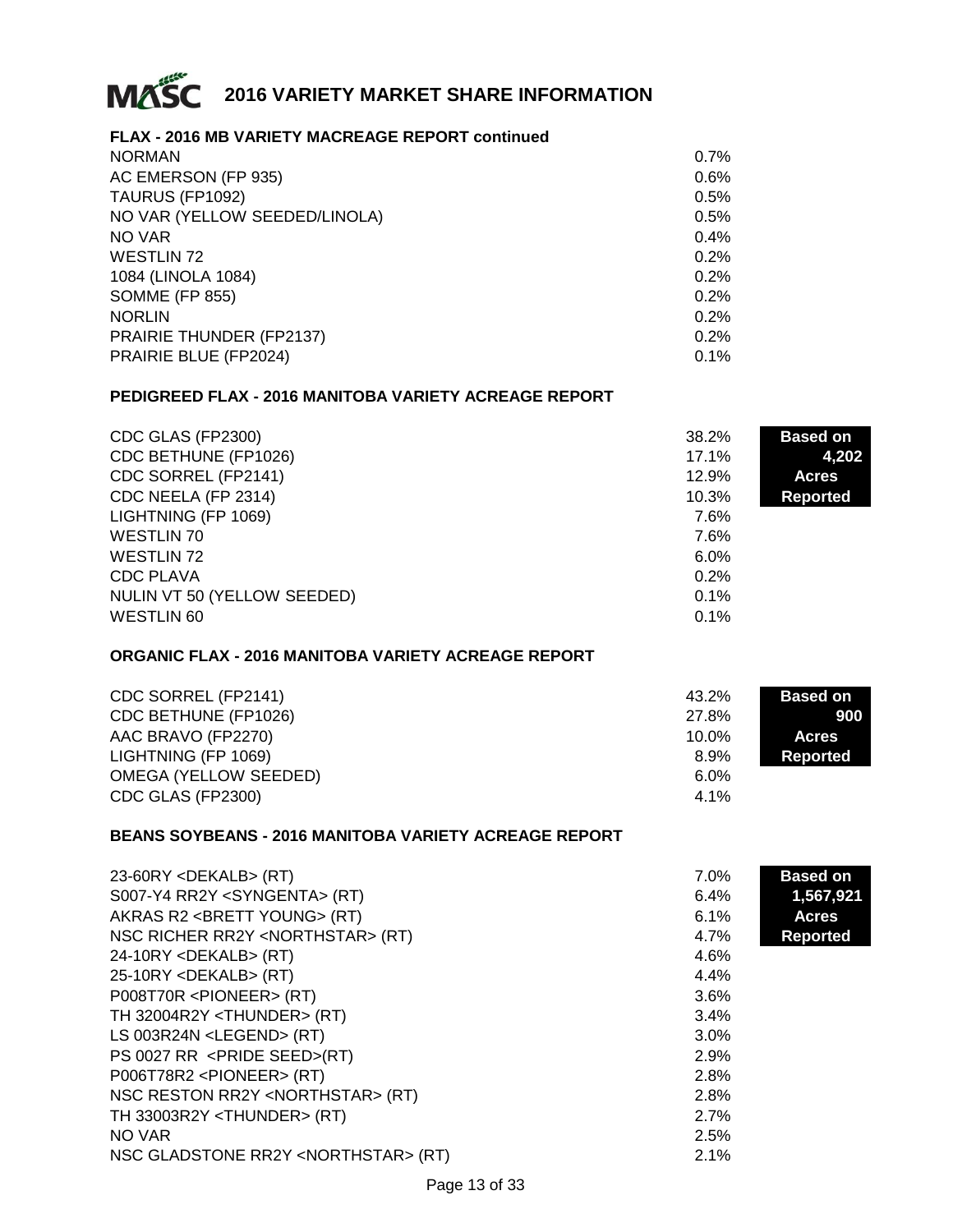

#### **SOYBEANS - 2016 MB VARIETY ACREAGE REPORT continued**

| P008T22R2 <pioneer> (RT)</pioneer>                      | 2.0%    |
|---------------------------------------------------------|---------|
| S0009-M2 <syngenta> (RT)</syngenta>                     | 2.0%    |
| TH 33005R2Y <thunder> (RT)</thunder>                    | 1.9%    |
| 22-60RY <dekalb> (RT)</dekalb>                          | 1.9%    |
| P002T04R <pioneer> (RT)</pioneer>                       | 1.7%    |
| NSC WATSON RR2Y <northstar> (RT)</northstar>            | 1.7%    |
| LS 005R22 <legend>(RT)</legend>                         | 1.4%    |
| LS 002R24N <legend>  MKZ612A2 (RT)</legend>             | 1.4%    |
| 23-11RY <dekalb> (RT)</dekalb>                          | 1.3%    |
| OAC PRUDENCE <secan> OAC 97-23 </secan>                 | 1.3%    |
| ASTRO R2 <prograin> (RT)</prograin>                     | 1.3%    |
| MCLEOD R2 <secan> (RT)</secan>                          | 1.1%    |
| ISIS RR <elite>   CFS208RR  (RT)</elite>                | 1.1%    |
| PS 0074 R2 <pride> (RT)</pride>                         | $0.9\%$ |
| MAHONY R2 <secan> (RT)</secan>                          | 0.9%    |
| PEKKO R2 <brett young="">  A1025926  (RT)</brett>       | 0.8%    |
| LS MAIDAN <legend> [GS00872] (RT)</legend>              | 0.7%    |
| PS 0035 NR2 <pride> (RT)</pride>                        | 0.7%    |
| NSC WARREN RR <northstar>  CSR0034  (RT)</northstar>    | 0.7%    |
| LS NORTHWESTER <legend> (RT)</legend>                   | 0.7%    |
| VITO R2 <prograin> (RT)</prograin>                      | 0.7%    |
| NSC TILSTON RR2Y <northstar> (RT)</northstar>           | 0.6%    |
| NSC ANOLA RR2Y <northstar> (RT)</northstar>             | 0.6%    |
| 24-61RY <dekalb> (RT)</dekalb>                          | 0.6%    |
| LS ECLIPSE <legend>   MKZ314A2-COYNN   (RT)</legend>    | 0.6%    |
| 900Y61 <pioneer> (RT)</pioneer>                         | 0.5%    |
| PRO 2525R2 <sevita> (RT)</sevita>                       | 0.5%    |
| GRAY R2 <secan>  SC2450R2  (RT)</secan>                 | 0.5%    |
| TH 34006R2Y <thunder> (RT)</thunder>                    | 0.5%    |
| LS 003R22 <legend>(RT)</legend>                         | 0.5%    |
| NSC SANFORD R2Y <northstar>  009G12A1  (RT)</northstar> | 0.5%    |
| NSC ARNAUD RR2Y <northstar> (RT)</northstar>            | 0.5%    |
| TH 33004R2Y <thunder> (RT)</thunder>                    | 0.4%    |
| 24-11RY <dekalb> (RT)</dekalb>                          | $0.4\%$ |
| NSC MOOSOMIN RR2Y <northstar> (RT)</northstar>          | 0.4%    |
| NOTUS R2 <brett young=""> (RT)</brett>                  | $0.4\%$ |
| LS 005R24 <legend>  MKZ1112A1  (RT)</legend>            | 0.4%    |
| 23-10RY <dekalb> (RT)</dekalb>                          | 0.4%    |
| NSC LIBAU RR2Y <northstar> (RT)</northstar>             | 0.3%    |
| BISHOP R2 <secan>  S82747  (RT)</secan>                 | 0.3%    |
| P006T46R <pioneer> (RT)</pioneer>                       | 0.3%    |
| S00-T9 <syngenta> (RT)</syngenta>                       | 0.3%    |
| 24-12RY <dekalb> (RT)</dekalb>                          | 0.3%    |
| LS 002R23 <legend> (RT)</legend>                        | 0.3%    |
| TH 35002R2Y <thunder seeds="">(RT)</thunder>            | 0.2%    |
| TH 3303R2Y <thunder> (RT)</thunder>                     | 0.2%    |
| HS 006RYS24 <hyland> (RT)</hyland>                      | 0.2%    |
| TH 33006R2Y <thunder> (RT)</thunder>                    | 0.2%    |
| LS 005R21 <legend>(RT)</legend>                         | 0.2%    |
| LS 005R23 <legend>(RT)</legend>                         | 0.2%    |
| LS 0028RR <legend> (RT)</legend>                        | 0.2%    |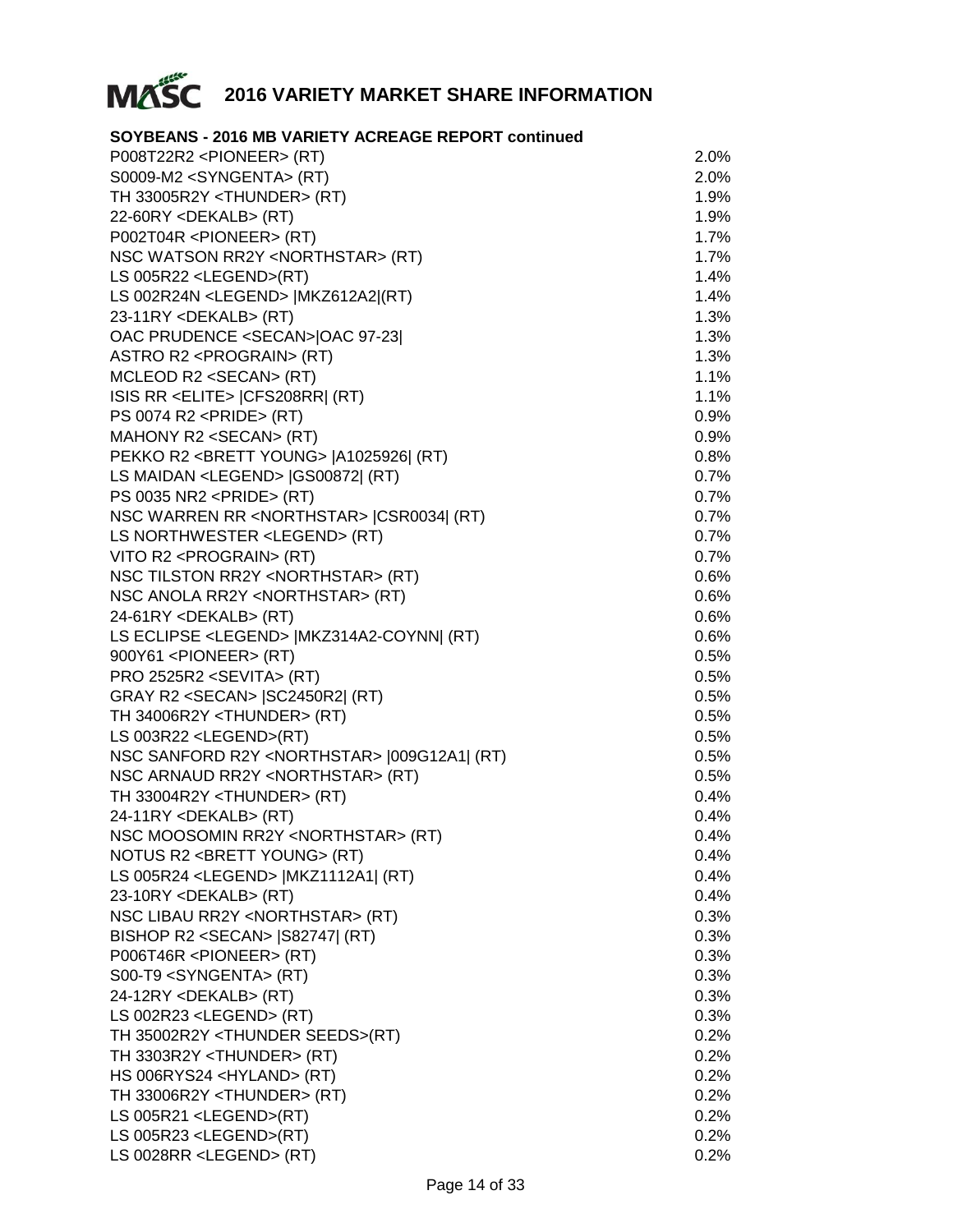

| SOYBEANS - 2016 MB VARIETY ACREAGE REPORT continued      |         |
|----------------------------------------------------------|---------|
| 27005RR <thunder> (RT)</thunder>                         | 0.2%    |
| HERO R2 <secan>   SC 2380  (RT)</secan>                  | 0.2%    |
| S00-N6 <syngenta> (RT)</syngenta>                        | 0.1%    |
| CHADBURN R2   MKZ709A1-BBYN, SC2475RR  (RT)              | 0.1%    |
| <b>OAC ERIN <sevita></sevita></b>                        | 0.1%    |
| NSC STARBUCK <northstar genetics=""> (RR2X)</northstar>  | 0.1%    |
| TH 27003RR <thunder> (RT)</thunder>                      | 0.1%    |
| NSC OSBORNE RR2Y <northstar>  MK0109A4  (RT)</northstar> | 0.1%    |
| NSC NIVERVILLE RR2Y <northstar> (RT)</northstar>         | 0.1%    |
| TH 32005R2Y <thunder> (RT)</thunder>                     | 0.1%    |
| 26-12RY <dekalb> (RT)</dekalb>                           | 0.1%    |
| DH863 <sevita></sevita>                                  | 0.1%    |
| SR006HP <sunopta>  DH863  (NON GMO)</sunopta>            | 0.1%    |
| P001T34R <pioneer> (RT)</pioneer>                        | 0.1%    |
| P005T13R <pioneer>(RT)</pioneer>                         | 0.1%    |
| 900Y71 <pioneer> (RT)</pioneer>                          | 0.1%    |
| LS 008R560 <legend> (RT)</legend>                        | 0.1%    |
| TH 23005RR <thunder>  3005RR  (RT)</thunder>             | 0.1%    |
| EXP003 R2 <pride> (RT)</pride>                           | 0.1%    |
| TH 36007R2Y <thunder> (RT)</thunder>                     | 0.1%    |
| TH 24004RR <thunder> (RT)</thunder>                      | 0.1%    |
| LONO R2 <brettyoung>(RT)</brettyoung>                    | 0.1%    |
| NO VAR (NATTO TYPE)                                      | 0.1%    |
| DOMINGO RX2 <prograin>  CBZ214A7-CODNN  (RR2X</prograin> | 0.1%    |
| 25-11 RY <dekalb> (RT)</dekalb>                          | 0.1%    |
| 90A07 <pioneer></pioneer>                                | 0.1%    |
| P9008 <pioneer></pioneer>                                | 0.1%    |
| LS 006R22 <legend> (RT)</legend>                         | $0.0\%$ |
| 90M01 <pioneer>  PH0502  (RT)</pioneer>                  | $0.0\%$ |
| SOO6-W5 <syngenta> (RT)</syngenta>                       | $0.0\%$ |
| LS MISTRAL <legend seeds=""> (RT)</legend>               | $0.0\%$ |
| PS 0083 R2 <pride> (RT)</pride>                          | 0.0%    |
| 90B11 <pioneer> (RT)</pioneer>                           | $0.0\%$ |
| LS 0036RR <legend>  X0036RR  (RT)</legend>               | $0.0\%$ |
| $LS$ 008R21 <legend></legend>                            | $0.0\%$ |
| <b>GENTLEMAN <cerom></cerom></b>                         | $0.0\%$ |
| NSC AUSTIN RR2Y <northstar genetics=""> (RT)</northstar> | $0.0\%$ |
| EXP114 RR2X <northstar genetics=""> (RR2X)</northstar>   | $0.0\%$ |
| <b>ACCORD <advantage></advantage></b>                    | $0.0\%$ |
| DKB008-81 <dekalb> (RT)</dekalb>                         | $0.0\%$ |
| NSC LEROY RR2Y <northstar genetics=""> (RT)</northstar>  | $0.0\%$ |
| 26-10RY <dekalb> (RT)</dekalb>                           | $0.0\%$ |
| P9007 <pioneer></pioneer>                                | $0.0\%$ |
| TH 33008R2Y <thunder></thunder>                          | $0.0\%$ |
| TH 87003R2X <thunder>   MKZ514A9-CODNN (RR2X)</thunder>  | $0.0\%$ |
| TH 32006R2Y <thunder> (RT)</thunder>                     | $0.0\%$ |
| S003-L3 <syngenta> (RT)</syngenta>                       | $0.0\%$ |
| P06T28R <pioneer> (RT)</pioneer>                         | $0.0\%$ |
| 0066 XR <pride> (RR2X)</pride>                           | $0.0\%$ |
| BARRON R2X <secan> CBZ914B7-CODNN  SC2250R2X </secan>    | $0.0\%$ |
| LS 004R23 <legend>(RT)</legend>                          | $0.0\%$ |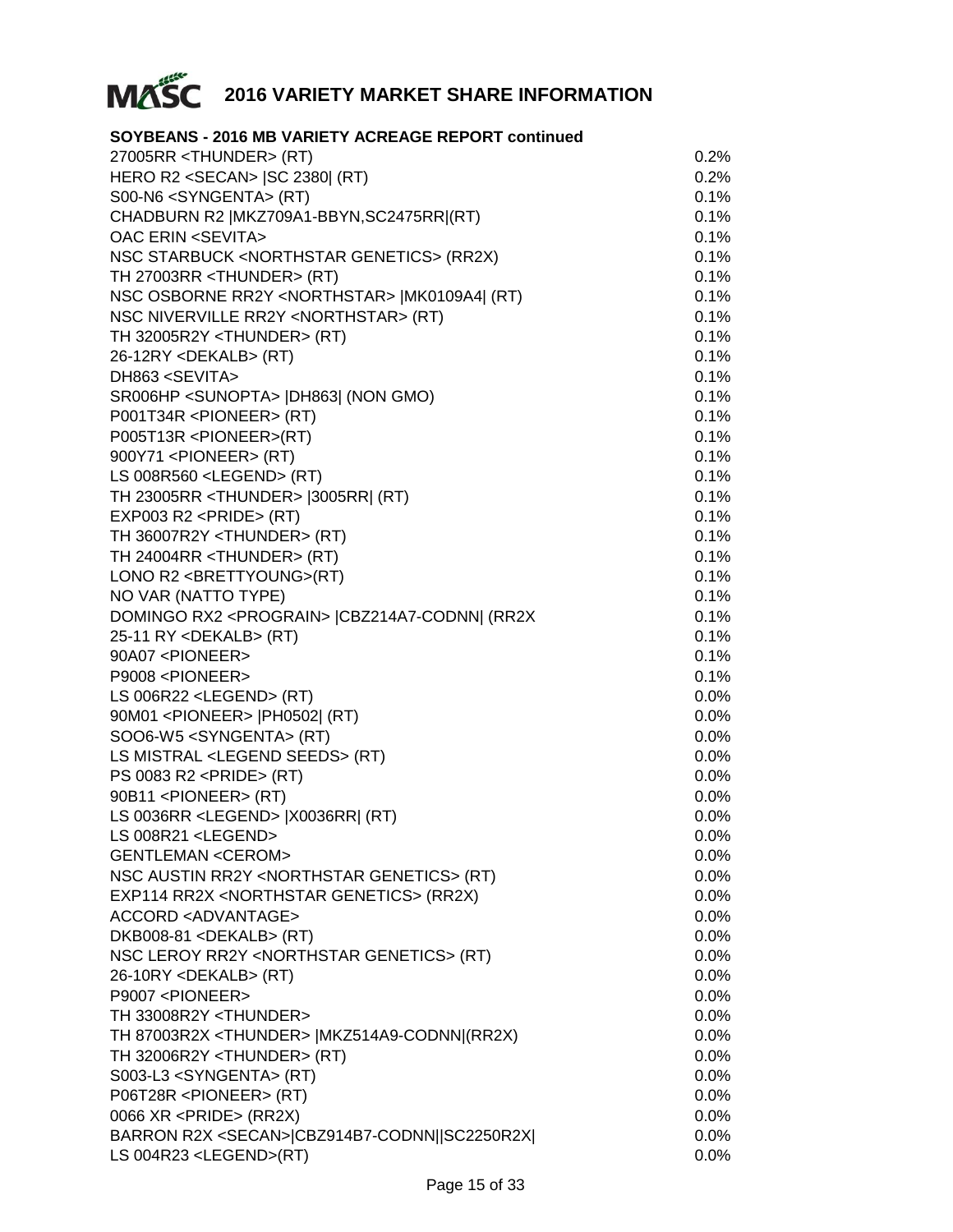

#### **SOYBEANS - 2016 MB VARIETY ACREAGE REPORT continued**

| 90Y71 <pioneer>(RT)</pioneer>                            | $0.0\%$ |
|----------------------------------------------------------|---------|
| HS 007RY32 <hyland> (RT)</hyland>                        | 0.0%    |
| 90M02 <pioneer>  PH06004  (RT)</pioneer>                 | $0.0\%$ |
| LS 006R21 <legend></legend>                              | 0.0%    |
| TH 23006RR <thunder> (RT)</thunder>                      | 0.0%    |
| 91Y70 <pioneer> (RT)</pioneer>                           | $0.0\%$ |
| TUNDRA <prograin>   PR416905 </prograin>                 | $0.0\%$ |
| 90A06 <pioneer>  PH06002  (RT)</pioneer>                 | $0.0\%$ |
| TH 35003RR <thunder> (RT)</thunder>                      | 0.0%    |
| APOLLO RR < CANTERRA> (CS 1301) (RT)                     | 0.0%    |
| SAMPSA R2 <brett young=""> (RT)</brett>                  | 0.0%    |
| 009612A1 <northstar>(RT)</northstar>                     | 0.0%    |
| PS 0055 R2 <pride seeds="">(RT)</pride>                  | $0.0\%$ |
| 00703 (RT)                                               | 0.0%    |
| 26006RR <thunder> (RT)</thunder>                         | 0.0%    |
| PR1418113R2 <prograin> 2425 (RT)</prograin>              | $0.0\%$ |
| S001-B1 <syngenta> (RT)</syngenta>                       | $0.0\%$ |
| 27007RR <thunder> (RT)</thunder>                         | $0.0\%$ |
| CURRIE R2 <secan>   SC 2500R2, MKZ109A3-RT   (RT</secan> | 0.0%    |
| P9004 <pioneer></pioneer>                                | 0.0%    |
| DKB005-52 <dekalb> (RT)</dekalb>                         | 0.0%    |
| FLZ11A2-COYNN <thunder></thunder>                        | $0.0\%$ |
| 24-60RY <dekalb> (RT)</dekalb>                           | $0.0\%$ |
| 5A040RR2 <dow> (RT)</dow>                                | 0.0%    |
| 24-51R <dekalb> (RT)</dekalb>                            | 0.0%    |
| TH 29002RR <thunder> (RT)</thunder>                      | $0.0\%$ |
| 3004 RR (RT)                                             | $0.0\%$ |
| 26-02R <dekalb> (RT)</dekalb>                            | $0.0\%$ |
| CBZ714A1-CODNN <prograin>   EXP 2475  (RR2X)</prograin>  | 0.0%    |
| 5006 RR (RT)                                             | 0.0%    |
| PS 0088 R2 <monsanto> (RT)</monsanto>                    | 0.0%    |
| LS 0045RR <legend>  X0045RR  (RT)</legend>               | 0.0%    |
| AAC EDWARD <secan>   EXP.0T11-01 </secan>                | $0.0\%$ |
| 25-52R <dekalb> (RT)</dekalb>                            | $0.0\%$ |
| 5007 <mycogen></mycogen>                                 | $0.0\%$ |
| 91Y71 <pioneer></pioneer>                                | 0.0%    |
| 2005 RR (RT)                                             | $0.0\%$ |
| 25-04R <dekalb> (RT)</dekalb>                            | $0.0\%$ |
| 2703 RR (RT)                                             | $0.0\%$ |
| TH 29008RR (29004) <thunder> (RT)</thunder>              | 0.0%    |
| AC 0800RR <secan>   OT03-09RR  (RT)</secan>              | 0.0%    |
| 4004 RR (RT)                                             | 0.0%    |
| NSC PORTAGE RR <northstar> (RT)</northstar>              | $0.0\%$ |
| NSC MOLLARD <northstar> (LT)</northstar>                 | $0.0\%$ |
| HS 007R3 <hyland>  DAS007R3  (RT)</hyland>               | 0.0%    |
| P04T10 <pioneer></pioneer>                               | $0.0\%$ |
| DRAKORR <co-op>   PR33106RR  (RT)</co-op>                | $0.0\%$ |
| HS 006R37 <hyland> (RT)</hyland>                         | $0.0\%$ |
| 91Y61 <pioneer> (RT)</pioneer>                           | $0.0\%$ |
| CBT144C2-DODNN <thunder>   EXP 2250  (RR2X)</thunder>    | $0.0\%$ |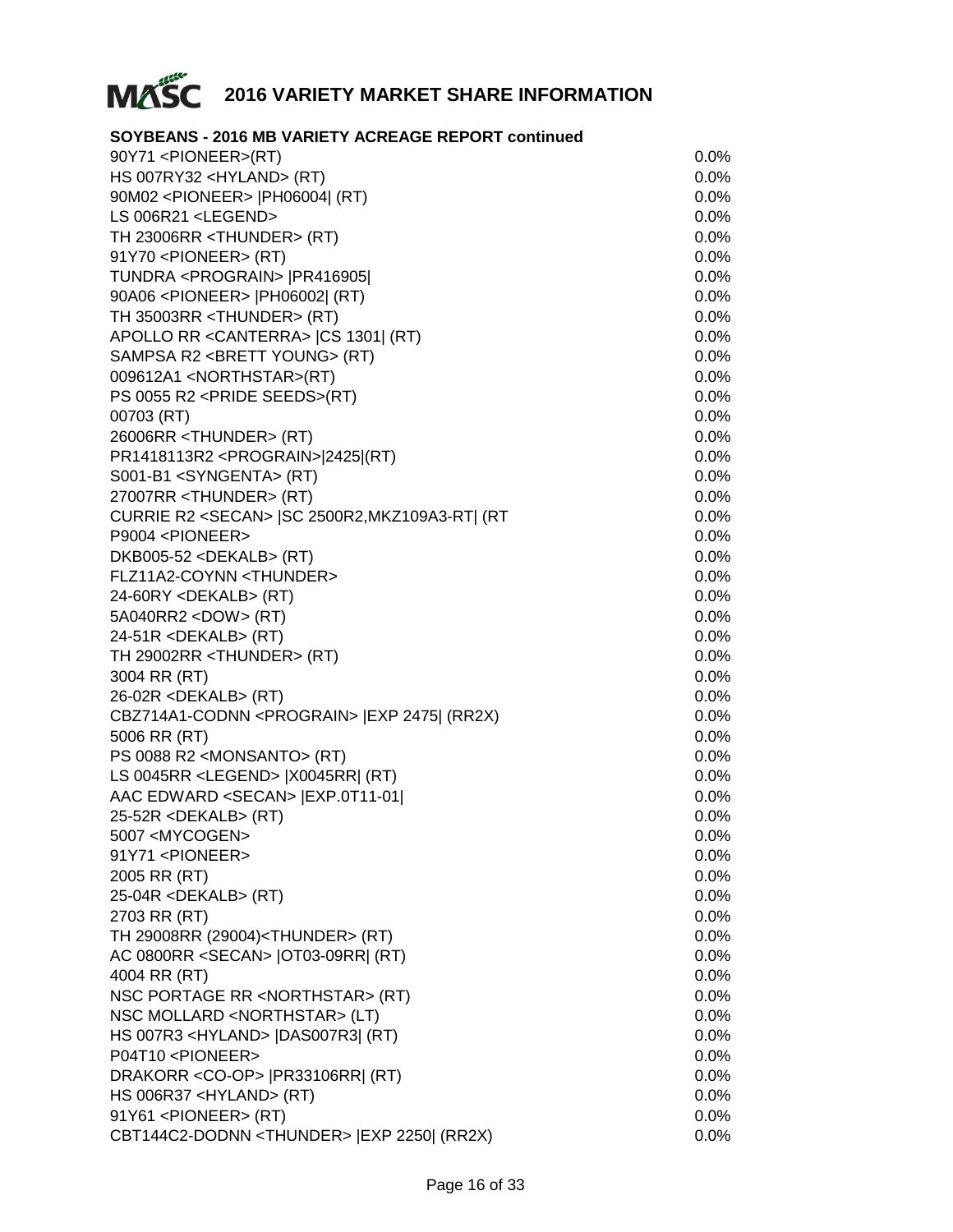

#### **SOYBEANS - 2016 MB VARIETY ACREAGE REPORT continued**

| NSC 2004 <northstar> (RT)</northstar> | 0.0%    |
|---------------------------------------|---------|
| PB 00836RR (RT)                       | $0.0\%$ |

#### **PEDIGREED SOYBEANS - 2016 MANITOBA VARIETY ACREAGE REPORT**

| MAHONY R2 <secan> (RT)</secan>                             | 5.2% | <b>Based on</b> |
|------------------------------------------------------------|------|-----------------|
| S0009-M2 <syngenta> (RT)</syngenta>                        | 4.4% | 78,600          |
| NSC STARBUCK <northstar genetics=""> (RR2X)</northstar>    | 4.0% | <b>Acres</b>    |
| S007-Y4 RR2Y <syngenta> (RT)</syngenta>                    | 4.0% | <b>Reported</b> |
| 23-60RY <dekalb> (RT)</dekalb>                             | 3.9% |                 |
| P008T70R <pioneer> (RT)</pioneer>                          | 3.9% |                 |
| NSC RICHER RR2Y <northstar> (RT)</northstar>               | 3.7% |                 |
| P006T46R <pioneer> (RT)</pioneer>                          | 3.4% |                 |
| AKRAS R2 <brett young=""> (RT)</brett>                     | 3.2% |                 |
| TH 33003R2Y <thunder> (RT)</thunder>                       | 3.0% |                 |
| 24-10RY <dekalb> (RT)</dekalb>                             | 2.9% |                 |
| P005T13R <pioneer>(RT)</pioneer>                           | 2.8% |                 |
| TH 33005R2Y <thunder> (RT)</thunder>                       | 2.6% |                 |
| NSC WATSON RR2Y <northstar> (RT)</northstar>               | 2.3% |                 |
| TH 32004R2Y <thunder> (RT)</thunder>                       | 2.1% |                 |
| S003-L3 <syngenta> (RT)</syngenta>                         | 2.0% |                 |
| MCLEOD R2 <secan> (RT)</secan>                             | 2.0% |                 |
| P002T04R <pioneer> (RT)</pioneer>                          | 2.0% |                 |
| NSC GLADSTONE RR2Y <northstar> (RT)</northstar>            | 1.9% |                 |
| 24-12RY <dekalb> (RT)</dekalb>                             | 1.8% |                 |
| 25-10RY <dekalb> (RT)</dekalb>                             | 1.7% |                 |
| LS 003R24N <legend> (RT)</legend>                          | 1.7% |                 |
| NSC AUSTIN RR2Y <northstar genetics=""> (RT)</northstar>   | 1.6% |                 |
| 23-11RY <dekalb> (RT)</dekalb>                             | 1.5% |                 |
| DKB008-81 <dekalb> (RT)</dekalb>                           | 1.5% |                 |
| P008T22R2 <pioneer> (RT)</pioneer>                         | 1.4% |                 |
| DOMINGO R2X <prograin>  CBZ214A7-CODNN  (RR2X)</prograin>  | 1.3% |                 |
| LONO R2 <brettyoung>(RT)</brettyoung>                      | 1.2% |                 |
| NSC ARNAUD RR2Y <northstar> (RT)</northstar>               | 1.2% |                 |
| 22-60RY <dekalb> (RT)</dekalb>                             | 1.1% |                 |
| SOO6-W5 <syngenta> (RT)</syngenta>                         | 1.0% |                 |
| P006T78R2 <pioneer> (RT)</pioneer>                         | 1.0% |                 |
| PRO 2525R2 <sevita> (RT)</sevita>                          | 1.0% |                 |
| DKB005-52 <dekalb> (RT)</dekalb>                           | 1.0% |                 |
| GRAY R2 <secan> (RT)</secan>                               | 1.0% |                 |
| NSC RESTON RR2Y <northstar> (RT)</northstar>               | 1.0% |                 |
| LS 005R22 <legend>(RT)</legend>                            | 0.9% |                 |
| EXP114 RR2X <northstar genetics=""> (RR2X)</northstar>     | 0.9% |                 |
| LS MAIDAN <legend> [GS00872] (RT)</legend>                 | 0.9% |                 |
| S001-B1 <syngenta> (RR2)</syngenta>                        | 0.8% |                 |
| LS NORTHWESTER <legend> (RT)</legend>                      | 0.8% |                 |
| BISHOP R2 <secan>   S82747  (RT)</secan>                   | 0.7% |                 |
| CBZ414A2-CODNN <prograin> 2450  (RR2X)</prograin>          | 0.7% |                 |
| RR9010RR2Y,43 <semences> SBC409010RR2Y,43  (RT)</semences> | 0.7% |                 |
| CBZ814A1-CODNN <monsanto></monsanto>                       | 0.6% |                 |
| TH 34006R2Y <thunder> (RT)</thunder>                       | 0.6% |                 |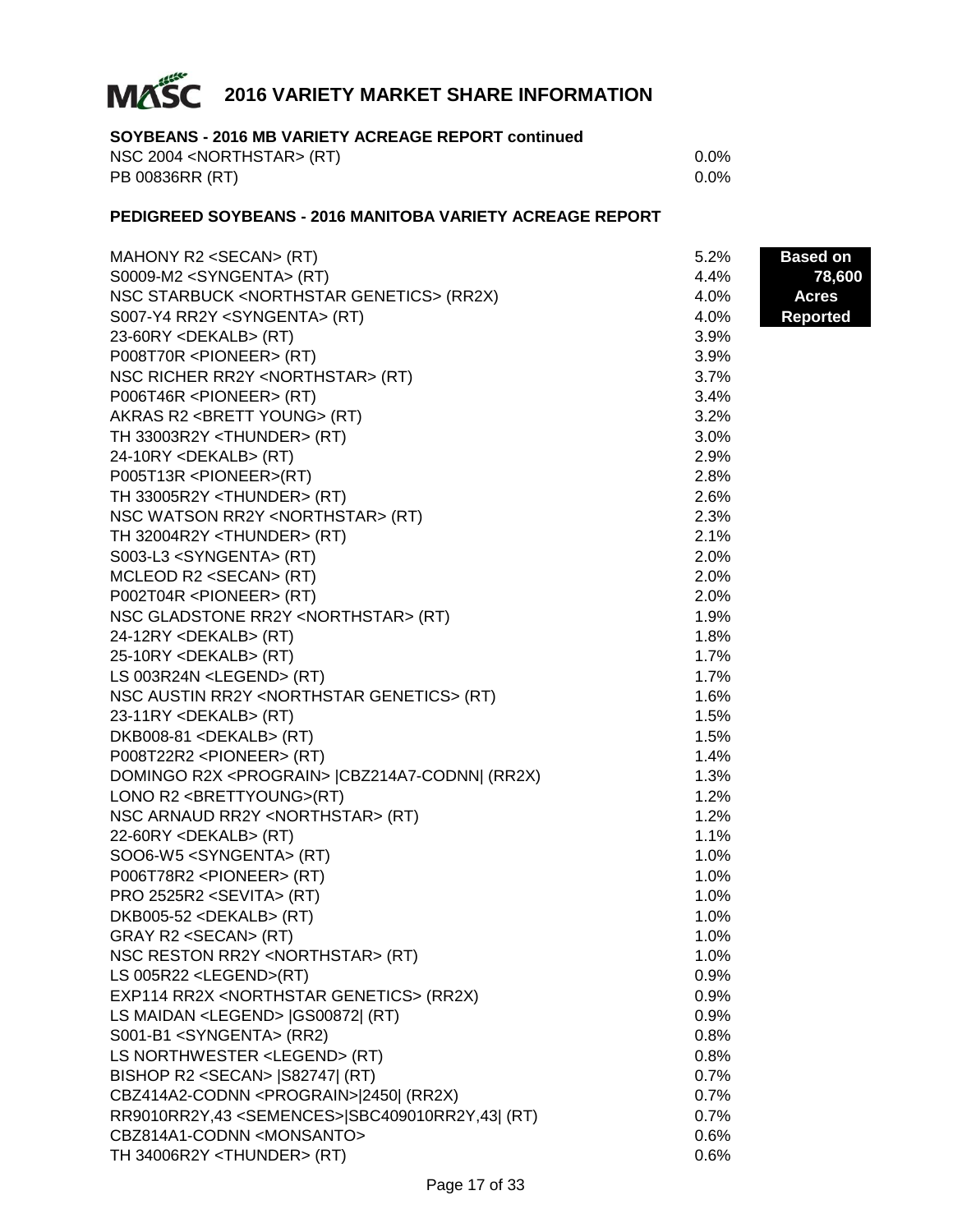

| PEDIGREED SOYBEANS - 2016 MB VARIETY ACREAGE REPORT continued |         |
|---------------------------------------------------------------|---------|
| PS 0035 NR2 <pride> (RT)</pride>                              | $0.6\%$ |
| LS 002R24N <legend>  MKZ612A2 (RT)</legend>                   | 0.6%    |
| CBZ714A1-CODNN <prograin>   EXP 2475  (RR2X)</prograin>       | 0.5%    |
| BARKER R2X <secan> MK0014B6-CODNN, SC16-2425  (RR2X)</secan>  | 0.5%    |
| LS ECLIPSE <legend>   MKZ314A2-COYNN  (RT)</legend>           | 0.5%    |
| PS 0074 R2 <pride> (RT)</pride>                               | 0.5%    |
| NO VAR                                                        | 0.5%    |
| PS 0055 R2 <pride seeds="">(RT)</pride>                       | 0.5%    |
| NSC TILSTON RR2Y <northstar> (RT)</northstar>                 | 0.5%    |
| BARRON R2X <secan> CBZ914B7-CODNN  SC2250R2X  (RR2X)</secan>  | 0.5%    |
| NSC LIBAU RR2Y <northstar> (RT)</northstar>                   | 0.5%    |
| LS 005R21 <legend>(RT)</legend>                               | 0.4%    |
| P001T34R <pioneer> (RT)</pioneer>                             | 0.4%    |
| NOTUS R2 <brett young=""> (RT)</brett>                        | 0.4%    |
| AAC EDWARD <secan>   EXP.0T11-01 </secan>                     | 0.4%    |
| CBT144C2-DODNN <thunder>   EXP 2250  (RR2X)</thunder>         | 0.3%    |
| CHADBURN R2 <secan>   MKZ709A1-BBYN, SC2475RR  (RT)</secan>   | 0.3%    |
| PR1418113R2 <prograin> 2425 (RT)</prograin>                   | 0.3%    |
| NSC SANFORD R2Y <northstar>  009G12A1  (RT)</northstar>       | 0.3%    |
| PODAGA R2 <brettyoung>(RT)</brettyoung>                       | 0.3%    |
| PV10S005RR2  FLZ115A3-COYNN  (RT)                             | 0.3%    |
| ASTRO R2 <prograin> (RT)</prograin>                           | 0.3%    |
| NSC JORDAN RR2Y <northstar genetics=""> (RT)</northstar>      | 0.2%    |
| TH 87003R2X <thunder>   MKZ514A9-CODNN (RT)</thunder>         | 0.2%    |
| DH863 <sevita></sevita>                                       | 0.2%    |
| DS0067Z1 <dow> 009G15Z3  (RT)</dow>                           | 0.2%    |
| HYDRA R2   C4M13008R2, CFS13.3.01R2  (RT)                     | 0.2%    |
| NITRO R2 <prograin> (RT)</prograin>                           | 0.2%    |
| TH 35002R2Y <thunder seeds="">(RT)</thunder>                  | 0.2%    |
| 0066 XR <pride> (RR2X)</pride>                                | 0.2%    |
| PS 0035 NR2 <pride> [EXP00313R2] (RT)</pride>                 | 0.2%    |
| SOLAIRE <legend></legend>                                     | 0.2%    |
| OO77 XRN <legend seeds=""> (RT)</legend>                      | 0.2%    |
| LS MISTRAL <legend seeds=""> (RT)</legend>                    | 0.1%    |
| PRO 2535R2 <sevita pro="" seeds=""></sevita>                  | 0.1%    |
| 90A06 <pioneer>  PH06002 (RT)</pioneer>                       | 0.1%    |
| MKZ915A2-COYNN <pride> (RT)</pride>                           | 0.0%    |

#### **PEAS FIELD - 2016 MANITOBA VARIETY ACREAGE REPORT**

| CDC MEADOW (653-8)  | 43.1% | <b>Based on</b> |
|---------------------|-------|-----------------|
| AGASSIZ (MP1824)    | 28.9% | 162,078         |
| <b>CDC AMARILLO</b> | 7.1%  | <b>Acres</b>    |
| ABARTH              | 4.2%  | <b>Reported</b> |
| AAC ARDILL          | 2.1%  |                 |
| NO VAR              | 1.8%  |                 |
| <b>CDC STRIKER</b>  | 1.8%  |                 |
| 4010 (MAGDA)        | 1.5%  |                 |
| <b>CDC SAFFRON</b>  | 1.4%  |                 |
| CROMA (CEBECO 1440) | 1.1%  |                 |
| <b>LIVIOLETTA</b>   | 0.8%  |                 |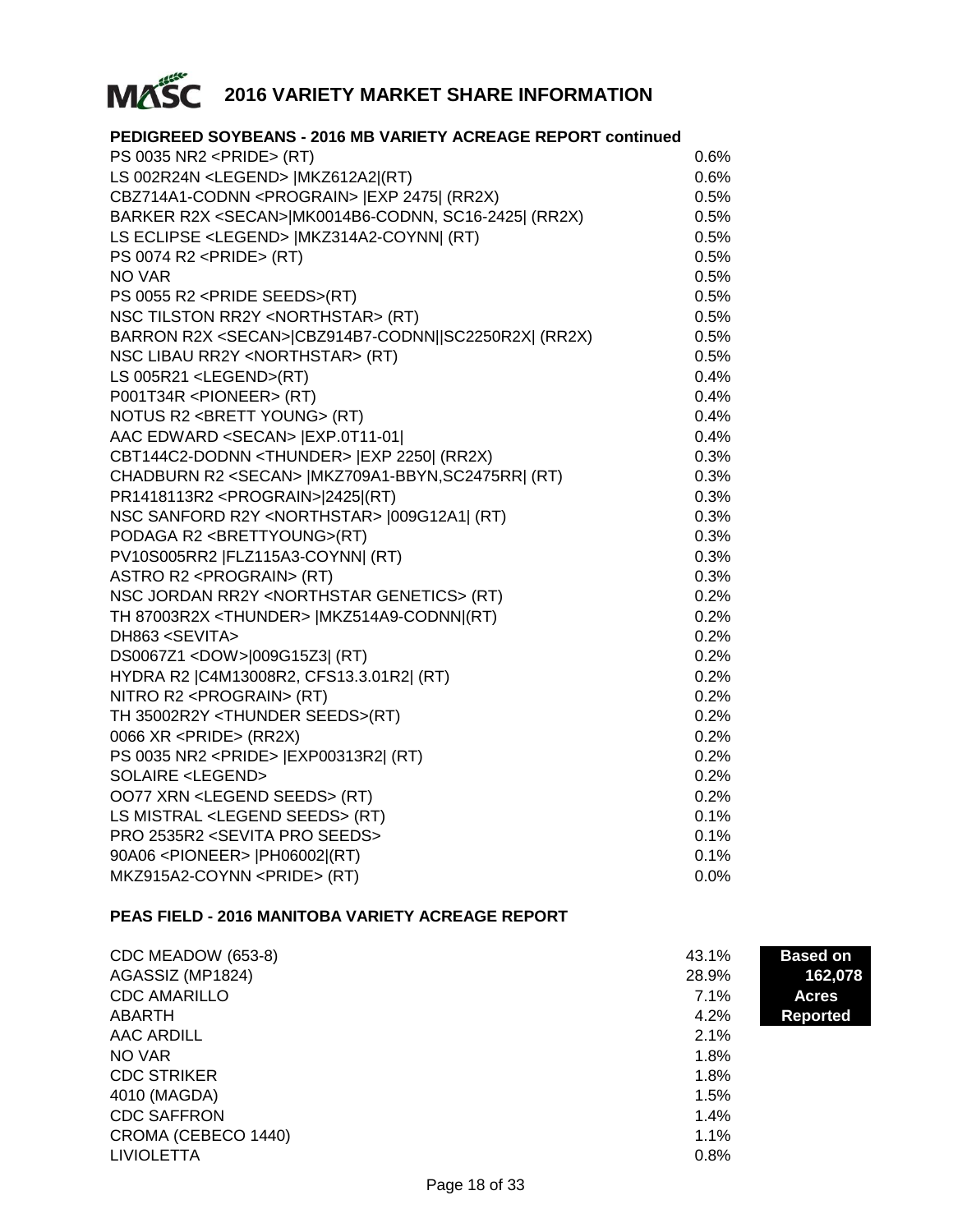

#### **PEAS FIELD - 2016 MB VARIETY ACREAGE REPORT continued**

| NO VAR (MARROWFAT)         | $0.8\%$ |
|----------------------------|---------|
| <b>CDC GREENWATER</b>      | 0.7%    |
| COOPER (CEB 1081)          | $0.6\%$ |
| CDC GOLDEN (CDC 0007)      | 0.6%    |
| YELLOWHEAD                 | 0.5%    |
| DS-ADMIRAL (DS4-9376)      | 0.5%    |
| CDC PATRICK (CDC 1434-20)  | 0.5%    |
| <b>CDC RAEZER</b>          | 0.4%    |
| <b>ARGUS (MP 1846)</b>     | 0.2%    |
| AAC CARVER                 | 0.2%    |
| <b>GRANGER</b>             | 0.2%    |
| EIFFEL (4-9076)            | 0.2%    |
| <b>MIDAS</b>               | 0.2%    |
| CDC TREASURE (CDC 1410-15) | 0.2%    |
| TUDOR (CEB 4119)           | 0.1%    |
| CDC CENTENNIAL (728-8)     | 0.1%    |
| <b>AC NUGGET</b>           | 0.1%    |
| POLSTEAD (CEB 4132)        | 0.1%    |
| ESPACE (CEB 1140)          | 0.1%    |
| REWARD (MP1820)            | 0.1%    |
| ECLIPSE (CEB 1475)         | 0.1%    |
|                            |         |

#### **PEDIGREED FIELD PEAS - 2016 MANITOBA VARIETY ACREAGE REPORT**

| <b>CDC AMARILLO</b>   | 28.5%   | <b>Based on</b> |
|-----------------------|---------|-----------------|
| AGASSIZ (MP1824)      | 21.7%   | 8,043           |
| CDC MEADOW (653-8)    | 21.1%   | <b>Acres</b>    |
| AAC CARVER            | 13.4%   | <b>Reported</b> |
| AAC ARDILL            | $9.0\%$ |                 |
| CDC ACER (MAPLE)      | 2.1%    |                 |
| <b>CDC GREENWATER</b> | 2.0%    |                 |
| YELLOWHEAD            | 2.0%    |                 |
| <b>CDC STRIKER</b>    | 0.3%    |                 |

#### **BEANS WHITE PEA - 2016 MANITOBA VARIETY ACREAGE REPORT**

| T9905                | 62.2% | <b>Based on</b> |
|----------------------|-------|-----------------|
| <b>INDI</b>          | 16.1% | 24,226          |
| <b>ENVOY</b>         | 10.5% | <b>Acres</b>    |
| <b>BOLT</b>          | 4.2%  | <b>Reported</b> |
| T9903                | 4.1%  |                 |
| CARGO (GTS 542)      | 1.3%  |                 |
| 905                  | 0.9%  |                 |
| NO VAR (WHITE BEANS) | 0.6%  |                 |

#### **BEANS PINTO - 2016 MANITOBA VARIETY ACREAGE REPORT**

| <b>WINDBREAKER</b>    | 76.3%   | <b>Based on</b> |
|-----------------------|---------|-----------------|
| MONTERREY (ADM)       | 14.7%   | 48.292          |
| <b>WHITE MOUNTAIN</b> | $2.4\%$ | <b>Acres</b>    |
| AC PINTOBA (HR 55)    | 1.5%    | Reported        |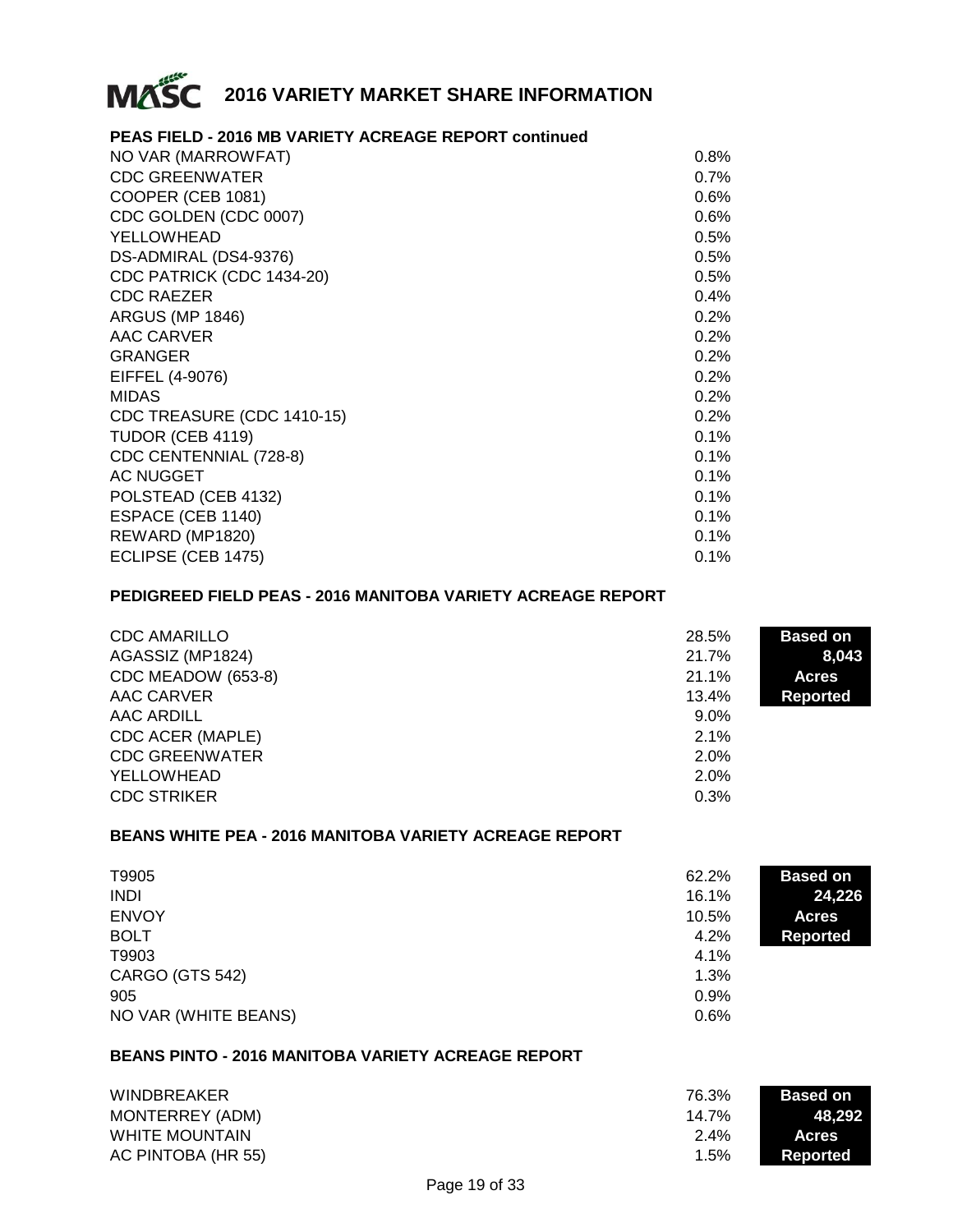

#### **BEANS PINTO - 2016 MB VARIETY ACREAGE REPORT continued**

| SV6533GR            | 1.2%    |
|---------------------|---------|
| AC OLE (HR 50)      | 1.1%    |
| <b>VIBRANT</b>      | 1.0%    |
| <b>MAVERICK</b>     | 0.9%    |
| CDC WM-2            | 0.6%    |
| NO VAR              | 0.2%    |
| CDC PINTIUM (93708) | $0.0\%$ |

#### **BEANS BLACK - 2016 MANITOBA VARIETY ACREAGE REPORT**

| <b>ECLIPSE</b>      | $90.6\%$ | <b>Based on</b> |
|---------------------|----------|-----------------|
| <b>CDC SUPERJET</b> | $6.0\%$  | 17.512          |
| CDC JET (315-18)    | 2.6%     | <b>Acres</b>    |
| CDC BLACKSTRAP      | 0.8%     | Reported        |

#### **BEANS KIDNEY - 2016 MANITOBA VARIETY ACREAGE REPORT**

| <b>PINK PANTHER</b>       | 46.5% | <b>Based on</b> |
|---------------------------|-------|-----------------|
| RED HAWK                  | 30.5% | 11,906          |
| MONTCALM                  | 10.3% | <b>Acres</b>    |
| <b>CLOUSEAU</b>           | 4.4%  | <b>Reported</b> |
| NO VAR (RED KIDNEY BEANS) | 3.2%  |                 |
| YETI                      | 2.2%  |                 |
| <b>FOXFIRE</b>            | 1.6%  |                 |
| <b>DYNASTY</b>            | 1.3%  |                 |

#### **BEANS CRANBERRY - 2016 MANITOBA VARIETY ACREAGE REPORT**

| CHIANTI (08 SEMINIS) | 60.2% | <b>Based on</b> |
|----------------------|-------|-----------------|
| <b>CRIMSON</b>       | 23.2% | 2.237           |
| <b>BELLAGIO</b>      | 16.7% | <b>Acres</b>    |
|                      |       | Reported        |

#### **BEANS OTHER DRY EDIBLE - 2016 MANITOBA VARIETY ACREAGE REPORT**

| CDC SOL                 | 38.0%    | <b>Based on</b> |
|-------------------------|----------|-----------------|
| PINK FLOYD              | 23.1%    | 7,371           |
| NO VAR (GREAT NORTHERN) | $10.0\%$ | <b>Acres</b>    |
| <b>COYNE</b>            | 8.7%     | <b>Reported</b> |
| NO VAR (YELLOW)         | 8.4%     |                 |
| <b>BERYL</b>            | 5.9%     |                 |
| ROSETTA (PINK BEANS)    | 3.8%     |                 |
| 99131                   | 2.2%     |                 |

#### **BEANS SMALL RED - 2016 MANITOBA VARIETY ACREAGE REPORT**

| MERLOT                     | 70.1% | <b>Based on</b> |
|----------------------------|-------|-----------------|
| NO VAR (RED MEXICAN BEANS) | 29.9% | 762             |
|                            |       | <b>Acres</b>    |
|                            |       | Reported        |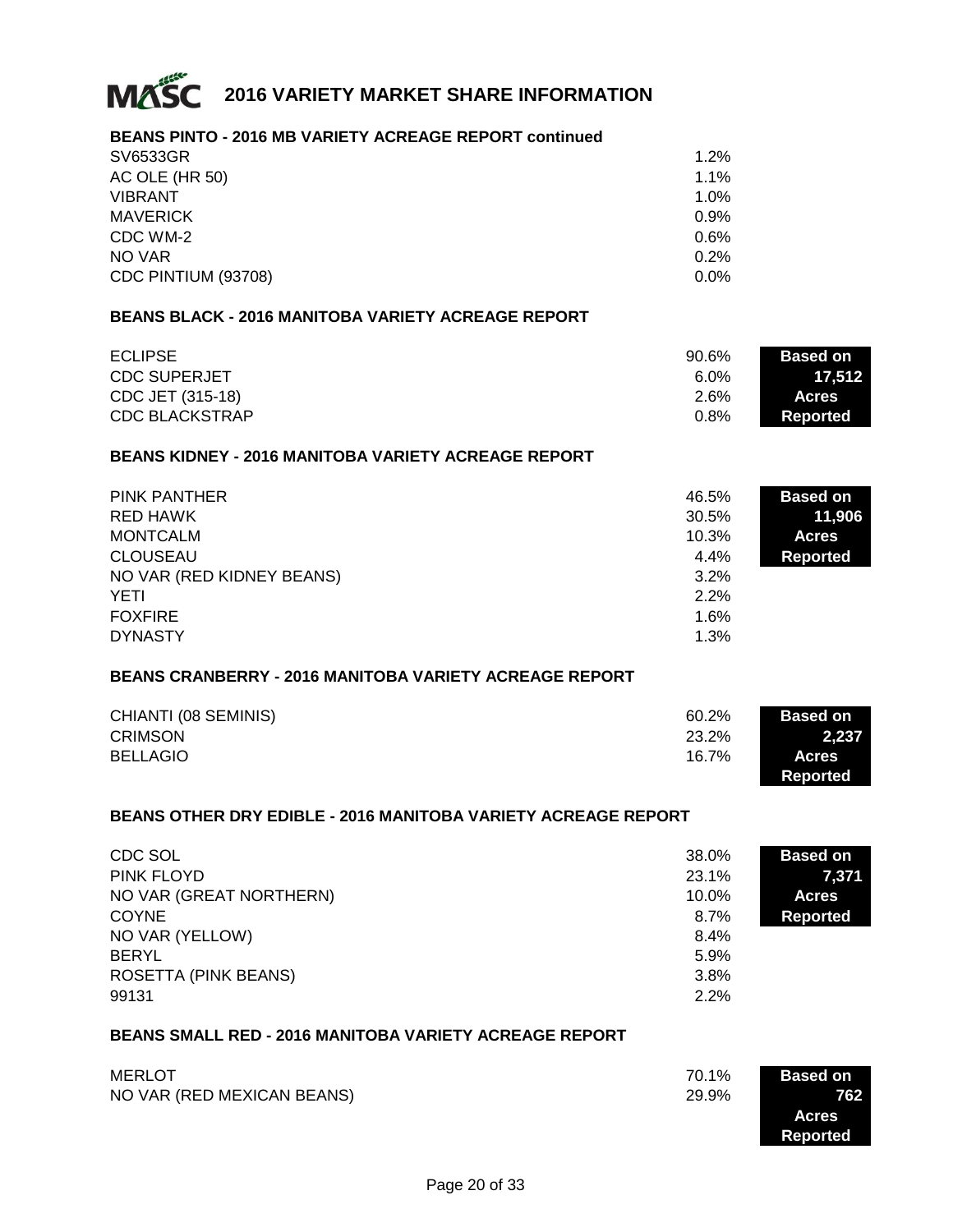

#### **FABABEANS - 2016 MANITOBA VARIETY ACREAGE REPORT**

| <b>TABASCO (NPZ 4-7540)</b><br><b>TABOAR</b> | 30.3%<br>26.7% | <b>Based on</b><br>9,596 |
|----------------------------------------------|----------------|--------------------------|
| <b>SNOWBIRD</b>                              | 14.1%          | <b>Acres</b>             |
| NO VAR                                       | 11.7%          | <b>Reported</b>          |
| CDC BLITZ                                    | 6.5%           |                          |
| <b>FLORENT (NPZ 3-7080)</b>                  | $6.0\%$        |                          |
| CDC SNOWDROP (FB34-2)                        | 2.9%           |                          |
| <b>MALIK</b>                                 | 1.8%           |                          |

#### **LENTILS - 2016 MANITOBA VARIETY ACREAGE REPORT**

| CDC MAXIM (CL)             | 53.7% | <b>Based on</b> |
|----------------------------|-------|-----------------|
| CDC DAZIL (CL)             | 26.2% | 9.957           |
| RED (NO VAR)               | 8.8%  | <b>Acres</b>    |
| SPANISH (NO VAR)           | 5.2%  | <b>Reported</b> |
| NO VAR (LENTILS)           | 2.4%  |                 |
| CDC IMAX (CL)              | 1.6%  |                 |
| <b>CDC IMVINCIBLE (CL)</b> | 0.8%  |                 |
| <b>GREEN</b>               | 0.5%  |                 |
| <b>CDC GREENSTAR</b>       | 0.5%  |                 |
| FRENCH (NO VAR)            | 0.4%  |                 |

#### **PROCESSING POTATOES IRR - 2016 MANITOBA VARIETY ACREAGE REPORT**

| <b>RUSSET BURBANK (GEMS)</b> | 73.6%   | <b>Based on</b> |
|------------------------------|---------|-----------------|
| <b>RANGER RUSSET (AMISK)</b> | 10.6%   | 43.346          |
| UMATILLA RUSSET              | 8.9%    | <b>Acres</b>    |
| <b>INNOVATOR</b>             | 6.3%    | Reported        |
| DAKOTA PEARL (ND2676-10)     | $0.4\%$ |                 |
| LADY CLAIRE                  | 0.2%    |                 |
| ATLANTIC                     | $0.0\%$ |                 |
| IVORY CRISP (NDO1496-1)      | $0.0\%$ |                 |

#### **PROCESSING POTATOES DRY - 2016 MANITOBA VARIETY ACREAGE REPORT**

| <b>RUSSET BURBANK (GEMS)</b> | 27.9%   | <b>Based on</b> |
|------------------------------|---------|-----------------|
| IVORY CRISP (NDO1496-1)      | 27.5%   | 1,193           |
| DAKOTA PEARL (ND2676-10)     | 15.1%   | <b>Acres</b>    |
| <b>RANGER RUSSET (AMISK)</b> | 11.8%   | <b>Reported</b> |
| <b>UMATILLA RUSSET</b>       | 10.8%   |                 |
| <b>LADY CLAIRE</b>           | $3.0\%$ |                 |
| <b>ATLANTIC</b>              | 2.7%    |                 |
| <b>SHEPODY</b>               | 0.8%    |                 |
| <b>BONUS</b>                 | 0.3%    |                 |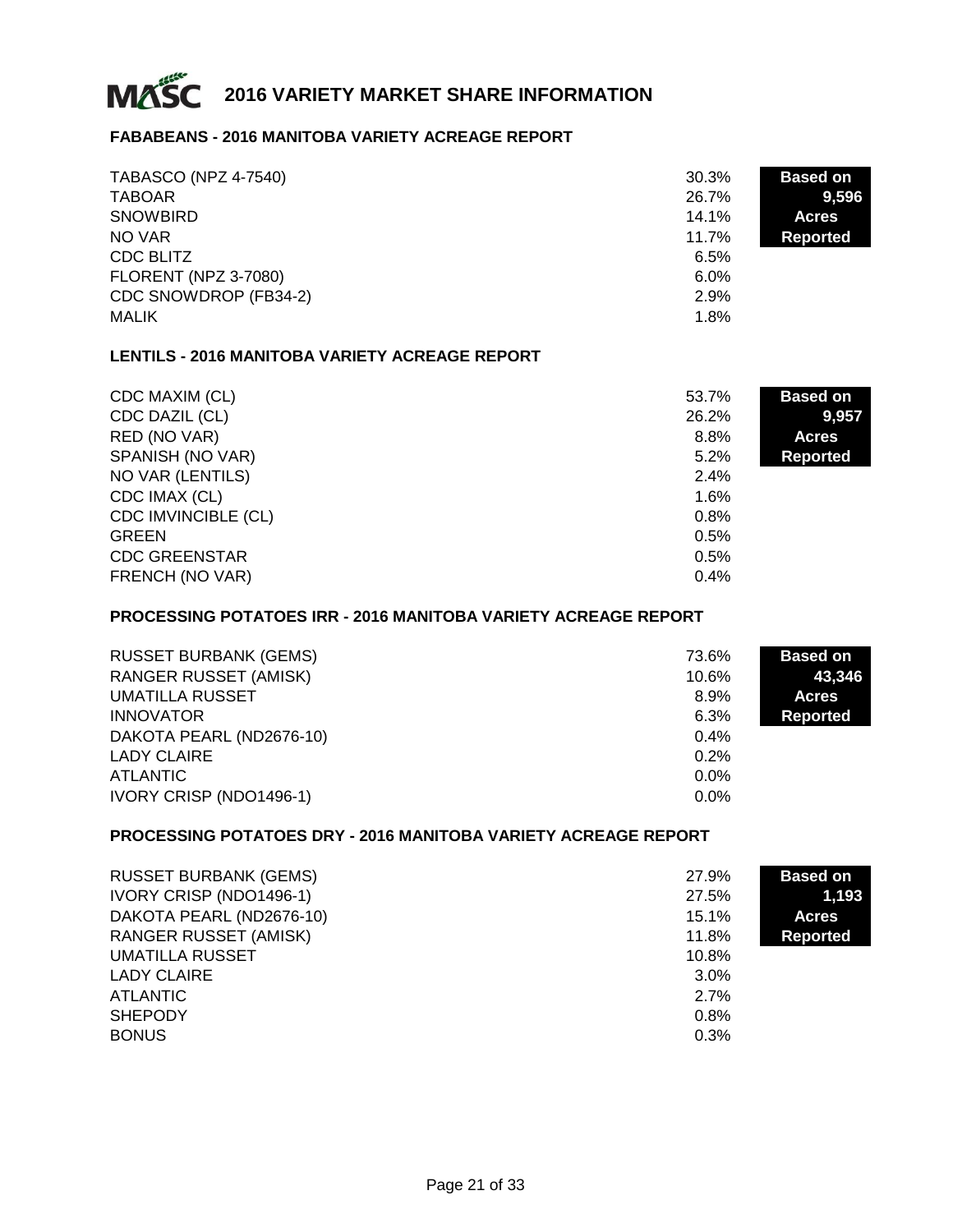

#### **TABLE POTATOES - 2016 MANITOBA VARIETY ACREAGE REPORT**

| <b>SANGRE</b>            | 21.6% | <b>Based on</b> |
|--------------------------|-------|-----------------|
| DARK RED NORLAND         | 14.2% | 6,841           |
| <b>WISCONSIN NORLAND</b> | 11.2% | <b>Acres</b>    |
| <b>VIKING</b>            | 9.8%  | <b>Reported</b> |
| <b>MUSICA</b>            | 7.9%  |                 |
| <b>GOLDRUSH</b>          | 6.6%  |                 |
| AC PEREGRINE RED         | 6.3%  |                 |
| <b>COLOMBA</b>           | 4.9%  |                 |
| <b>SATINA</b>            | 2.3%  |                 |
| <b>AC VIGOR</b>          | 2.1%  |                 |
| <b>ALTURAS</b>           | 1.9%  |                 |
| <b>CAPRI</b>             | 1.5%  |                 |
| <b>MILVA</b>             | 1.5%  |                 |
| <b>NORLAND</b>           | 1.3%  |                 |
| <b>RUSSET NORKOTAH</b>   | 1.3%  |                 |
| <b>GEMSTAR RUSSET</b>    | 0.8%  |                 |
| <b>ROOSTER</b>           | 0.8%  |                 |
| <b>BUTTERFLY</b>         | 0.6%  |                 |
| <b>RED PONTIAC</b>       | 0.5%  |                 |
| <b>CAROLINA</b>          | 0.5%  |                 |
| <b>CALWHITE</b>          | 0.5%  |                 |
| <b>BANANA</b>            | 0.4%  |                 |
| YUKON GOLD               | 0.4%  |                 |
| <b>CIKLAMEN</b>          | 0.3%  |                 |
| <b>MIMI</b>              | 0.2%  |                 |
| <b>LABELLA</b>           | 0.1%  |                 |
| <b>FENWAY RED</b>        | 0.1%  |                 |
| <b>KENNEBEC</b>          | 0.1%  |                 |
| <b>WARBA</b>             | 0.1%  |                 |
| <b>AC PTARMIGAN</b>      | 0.1%  |                 |
| <b>AMAROSA</b>           | 0.1%  |                 |
| <b>ELMO</b>              | 0.1%  |                 |
| <b>NOBLESSE</b>          | 0.0%  |                 |
| <b>CRISTINA</b>          | 0.0%  |                 |
| AAC ALTA ROSE            | 0.0%  |                 |
| <b>PENNI</b>             | 0.0%  |                 |
| <b>VIOLET QUEEN</b>      | 0.0%  |                 |

#### **CORN GRAIN - 2016 MANITOBA VARIETY ACREAGE REPORT**

| P7632AM <pioneer> (BT)(LT)(RT)</pioneer>      | 20.9% | <b>Based on</b> |  |
|-----------------------------------------------|-------|-----------------|--|
| P7958AM <pioneer></pioneer>                   | 18.6% | 328,087         |  |
| P7332R <pioneer> (RT)</pioneer>               | 6.6%  | <b>Acres</b>    |  |
| P7211HR <pioneer></pioneer>                   | 5.9%  | <b>Reported</b> |  |
| 39V09AM <pioneer> (BT)(HX1)(LT)(RT)</pioneer> | 4.5%  |                 |  |
| DKC27-55RIB <dekalb> (BT)(RIB)</dekalb>       | 3.7%  |                 |  |
| 39D95 <pioneer> (BT)(LT)(RT)</pioneer>        | 2.9%  |                 |  |
| P7443R <pioneer> (RT)</pioneer>               | 2.7%  |                 |  |
| 39V05 <pioneer> (RT)</pioneer>                | 2.7%  |                 |  |
| DKC26-28RIB <dekalb> (BT)(RIB)(RT)</dekalb>   | 2.5%  |                 |  |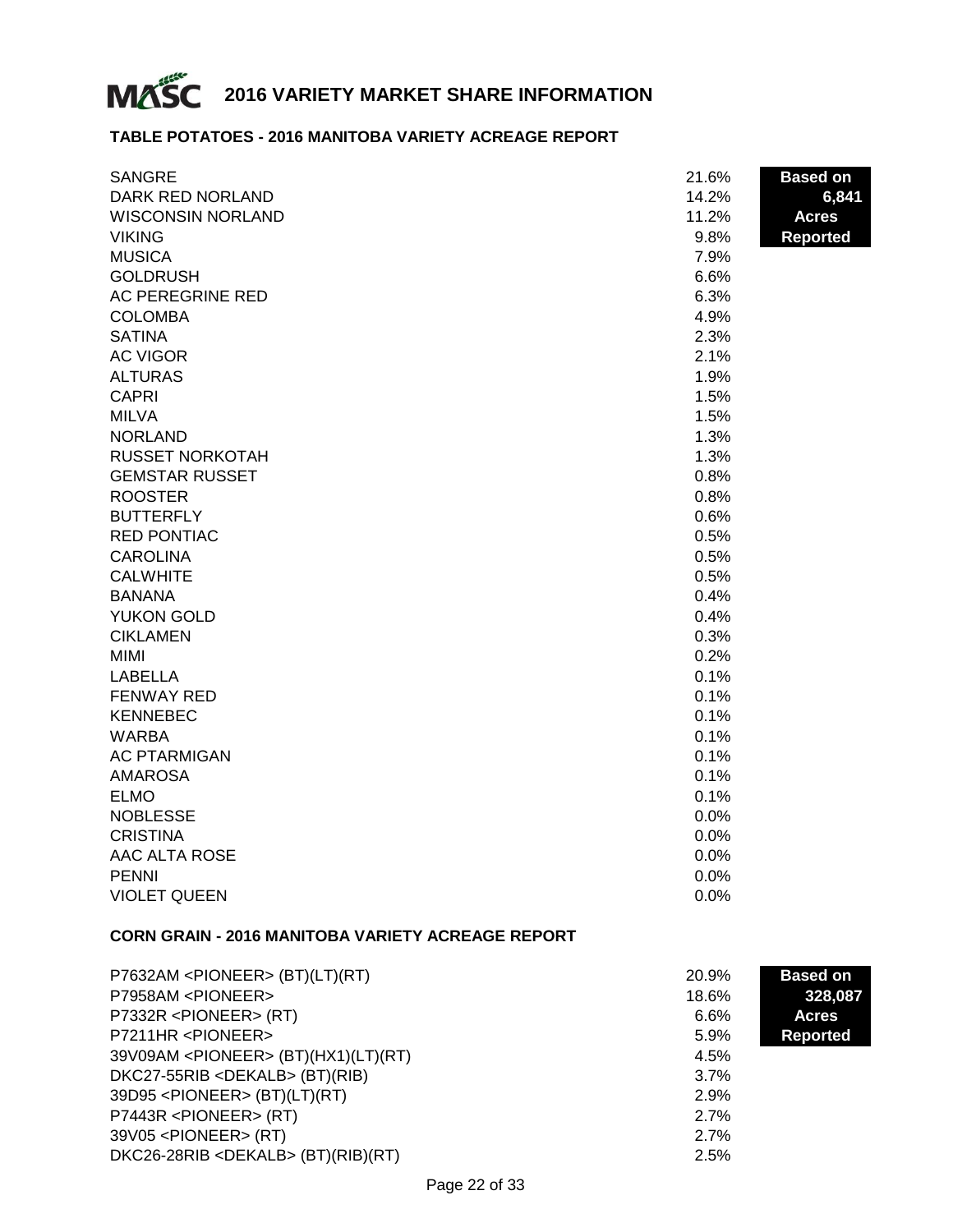

#### **CORN GRAIN - 2016 MB VARIETY ACREAGE REPORT continued**

| TH 7578 VT2P RIB <thunder> (RIB)</thunder>                | 2.4%    |
|-----------------------------------------------------------|---------|
| P7632HR <pioneer> (BT)(RT)</pioneer>                      | 2.3%    |
| 39D97 <pioneer> (BT)(LT)(RT)</pioneer>                    | 2.1%    |
| P7202AM <pioneer>(HX1)(LT)(RT)</pioneer>                  | 1.5%    |
| DKC30-07 <dekalb> (RT)</dekalb>                           | 1.4%    |
| A4199G2 RIB <pride seeds=""> (VT2P)</pride>               | 1.3%    |
| DKC33-78 RIB <dekalb> (RIB)</dekalb>                      | 1.3%    |
| TH 7677 VT2P RIB <thunder> (RIB)</thunder>                | 1.2%    |
| P7213R <pioneer> (RT)</pioneer>                           | 1.1%    |
| DKC23-17RIB <dekalb>(GENV2P)</dekalb>                     | 1.1%    |
| P7005AM <pioneer>(BT)(HX1)(LT)(RT)</pioneer>              | 1.1%    |
| P7410HR <pioneer> (HX1)(LT)(RT)</pioneer>                 | 1.1%    |
| DKC30-07RIB <dekalb> (RIB)</dekalb>                       | $0.9\%$ |
| LR9573VT2PRIB <delmar commodities="">(VT2PRIB)</delmar>   | $0.9\%$ |
| TH 7673 <thunder> (VT2P) (RIB)</thunder>                  | 0.7%    |
| MZ 1633DBR <maizex> (RT)</maizex>                         | 0.6%    |
| A4939G2 RIB <pride> (RIB)</pride>                         | 0.5%    |
| <b>NO VAR</b>                                             | 0.5%    |
| A4631G2 RIB <pride> (RIB)</pride>                         | 0.4%    |
| P8210HR <pioneer> (BT)(LT)(RT)</pioneer>                  | 0.4%    |
| DKC32-12RIB <dekalb> (RIB)</dekalb>                       | 0.3%    |
| TH 4578 RR <thunder> (RT)</thunder>                       | 0.3%    |
| 4093 < HYLAND > (BT)(LT)(RT)                              | 0.3%    |
| PS 2262RR <pickseed> (RT)</pickseed>                      | 0.3%    |
| A4415G2 RIB <pride> (RIB)</pride>                         | 0.3%    |
| P8210 <pioneer></pioneer>                                 | 0.3%    |
| LR 9676VT2PRIB <delmar commodities=""> (VT2PRIB)</delmar> | 0.3%    |
| TH 7574 VT2P RIB <thunder> (RIB)(RT)</thunder>            | 0.3%    |
| HL 3085 <hyland> (RT)</hyland>                            | 0.3%    |
| 39B90 <pioneer> (RT)</pioneer>                            | 0.2%    |
| P8387AM <dupont pioneer="">(BT)(HX1)(LT)(RT)</dupont>     | 0.2%    |
| 39V07 <pioneer> (BT)(LT)(RT)</pioneer>                    | 0.2%    |
| A4025G3 RIB <pride seed=""> (RIB)(RT)</pride>             | 0.2%    |
| 9474 <legend> (RT)</legend>                               | 0.2%    |
| A4705HMRR <pride> (RT)</pride>                            | $0.2\%$ |
| E48A27R <brett young=""> (RT)</brett>                     | $0.1\%$ |
| DKC27-54 <dekalb></dekalb>                                | 0.1%    |
| DKC26-79 <dekalb> (RT)</dekalb>                           | 0.1%    |
| 3093 <hyland> (RT)</hyland>                               | 0.1%    |
| DL 928 <de dell=""></de>                                  | 0.1%    |
| A4414RR <pride> (RT)</pride>                              | 0.1%    |
| DAXXAR <hyland></hyland>                                  | 0.1%    |
| DKC23-22RIB <dekalb> (RIB)</dekalb>                       | 0.1%    |
| TH 7681 VT2P <thunder> (RIB)</thunder>                    | 0.1%    |
| MZ 1624DBR <maizex></maizex>                              | 0.1%    |
| DKC26-25 <dekalb> (RT)</dekalb>                           | 0.1%    |
| HZ 760GT <horizon seeds=""> (AGRISURE GT)</horizon>       | 0.1%    |
| LR 9473 RR <legend> (RT)</legend>                         | 0.1%    |
| DKC27-15 <dekalb> (BT)(RT)</dekalb>                       | 0.1%    |
| HL R219 <dow> (RT)</dow>                                  | 0.1%    |
| P8622HR <pioneer> (HX1)(LT)(RT)</pioneer>                 | 0.1%    |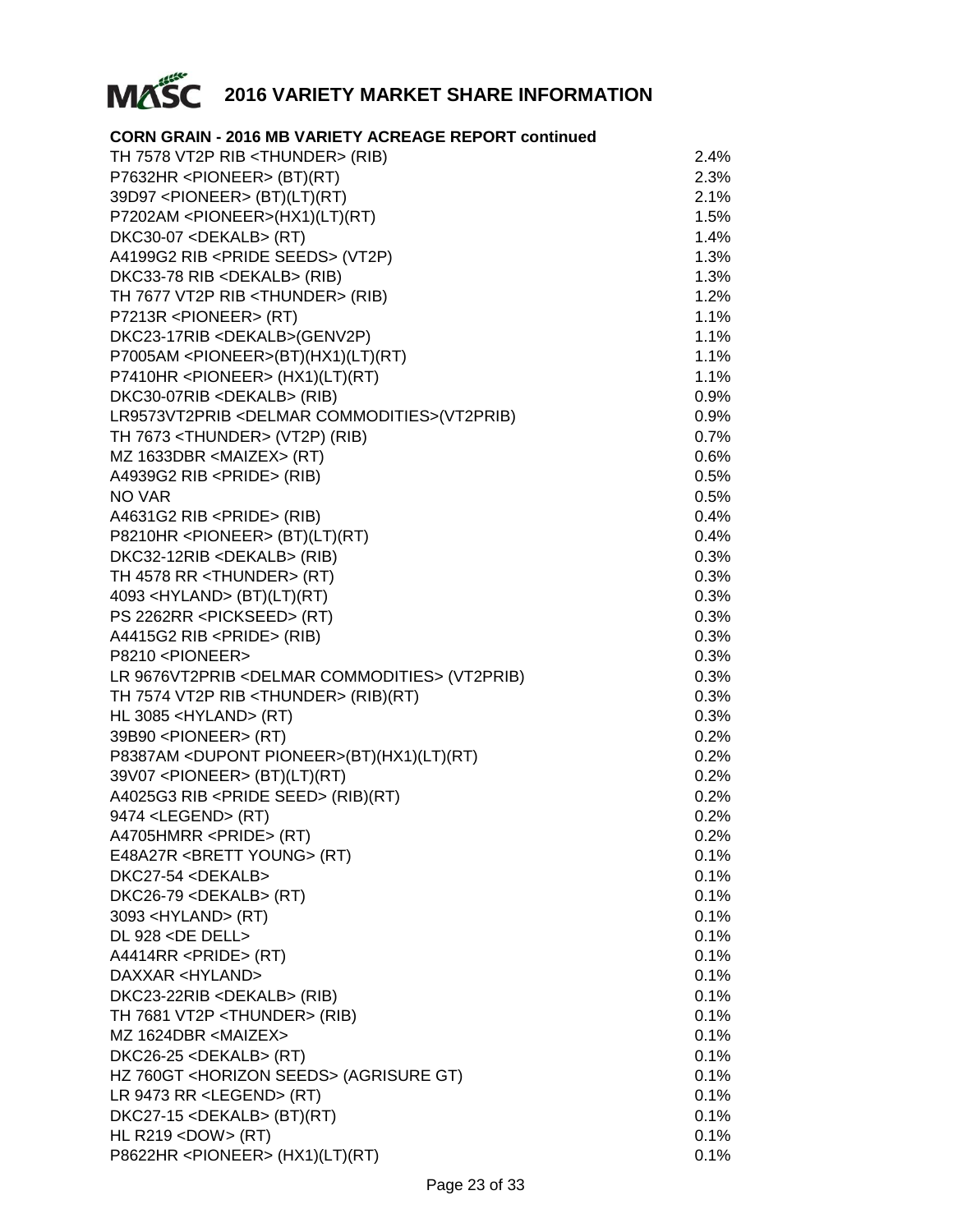

#### **CORN GRAIN - 2016 MB VARIETY ACREAGE REPORT continued**

| A5095G2 RIB <pride seeds=""> (VT2P)</pride>   | 0.1%    |
|-----------------------------------------------|---------|
| DKC30-19RIB <dekalb> (RIB)</dekalb>           | 0.1%    |
| A4408G2 RIB <pride> (RIB)</pride>             | 0.1%    |
| P8581R <pioneer> (RT)</pioneer>               | 0.1%    |
| E47A17R <brett young="">(RT)</brett>          | 0.1%    |
| $A4022$ <pride> (RT)</pride>                  | 0.1%    |
| 4164 < DOW/HYLAND>   AGRISURE 3122            | $0.0\%$ |
| DKC30-20 <dekalb> (BT)(RT)</dekalb>           | $0.0\%$ |
| BAXXOS RR <hyland> (RT)</hyland>              | $0.0\%$ |
| LR 9579RR <legend> (RT)</legend>              | $0.0\%$ |
| DKC23-21 RR2 <dekalb> (RT)</dekalb>           | $0.0\%$ |
| P3979 <pioneer></pioneer>                     | $0.0\%$ |
| TH 2477 <thunder></thunder>                   | $0.0\%$ |
| DKC30-23 <dekalb></dekalb>                    | $0.0\%$ |
| E47A12 R <brett young=""> (RIB)(RT)</brett>   | $0.0\%$ |
| DL 1005 <de dell=""></de>                     | $0.0\%$ |
| P9188AM <pioneer></pioneer>                   | $0.0\%$ |
| TH 4574 RR <thunder> (RT)</thunder>           | $0.0\%$ |
| DKC27-32 <dekalb> (RT)</dekalb>               | $0.0\%$ |
| PS 2501RR <pickseed> (RT)</pickseed>          | $0.0\%$ |
| PS 2346 <pickseed></pickseed>                 | 0.0%    |
| 4085 < DOW SEEDS > (HX1)(LT)(RT)              | $0.0\%$ |
| P8210R <pioneer> (RT)</pioneer>               | $0.0\%$ |
| P8673XR <pioneer> (BT)(HX1)(LT)(RT)</pioneer> | 0.0%    |
| 8201RA <dow> (LT)(RT)</dow>                   | $0.0\%$ |
| VENZA R <brett young=""> (RT)</brett>         | $0.0\%$ |
| DKC32-92 <dekalb> (RIB)</dekalb>              | $0.0\%$ |
| DKC29-95 <dekalb>  CR9295 </dekalb>           | $0.0\%$ |
| DKC30-02 <dekalb></dekalb>                    | $0.0\%$ |
| DKC29-97 <dekalb> (RT)</dekalb>               | $0.0\%$ |
| TH 2146 RR <thunder> (RT)</thunder>           | $0.0\%$ |
| MZ 1445 <maizex> (RT)</maizex>                | 0.0%    |

#### **CORN SILAGE - 2016 MANITOBA VARIETY ACREAGE REPORT**

| 39B90 <pioneer> (RT)</pioneer>           | $9.9\%$      | <b>Based on</b> |  |
|------------------------------------------|--------------|-----------------|--|
| 39D95 <pioneer> (BT)(LT)(RT)</pioneer>   | 7.8%         | 96,229          |  |
| HL R219 < DOW > $(RT)$ )                 | 5.6%         | <b>Acres</b>    |  |
| 39V05 <pioneer> (RT)</pioneer>           | 5.5%         | <b>Reported</b> |  |
| P8581R <pioneer> (RT)</pioneer>          | 5.0%         |                 |  |
| HL SR35 <hyland> (RT)</hyland>           | 4.4%         |                 |  |
| P7958AM <pioneer></pioneer>              | 3.8%         |                 |  |
| P7332R <pioneer> (RT)</pioneer>          | 3.2%         | 3.2%            |  |
| P7632AM <pioneer> (BT)(LT)(RT)</pioneer> |              |                 |  |
| NO VAR                                   | 3.1%         |                 |  |
| A4705HMRR <pride> (RT)</pride>           | 3.0%<br>2.9% |                 |  |
| BAXXOS RR <hyland> (RT)</hyland>         |              |                 |  |
| P7443R <pioneer> (RT)</pioneer>          | 2.8%         | 2.2%            |  |
| $DKC30-07 <$ DEKALB> (RT)                |              |                 |  |
| P8210HR <pioneer> (BT)(LT)(RT)</pioneer> | 1.7%         |                 |  |
| P7213R <pioneer> (RT)</pioneer>          | 1.7%         |                 |  |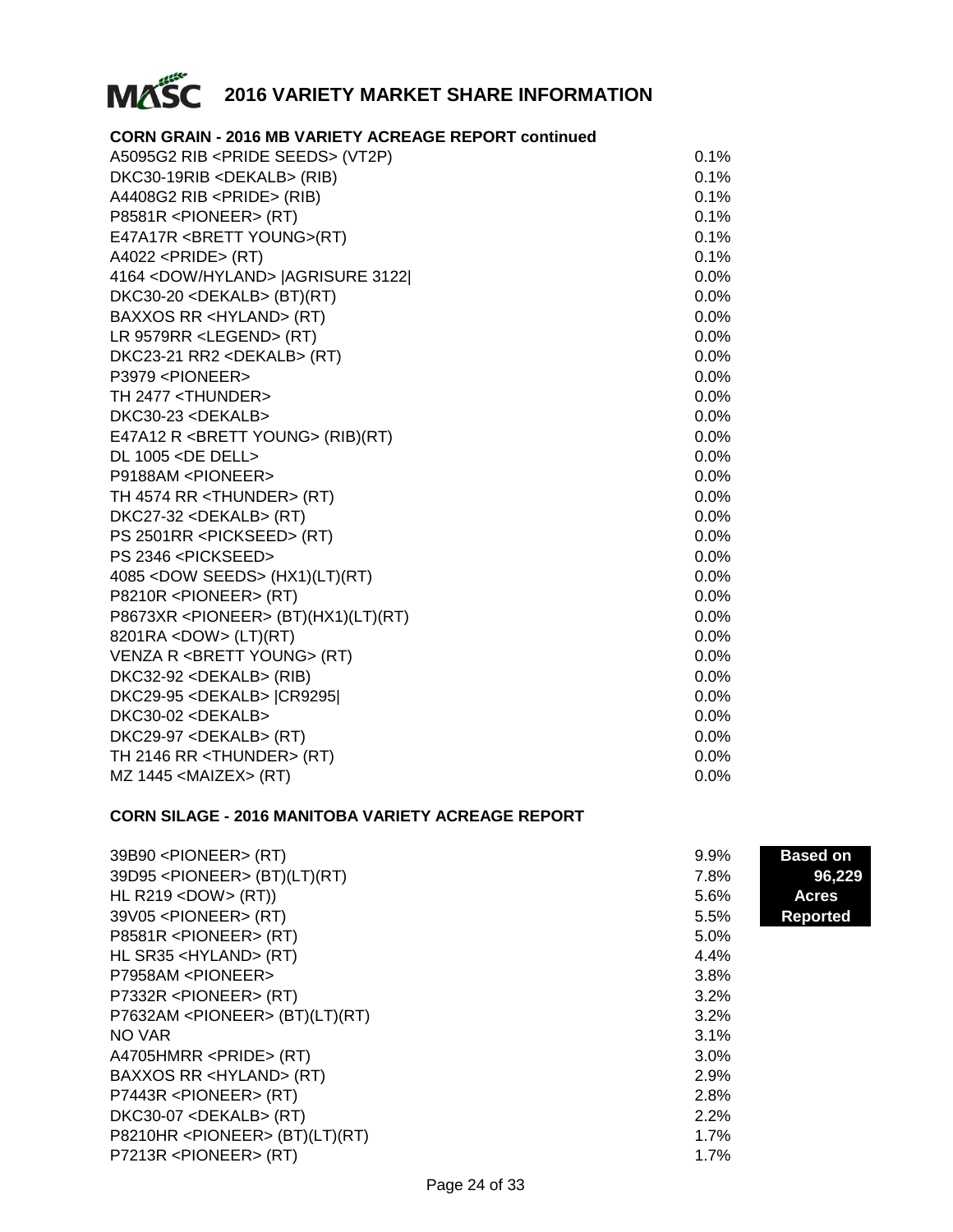

#### **CORN SILAGE - 2016 MB VARIETY ACREAGE REPORT continued**

| PS 2501RR <pickseed> (RT)</pickseed>                      | 1.5%    |
|-----------------------------------------------------------|---------|
| P7211HR <pioneer></pioneer>                               | 1.5%    |
| TH 7681 VT2P <thunder> (RIB)</thunder>                    | 1.4%    |
| 39D97 <pioneer> (BT)(LT)(RT)</pioneer>                    | 1.4%    |
| A4177G3 <pride> (RIB)</pride>                             | 1.3%    |
| VENZA R <brett young=""> (RT)</brett>                     | 1.1%    |
| A4415G2 RIB <pride> (RIB)</pride>                         | 1.0%    |
| DKC27-55 <dekalb> (LT)(RT)</dekalb>                       | 1.0%    |
| AS1047RR EDF <pride></pride>                              | 1.0%    |
| PS2304 <pickseed> (RT)</pickseed>                         | 1.0%    |
| 39V09AM < DUPONT PIONEER>(BT)(HX1)(LT)(RT)                | 1.0%    |
| TH 2146 RR <thunder> (RT)</thunder>                       | 0.9%    |
| DKC35-54 <dekalb> (RIB)</dekalb>                          | 0.9%    |
| P7005AM <pioneer>(BT)(HX1)(LT)(RT)</pioneer>              | 0.8%    |
| 2219RR <pickseed> (RT)</pickseed>                         | 0.8%    |
| TH 4126 RR <thunder> (RT)</thunder>                       | 0.8%    |
| P8651HR <pioneer> (LT)(RT)</pioneer>                      | 0.7%    |
| HL 3085 <hyland> (RT)</hyland>                            | 0.7%    |
| HL SR22 <hyland> (RT)</hyland>                            | 0.7%    |
| P8906R <pioneer> (RT)</pioneer>                           | 0.6%    |
| DKC38-03RIB <dekalb> (BT)(RT)</dekalb>                    | $0.6\%$ |
| DKC23-17RIB <dekalb> (GENV2P)</dekalb>                    | 0.6%    |
| PS 2346 <pickseed></pickseed>                             | 0.6%    |
| HZ 730GT <horizon></horizon>                              | 0.6%    |
| P7202AM <pioneer> (BT)(HX1)(LT)(RT)</pioneer>             | 0.5%    |
| DKC26-28RIB <dekalb> (BT)(RIB)(RT)</dekalb>               | 0.5%    |
| HL SR35 <hyland></hyland>                                 | 0.5%    |
|                                                           | 0.5%    |
| PS 2263VT2P <pickseed> (RIB)</pickseed>                   | 0.4%    |
| TH 7677 VT2P RIB <thunder> (RIB)</thunder>                |         |
| TUNDRA RR <elite> (RT)</elite>                            | 0.4%    |
| P7632HR <pioneer> (BT)(RT)</pioneer>                      | 0.4%    |
| DKC31-07 <dekalb> (RT)</dekalb>                           | 0.4%    |
| <b>FUSION RR <elite> (RT)</elite></b>                     | 0.4%    |
| A4414RR <pride> (RT)</pride>                              | 0.3%    |
| <b>TMF8106RA <dow></dow></b>                              | 0.3%    |
| $A4022$ <pride> (RT)</pride>                              | 0.3%    |
| P7410HR <pioneer> (HX1)(LT)(RT)</pioneer>                 | 0.3%    |
| P8622HR <pioneer> (RT)</pioneer>                          | 0.3%    |
| LF 728R <maizex> (RT)</maizex>                            | 0.3%    |
| LR 9676VT2PRIB <delmar commodities=""> (VT2PRIB)</delmar> | 0.3%    |
| DKC30-23 <dekalb> (RT)</dekalb>                           | 0.3%    |
| PS 2210VT2P RIB <dlf canada="" pickseed=""></dlf>         | 0.3%    |
| DKC27-54 <dekalb></dekalb>                                | 0.3%    |
| P8387AM <pioneer>(BT)(HX1)(LT)(RT)</pioneer>              | 0.2%    |
| 38N86 <pioneer></pioneer>                                 | 0.2%    |
| TMF86H77RA <dow></dow>                                    | 0.2%    |
| TH 8781 <thunder> (RT)</thunder>                          | 0.2%    |
| P9188AM <pioneer></pioneer>                               | 0.2%    |
| A5095G2 RIB <pride seeds=""> (VT2P)</pride>               | 0.2%    |
| P3995 <pioneer></pioneer>                                 | 0.2%    |
| E47A17R <brett young="">(RT)</brett>                      | 0.2%    |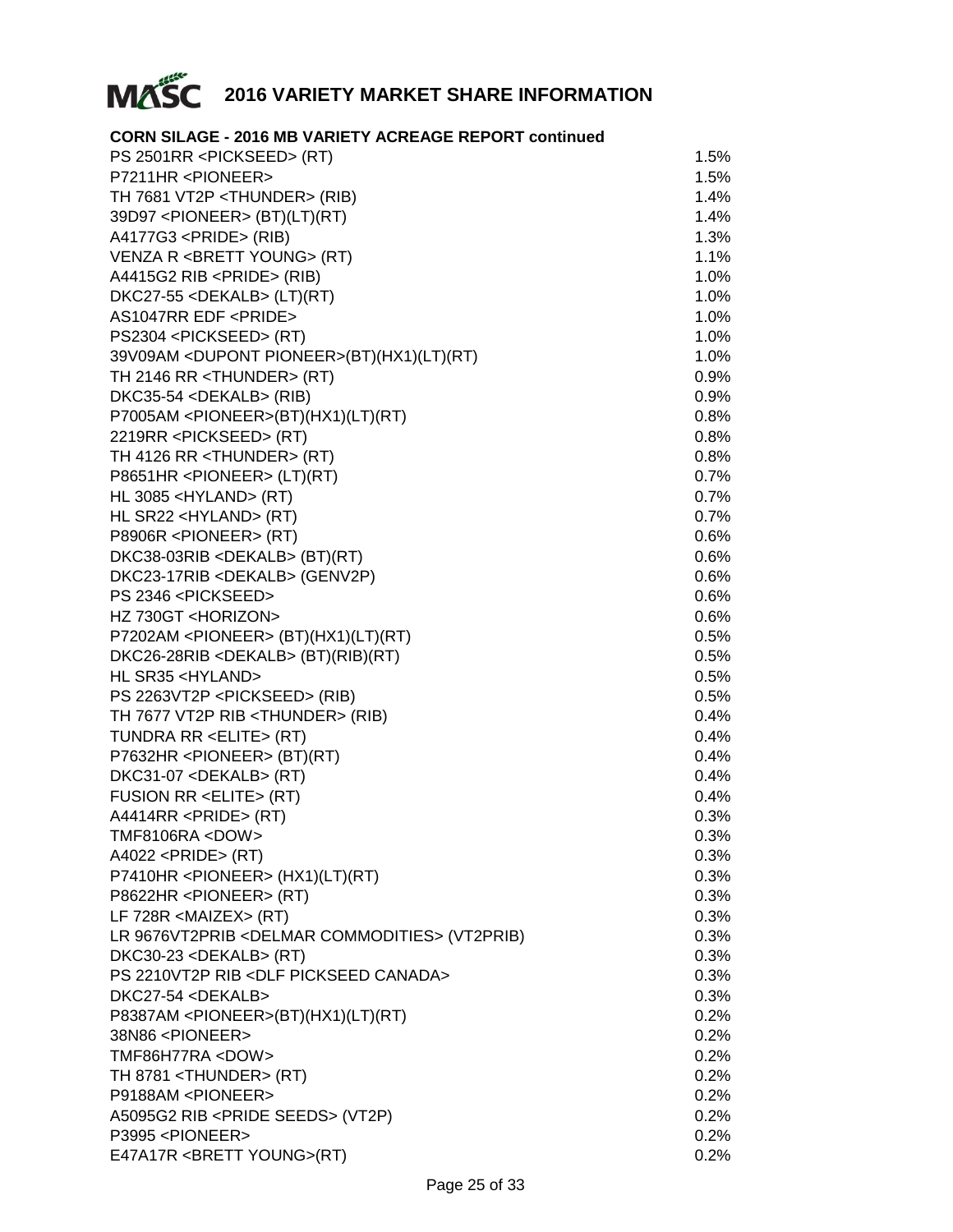

#### **CORN SILAGE - 2016 MB VARIETY ACREAGE REPORT continued**

| 3905 <pioneer></pioneer>                              | 0.2%    |
|-------------------------------------------------------|---------|
| <b>DURANGO <elite></elite></b>                        | 0.2%    |
| 39M26 <pioneer> (RT)</pioneer>                        | 0.2%    |
| 3093 <hyland> (RT)</hyland>                           | 0.2%    |
| DKC37-93RIB <dekalb> (RIB)</dekalb>                   | 0.1%    |
| DL 1197 <de dell=""></de>                             | 0.1%    |
| HL 2190 <hyland></hyland>                             | 0.1%    |
| TH 7578 VT2P RIB <thunder>(RIB)</thunder>             | 0.1%    |
| P8673XR <pioneer> (BT)(HX1)(LT)(RT)</pioneer>         | 0.1%    |
| 4085 < DOW SEEDS > (HXT)(LT)(RT)                      | 0.1%    |
| A4939G2 <pride> (RIB)</pride>                         | 0.1%    |
| 3990 <pioneer></pioneer>                              | 0.1%    |
| LR 9779RB <legend> (BT)(RT)</legend>                  | 0.1%    |
| HL 8105 <hyland></hyland>                             | 0.1%    |
| P3969 <pioneer></pioneer>                             | 0.1%    |
| 39D80 <pioneer> (RT)</pioneer>                        | 0.1%    |
| DKC34-46 <dekalb> (RT)</dekalb>                       | 0.1%    |
| DKC28-79RIB <dekalb> (BT)</dekalb>                    | 0.1%    |
| 39A94 <pioneer></pioneer>                             | 0.1%    |
| DKC27-32 <dekalb> (RT)</dekalb>                       | 0.1%    |
| DS80A2T <dow seeds=""> (SSX)</dow>                    | 0.1%    |
| DKC26-25 <dekalb> (RT)</dekalb>                       | 0.1%    |
| PS 2348VT2P <pickseed> (RIB)</pickseed>               | 0.1%    |
| YUKON R (RT)                                          | 0.1%    |
| DKC27-12 <dekalb> (RT)</dekalb>                       | 0.1%    |
| P0506AM <pioneer></pioneer>                           | 0.1%    |
| TH 3382 <thunder> (RT)</thunder>                      | 0.1%    |
| TH 4578 RR <thunder> (RT)</thunder>                   | 0.1%    |
| 39D85 <pioneer> (BT)(LT)(RT)</pioneer>                | 0.1%    |
| 39H86 <pioneer> (BT)(LT)(RT)</pioneer>                | 0.1%    |
| 39F44 <pioneer></pioneer>                             | 0.1%    |
| MASTERGRAZE <masters choice=""></masters>             | 0.1%    |
| 3940 <pioneer>  X0804H </pioneer>                     | 0.1%    |
| 39C59 RR <brett young=""> (BT)(RT)</brett>            | 0.1%    |
| HL R228 <hyland> (RT)</hyland>                        | $0.0\%$ |
| DKC26-75 <dekalb></dekalb>                            | 0.0%    |
| HL S011 <hyland></hyland>                             | 0.0%    |
| HL 4122 <hyland> (BT)(LT)(RT)</hyland>                | 0.0%    |
| DKC27-44 <dekalb> (RT)</dekalb>                       | 0.0%    |
| 9474 <legend> (RT)</legend>                           | 0.0%    |
| DKC32-83 <dekalb> (RT)</dekalb>                       | 0.0%    |
| DKC27-15 <dekalb> (BT)(RT)</dekalb>                   | 0.0%    |
| $EX$ 1261 <maizex></maizex>                           | 0.0%    |
| HL 4120 <hyland></hyland>                             | 0.0%    |
|                                                       |         |
| HL 2262 <hyland></hyland>                             | 0.0%    |
| DKC26-78 <dekalb> (RT)</dekalb>                       | 0.0%    |
| 39B96 <pioneer> (BT)(LT)</pioneer>                    | 0.0%    |
| LF 730CBR <maizex>(GENUITY)(VT TRI PRO)(RIB)</maizex> | 0.0%    |
| 2622RR (RT)                                           | 0.0%    |
| 20T18 <elite> (RT)</elite>                            | 0.0%    |
| 39Z69 <pioneer> (BT)(RT)</pioneer>                    | 0.0%    |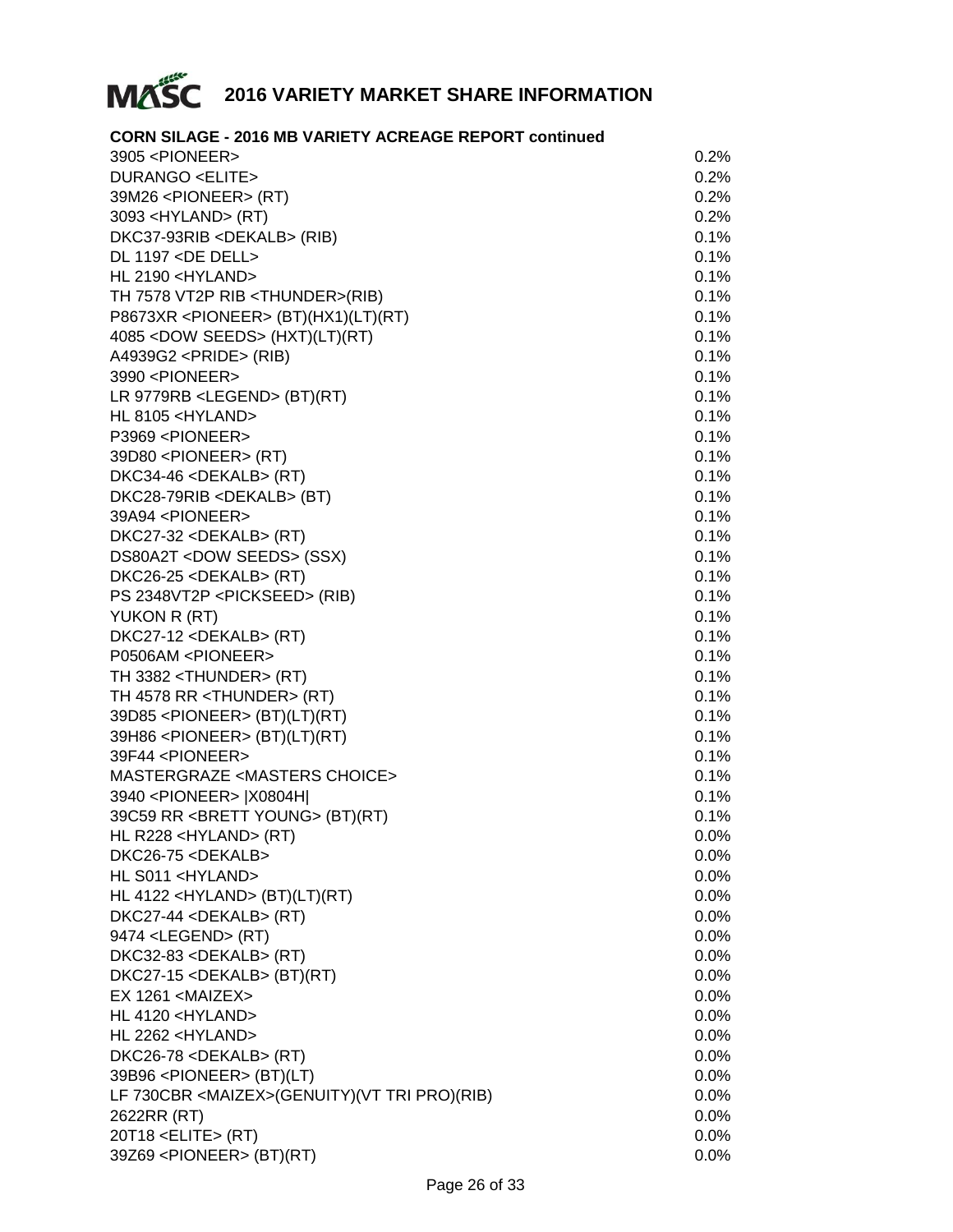

#### **CORN SILAGE - 2016 MB VARIETY ACREAGE REPORT continued**

| AMAIZING GRACE <baldridge><br/><math>DKC31-10 &lt;</math>DEKALB&gt; (RIB)(RT)</baldridge> | $0.0\%$<br>$0.0\%$ |
|-------------------------------------------------------------------------------------------|--------------------|
|                                                                                           |                    |
| P7535HR <pioneer> (RT)</pioneer>                                                          | $0.0\%$            |
| $P8185$ <pioneer> <math>(RT)</math></pioneer>                                             | $0.0\%$            |
| P8542AM < PIONEER > (BT)(HX1)(LT)(RT)                                                     | $0.0\%$            |

#### **CORN OPEN POLLINATED SILAGE - 2016 MANITOBA VARIETY ACREAGE REPORT**

|                 |       | <b>Based on</b> |
|-----------------|-------|-----------------|
| <b>CATT WCF</b> | 42.3% |                 |
| CM440           | 29.9% | 650             |
| NO VAR          | 27.9% | <b>Acres</b>    |
|                 |       | Reported        |

#### **MUSTARD - 2016 MANITOBA VARIETY ACREAGE REPORT**

| ANDANTE (SA98RNA1)                | 72.2%   | <b>Based on</b> |
|-----------------------------------|---------|-----------------|
| <b>CENTENNIAL BROWN (J97-149)</b> | 11.8%   | 6.128           |
| AAC ADAGIO                        | $6.0\%$ | <b>Acres</b>    |
| NO VAR (YELLOW)                   | 5.6%    | Reported        |
| <b>AC PENNANT</b>                 | 2.9%    |                 |
| <b>CUTLASS</b>                    | 1.5%    |                 |
| NO VAR (ORIENTAL)                 | 0.1%    |                 |

#### **SUNFLOWERS (OIL) - 2016 MANITOBA VARIETY ACREAGE REPORT**

| P63ME70<br>P63ME80<br><b>TALON</b><br>8N270CLDM<br><b>FALCON</b><br>COBALT II (ST)<br>P63N82<br>8N270 (MO)<br>P63A70<br>P63M80 (MO) | 35.4%<br>16.1%<br>15.3%<br>10.9%<br>6.4%<br>5.8%<br>3.4%<br>2.6%<br>1.9%<br>1.6% | <b>Based on</b><br>36,752<br><b>Acres</b><br><b>Reported</b> |
|-------------------------------------------------------------------------------------------------------------------------------------|----------------------------------------------------------------------------------|--------------------------------------------------------------|
| NO VAR (SUNOLA)                                                                                                                     | 0.6%                                                                             |                                                              |

#### **SUNFLOWERS (NON-OIL) - 2016 MANITOBA VARIETY ACREAGE REPORT**

| 6946 DMR           | 56.1% | <b>Based on</b> |
|--------------------|-------|-----------------|
| 6946               | 16.6% | 31,170          |
| JAGUAR DMR         | 14.0% | <b>Acres</b>    |
| ROYAL HYBRID 400CL | 5.7%  | Reported        |
| <b>PANTHER DMR</b> | 5.5%  |                 |
| <b>PANTHER</b>     | 2.1%  |                 |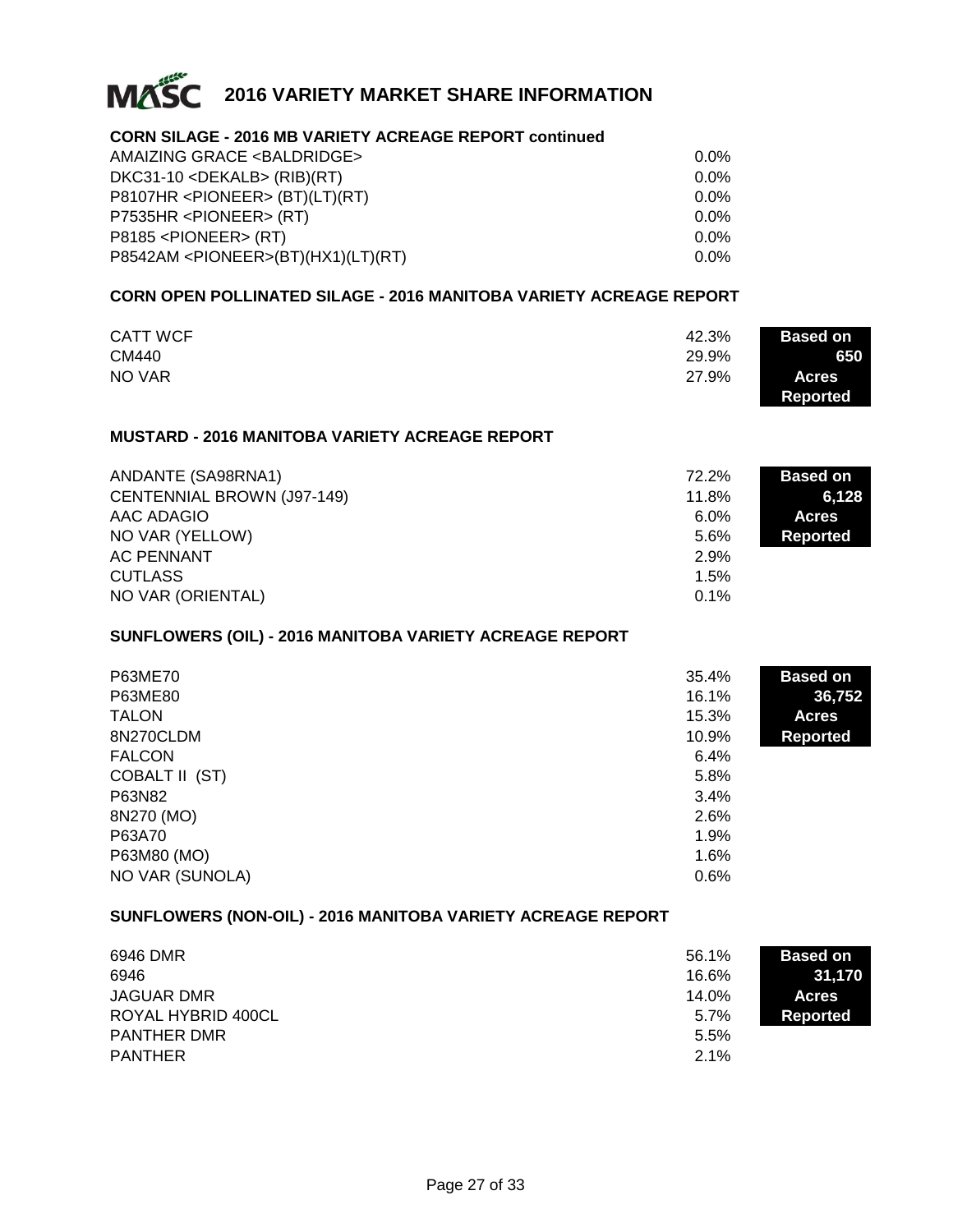

#### **BUCKWHEAT - 2016 MANITOBA VARIETY ACREAGE REPORT**

| KOMA (BRO 3)<br><b>MANCAN</b><br><b>KOTO</b><br>NO VAR<br>DF4 (HORIZON)<br>AC SPRINGFIELD (BS 85648)<br><b>MANOR</b> | $52.2\%$<br>24.8%<br>8.4%<br>6.5%<br>4.1%<br>3.2%<br>0.8% | <b>Based on</b><br>11,083<br><b>Acres</b><br><b>Reported</b> |
|----------------------------------------------------------------------------------------------------------------------|-----------------------------------------------------------|--------------------------------------------------------------|
| <b>CANARYSEED - 2016 MANITOBA VARIETY ACREAGE REPORT</b>                                                             |                                                           |                                                              |
| <b>KEET</b><br><b>ELIAS</b><br><b>CDC CALVI</b><br>NO VAR<br><b>CANTATE</b><br>C05041                                | 41.0%<br>31.1%<br>11.4%<br>11.0%<br>5.5%<br>0.1%          | <b>Based on</b><br>7,635<br><b>Acres</b><br><b>Reported</b>  |
| HEMP (GRAIN) - 2016 MANITOBA VARIETY ACREAGE REPORT                                                                  |                                                           |                                                              |
| <b>CANDA</b><br>CRS-1<br>X59 (HEMPNUT)<br><b>GRANDI</b>                                                              | 27.5%<br>23.5%<br>16.2%<br>12.9%                          | <b>Based on</b><br>14,491<br><b>Acres</b><br><b>Reported</b> |
| CFX-2                                                                                                                | 10.9%                                                     |                                                              |

| ◡ ៸ ៶ ៸          | 1 U.U / U |
|------------------|-----------|
| KATANI           | 3.8%      |
| FINOLA (FIN 314) | 3.7%      |
| NO VAR           | 1.0%      |
| CANMA            | 0.5%      |
|                  |           |

#### **MILLET - PROSO - 2016 MANITOBA VARIETY ACREAGE REPORT**

| CERISE (RED)   | 34.1% | <b>Based on</b> |
|----------------|-------|-----------------|
| NO VAR (WHITE) | 31.6% | 3.536           |
| <b>CROWN</b>   | 13.6% | <b>Acres</b>    |
| NO VAR (RED)   | 8.3%  | Reported        |
| NO VAR (PROSO) | 7.9%  |                 |
| DAWN (WHITE)   | 4.5%  |                 |

#### **TIMOTHY SEED PEDIGREED - 2016 MANITOBA VARIETY ACREAGE REPORT**

| <b>COMER</b>        | 10.6% | <b>Based on</b> |
|---------------------|-------|-----------------|
| <b>CLIMAX</b>       | 10.1% | 23,492          |
| <b>PRESTO</b>       | 5.0%  | <b>Acres</b>    |
| <b>RICHMOND</b>     | 4.7%  | <b>Reported</b> |
| <b>TREASURE</b>     | 4.6%  |                 |
| <b>TIFFANY</b>      | 4.4%  |                 |
| <b>BARPENTA</b>     | 4.2%  |                 |
| <b>LISCHKA</b>      | 4.0%  |                 |
| <b>BARFLEO</b>      | 3.8%  |                 |
| <b>SUMMER GRAZE</b> | 3.7%  |                 |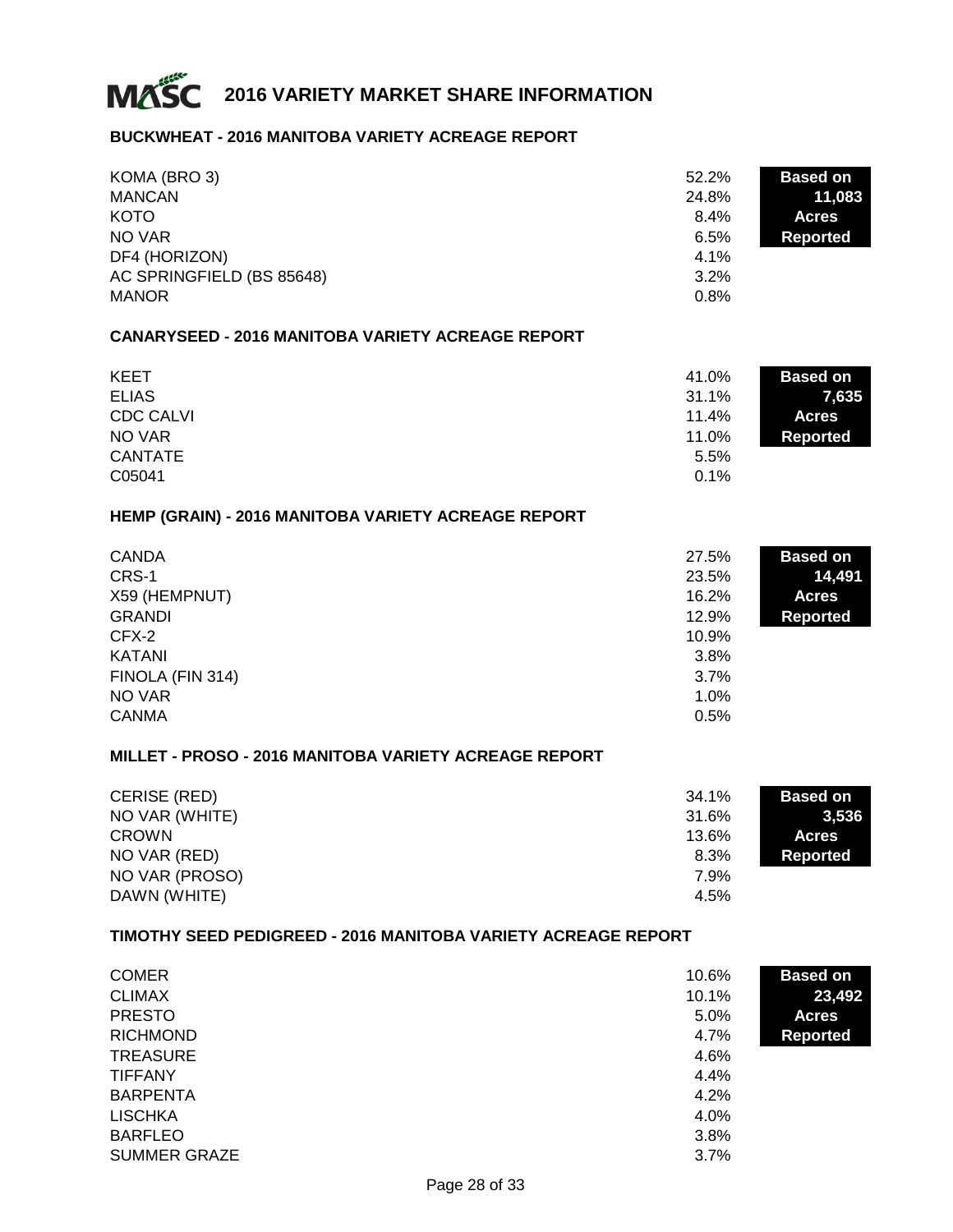

#### $\lambda$  at  $\lambda$  3.6% and  $\lambda$  3.6% and  $\lambda$  3.6% and  $\lambda$  3.6% and  $\lambda$  $HOKUO$  3.2%  $\mathsf{ANJO}$  and  $\mathsf{2.7\%}$ AC ALLIANCE (SF8601) # 2.6% ARLAKA (SF 8301) # 2.4%  $RASANT$   $2.3\%$ PROMESSE 2.2% EXPRESS (TM 8902) # 1.8%  $\text{COMTAL} \hspace{1.5cm} 1.7\%$  $N$ O VAR  $1.5\%$  $\blacksquare$   $\blacksquare$   $\blacksquare$   $\blacksquare$   $\blacksquare$   $\blacksquare$   $\blacksquare$   $\blacksquare$   $\blacksquare$   $\blacksquare$   $\blacksquare$   $\blacksquare$   $\blacksquare$   $\blacksquare$   $\blacksquare$   $\blacksquare$   $\blacksquare$   $\blacksquare$   $\blacksquare$   $\blacksquare$   $\blacksquare$   $\blacksquare$   $\blacksquare$   $\blacksquare$   $\blacksquare$   $\blacksquare$   $\blacksquare$   $\blacksquare$   $\blacksquare$   $\blacksquare$   $\blacksquare$   $\blacks$  $GLACIER$  . The set of the set of the set of the set of the set of the set of the set of the set of the set of the set of the set of the set of the set of the set of the set of the set of the set of the set of the set of the  $\blacksquare$ TITAN  $\blacksquare$  $CLASSIC$   $1.3\%$  $AC OPAL$   $1.3\%$  $\kappa$ ARA  $\kappa$ ITASCA  $1.1\%$  ${\sf ASKEL} \hspace{1.5cm} 1.1\%$ TILLER # 1.0%  $\blacksquare$ ERECTA  $\blacksquare$  0.9% PHLEWIOLA 80.8%  $CLAIR$   $0.8\%$  $\textsf{MOVERDI}{}$  . The observed of the contract of the contract of the contract of the contract of the contract of the contract of the contract of the contract of the contract of the contract of the contract of the contract o ADRIENNE # 0.7%  $BASHO$  , and the observed of the contract of the contract of the contract of the contract of the contract of the contract of the contract of the contract of the contract of the contract of the contract of the contract of t  $\blacksquare$ ENGMO  $\blacksquare$  0.6% HORIZON 0.6%  $\mathsf{KABA}\hspace{1cm}\mathsf{0.6}\%$ CRESCENDO # 0.6%  $WINNETOU$   $0.6\%$ GRINDSTAD # 0.6%  $DOLINA$   $0.5\%$ AC ANTOINE  $0.5\%$  $\,$ BARMIDI  $\,$  0.3%  $\,$  $H$ OKUEI  $0.2\%$ TM0704DT # 0.1%

#### **TIMOTHY SEED PEDIGREED - 2016 MB VARIETY ACREAGE REPORT continued**

#### **ALFALFA SEED PEDIGREED - 2016 MANITOBA VARIETY ACREAGE REPORT**

| 5301                  | 5.8% | <b>Based on</b> |
|-----------------------|------|-----------------|
| SATELLITE (POWER 4.2) | 5.1% | 14,746          |
| <b>PLANET</b>         | 3.9% | <b>Acres</b>    |
| <b>RESPONSE WT</b>    | 3.7% | <b>Reported</b> |
| <b>PLATO</b>          | 3.7% |                 |
| <b>ALTHEA</b>         | 3.7% |                 |
| 4010 BR               | 3.6% |                 |
| <b>VISION</b>         | 3.1% |                 |
| 4030 (DS 812-T)       | 2.9% |                 |
| <b>CALYPSO</b>        | 2.9% |                 |
| <b>ADRENALINE</b>     | 2.7% |                 |
| <b>CANNELLE</b>       | 2.6% |                 |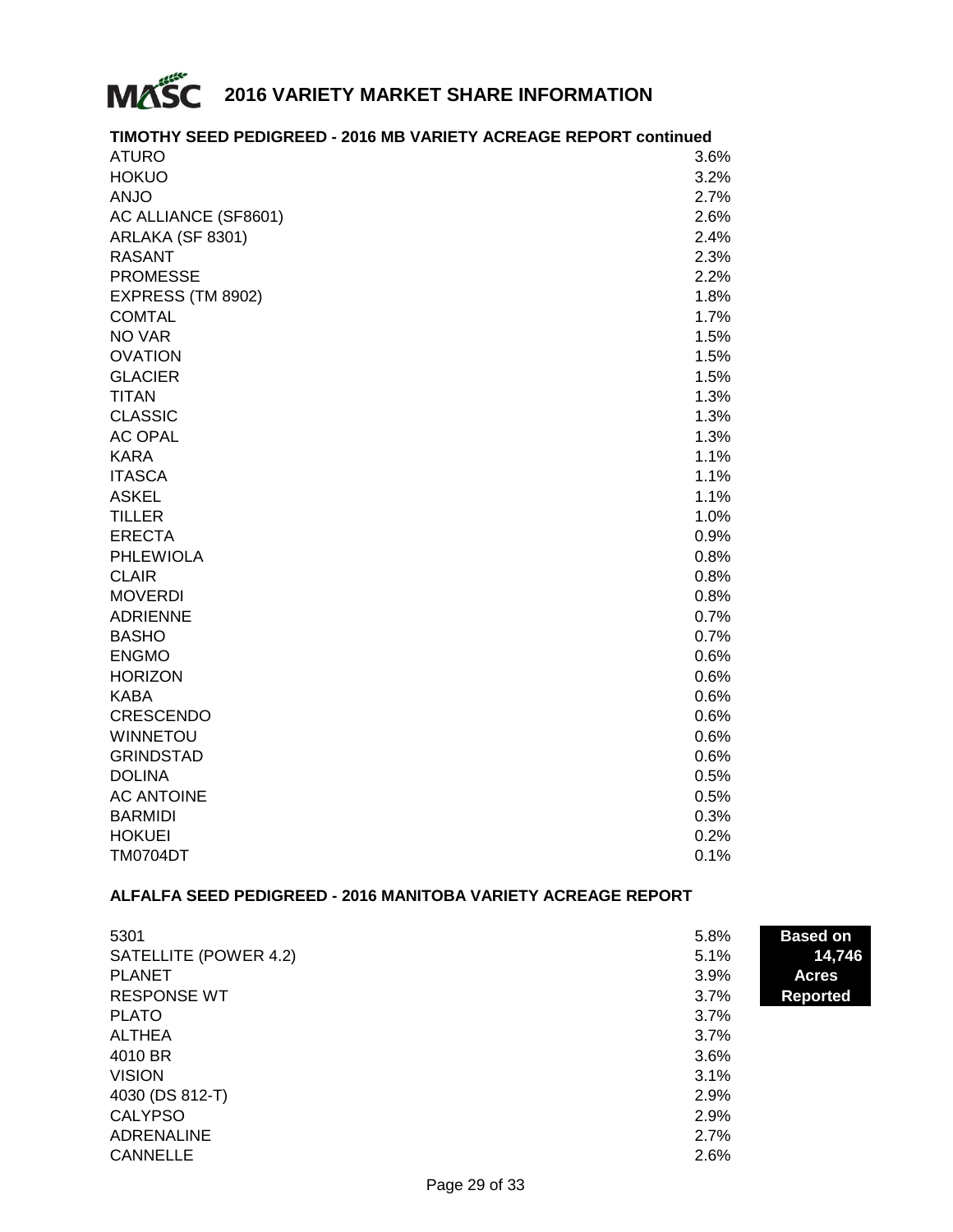

#### **ALFALFA SEED PEDIGREED - 2016 MB VARIETY ACREAGE REPORT continued**

| 20-20 (LCS 901)          | 2.6%    |
|--------------------------|---------|
| <b>RUGGED</b>            | 2.4%    |
| RUNNER (HC - 2)          | 2.3%    |
| AR 377                   | 2.1%    |
| 2010                     | 2.1%    |
| 4020 MF (BY 723)         | 2.0%    |
| 54Q25                    | 1.8%    |
| <b>RHINO (3317)</b>      | 1.8%    |
| 11XXP13                  | 1.7%    |
| SHOCKWAVE-BR             | 1.6%    |
| <b>BARRICADE SLT</b>     | 1.6%    |
| PIONEER 55Q27            | 1.6%    |
| <b>FIESTA</b>            | 1.5%    |
| DON ENRIQUE 6000 (AR-14) | 1.5%    |
| OPTIMUS (CW 044019)      | 1.5%    |
| <b>CIMARRON SR</b>       | 1.5%    |
| <b>CRENO</b>             | 1.4%    |
| <b>INSTINCT</b>          | 1.4%    |
| <b>SUTTER</b>            | 1.4%    |
| IML04                    | 1.4%    |
| MULTIPLIER 3 (FG 3R53)   | 1.2%    |
| DAKOTA (DAK 99)          | 1.2%    |
| <b>MAGNUM7</b>           | 1.1%    |
| <b>HAYGRAZER</b>         | 1.1%    |
| AR-378                   | 1.1%    |
| <b>QUEST (CW24044)</b>   | 1.1%    |
| <b>DIANE</b>             | 1.0%    |
| <b>ALGONQUIN</b>         | 1.0%    |
| STEALTH (CW 83021)       | 1.0%    |
| <b>CIMARRON VL500</b>    | 1.0%    |
| <b>LEGENDAIRY XHD</b>    | 1.0%    |
| AR 127                   | 0.9%    |
| <b>AC BRADOR</b>         | 0.9%    |
| <b>ENDURANCE</b>         | 0.9%    |
| <b>MATRIX</b>            | 0.7%    |
| ROBUST                   | $0.7\%$ |
| KEY <sub>2</sub>         | 0.6%    |
| PERFORMER (CW-044018)    | 0.6%    |
| <b>SPYDER BRAND</b>      | 0.6%    |
| CWA112002                | 0.5%    |
| <b>LEXUS (CW 05009)</b>  | 0.5%    |
| <b>TRIADE</b>            | 0.5%    |
| <b>CIMARRON VL400</b>    | 0.4%    |
| <b>LACTATOR</b>          | 0.4%    |
| <b>NOVA (CK2000)</b>     | 0.4%    |
| <b>ALPHA</b>             | 0.4%    |
| SF2104                   | 0.2%    |
| <b>LADAK</b>             | 0.2%    |
| AAC MEADOWVIEW           | $0.0\%$ |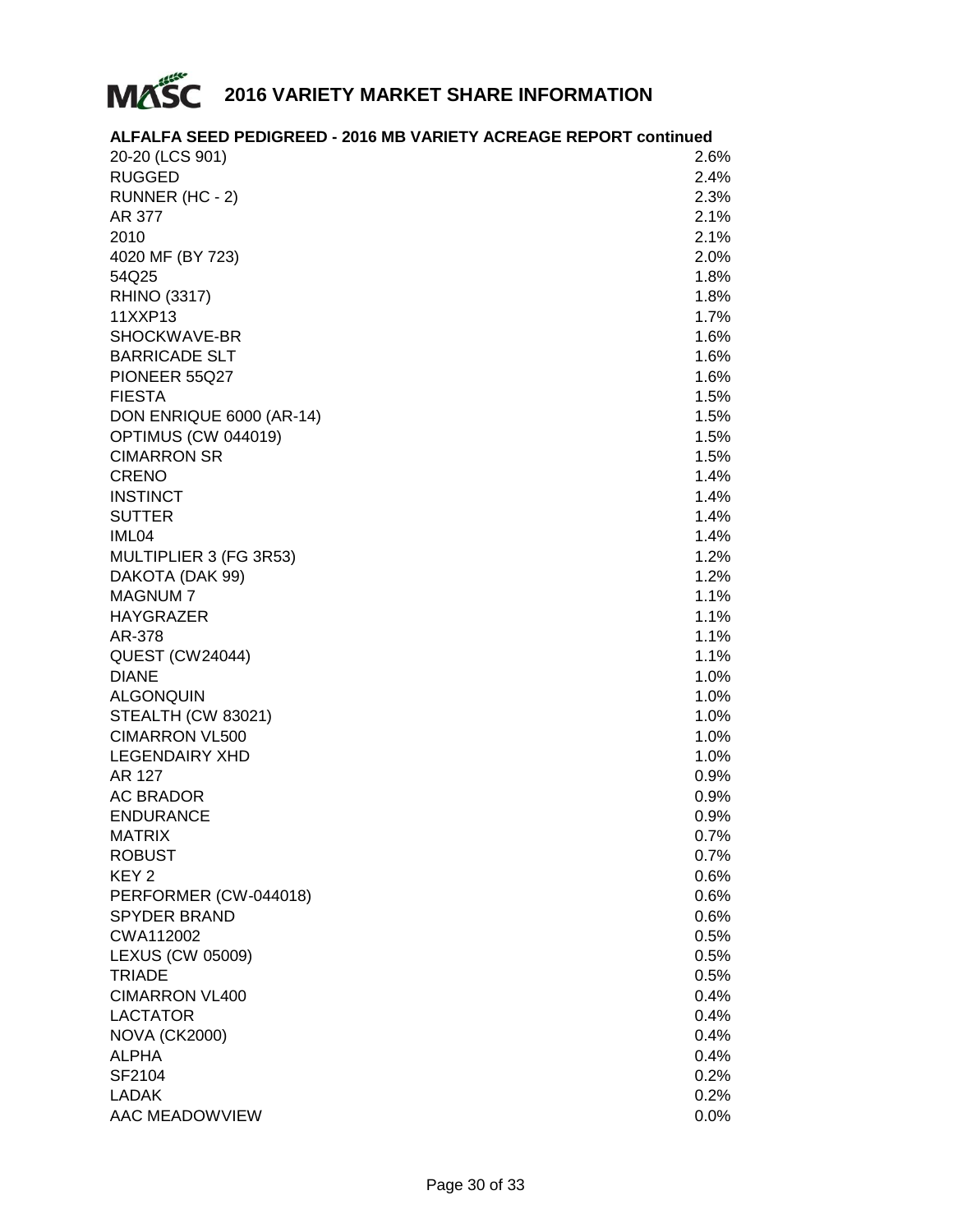

#### **ALFALFA SEED COMMON - 2016 MANITOBA VARIETY ACREAGE REPORT**

| NO VAR                   | 73.6% | <b>Based on</b> |
|--------------------------|-------|-----------------|
| SPREDOR 4                | 2.9%  | 11,869          |
| <b>TRIADE</b>            | 2.7%  | <b>Acres</b>    |
| <b>VERKO</b>             | 2.2%  | <b>Reported</b> |
| LEGEND <sub>2</sub>      | 2.0%  |                 |
| 5301                     | 1.9%  |                 |
| SATELLITE (POWER 4.2)    | 1.8%  |                 |
| <b>ALGONQUIN</b>         | 1.7%  |                 |
| REGINA (AR-247)          | 1.3%  |                 |
| LADAK                    | 1.3%  |                 |
| ML 2000 (MULTILEAF)      | 1.1%  |                 |
| <b>ALPHA</b>             | 1.1%  |                 |
| SEEDAR 60                | 0.9%  |                 |
| <b>AC CARIBOU</b>        | 0.9%  |                 |
| <b>MATRIX</b>            | 0.8%  |                 |
| <b>PS 2065 MF</b>        | 0.7%  |                 |
| <b>FSG 420LH</b>         | 0.7%  |                 |
| <b>CIMARRON VR</b>       | 0.5%  |                 |
| <b>L447HD</b>            | 0.5%  |                 |
| DON ENRIQUE 6000 (AR-14) | 0.5%  |                 |
| <b>CANNELLE</b>          | 0.5%  |                 |
| 9111                     | 0.2%  |                 |
| ABLE (PS 90-6,9096)      | 0.1%  |                 |
| <b>LACTATOR</b>          | 0.1%  |                 |

#### **ANNUAL RYEGRASS SEED - 2016 MANITOBA VARIETY ACREAGE REPORT**

| <b>AUBADE</b>    | 21.6%   | <b>Based on</b> |
|------------------|---------|-----------------|
| <b>ELUNARIA</b>  | 15.0%   | 2,366           |
| <b>BIG BANG</b>  | 14.9%   | <b>Acres</b>    |
| <b>MAGNUM</b>    | 12.7%   | <b>Reported</b> |
| <b>MELWORLD</b>  | 12.6%   |                 |
| <b>CAMPIVERT</b> | $9.9\%$ |                 |
| <b>HELLEN</b>    | 9.4%    |                 |
| NO VAR           | 4.0%    |                 |

#### **PERENNIAL RYEGRASS SEED - 2016 MANITOBA VARIETY ACREAGE REPORT**

| <b>BELLEVUE</b>     | 5.5% | <b>Based on</b> |
|---------------------|------|-----------------|
| DOMINATOR (11)      | 4.9% | 25,701          |
| <b>VOLUNTEER</b>    | 4.1% | <b>Acres</b>    |
| IQ (CIS-PR-75)      | 3.7% | <b>Reported</b> |
| <b>SUNSTREAKER</b>  | 3.6% |                 |
| ASPIRE IS-PR 489    | 3.6% |                 |
| ALL STAR III        | 3.5% |                 |
| PLATEAU             | 3.5% |                 |
| GATOR 3 (CIS-PR-85) | 3.5% |                 |
| <b>CUTTER 2</b>     | 3.3% |                 |
| FIESTA 4            | 3.3% |                 |
| NO VAR              | 3.1% |                 |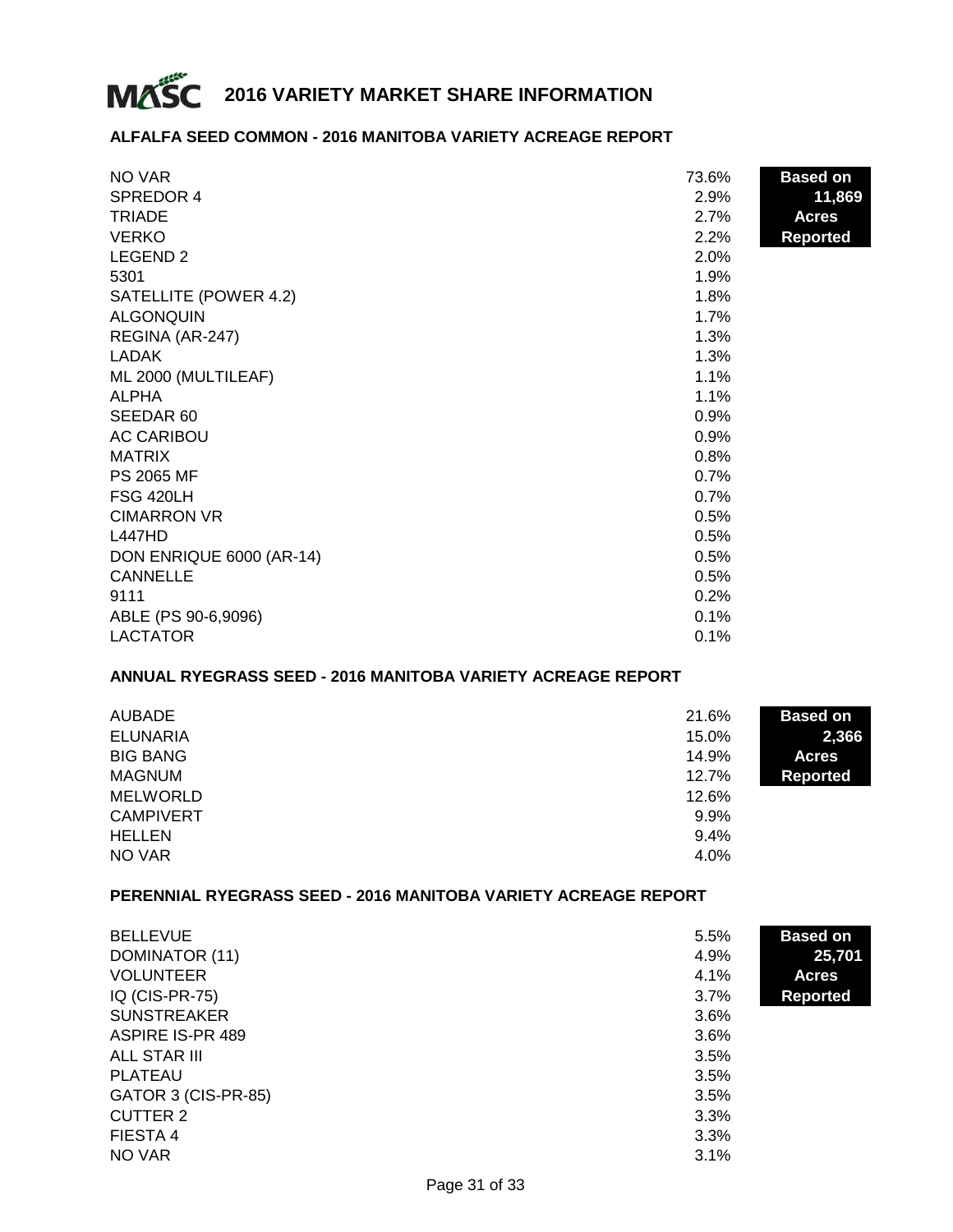

| <b>SIDEWAYS</b><br>2.7%<br>ALL SPORT 3<br>2.6%<br><b>SIRTAKY</b><br>2.5%<br><b>BANFIELD</b><br>2.3%<br><b>WICKED (PSG RDH)</b><br>2.1%<br><b>PARAGON</b><br>2.0%<br><b>PASSPORT</b><br>1.9%<br>1.7%<br><b>BANDALORE</b><br><b>BLAZER</b><br>1.6%<br><b>PRESIDIO</b><br>1.6%<br>SR 4600<br>1.4%<br><b>CITATION III</b><br>1.3%<br><b>TOP HAT</b><br>1.3%<br><b>CITATION FORE</b><br>1.3%<br><b>CONCERTO</b><br>1.3%<br><b>SIENNA</b><br>1.3%<br><b>JIFFIE II</b><br>1.2%<br><b>SUN</b><br>1.2%<br><b>ZOOM</b><br>1.2%<br><b>HOME RUN</b><br>1.2%<br><b>CHARISMATIC</b><br>1.2%<br>PATRIOT 4<br>1.2%<br>PANGEA (TURF TYPE)<br>1.1%<br>JR-348 (REVENGE GLX)<br>1.1%<br><b>ACCENT</b><br>0.9%<br><b>FEEDER</b><br>0.9%<br><b>CADDYSHACK 2</b><br>0.8%<br><b>PREMIUM</b><br>0.8%<br><b>RIPTIDE</b><br>0.8%<br><b>METOLIUS</b><br>0.7%<br>PRIMARY (IS PR 269)<br>0.6%<br><b>LACTAL</b><br>0.6%<br><b>SECRETARIAT II</b><br>0.6%<br>HAWKEYE 2 (SRX 4692)<br>0.6%<br><b>OREGON</b><br>0.6%<br><b>NIGHTSKY</b><br>0.6%<br>ALL STAR 2<br>0.6%<br>0.6%<br><b>DANCER</b><br><b>RACER II</b><br>0.6%<br><b>ELEGANA</b><br>0.6%<br><b>DILIGENT</b><br>0.6%<br>INSIGHT (LATERAL SPREAD TECHNOLOGY)<br>0.6%<br><b>EXPRESS</b><br>0.6%<br>DASHER 3<br>0.6%<br><b>CHURCHILL</b><br>0.6%<br>STAMINA (IS-PR 479)<br>0.6%<br><b>PALMER III</b><br>0.6%<br><b>GRAND SLAM</b><br>0.4% | PERENNIAL RYEGRASS SEED - 2016 MB VARIETY ACREAGE REPORT continued |      |
|----------------------------------------------------------------------------------------------------------------------------------------------------------------------------------------------------------------------------------------------------------------------------------------------------------------------------------------------------------------------------------------------------------------------------------------------------------------------------------------------------------------------------------------------------------------------------------------------------------------------------------------------------------------------------------------------------------------------------------------------------------------------------------------------------------------------------------------------------------------------------------------------------------------------------------------------------------------------------------------------------------------------------------------------------------------------------------------------------------------------------------------------------------------------------------------------------------------------------------------------------------------------------------------------------------------------------------------------------------------|--------------------------------------------------------------------|------|
|                                                                                                                                                                                                                                                                                                                                                                                                                                                                                                                                                                                                                                                                                                                                                                                                                                                                                                                                                                                                                                                                                                                                                                                                                                                                                                                                                                |                                                                    |      |
|                                                                                                                                                                                                                                                                                                                                                                                                                                                                                                                                                                                                                                                                                                                                                                                                                                                                                                                                                                                                                                                                                                                                                                                                                                                                                                                                                                |                                                                    |      |
|                                                                                                                                                                                                                                                                                                                                                                                                                                                                                                                                                                                                                                                                                                                                                                                                                                                                                                                                                                                                                                                                                                                                                                                                                                                                                                                                                                |                                                                    |      |
|                                                                                                                                                                                                                                                                                                                                                                                                                                                                                                                                                                                                                                                                                                                                                                                                                                                                                                                                                                                                                                                                                                                                                                                                                                                                                                                                                                |                                                                    |      |
|                                                                                                                                                                                                                                                                                                                                                                                                                                                                                                                                                                                                                                                                                                                                                                                                                                                                                                                                                                                                                                                                                                                                                                                                                                                                                                                                                                |                                                                    |      |
|                                                                                                                                                                                                                                                                                                                                                                                                                                                                                                                                                                                                                                                                                                                                                                                                                                                                                                                                                                                                                                                                                                                                                                                                                                                                                                                                                                |                                                                    |      |
|                                                                                                                                                                                                                                                                                                                                                                                                                                                                                                                                                                                                                                                                                                                                                                                                                                                                                                                                                                                                                                                                                                                                                                                                                                                                                                                                                                |                                                                    |      |
|                                                                                                                                                                                                                                                                                                                                                                                                                                                                                                                                                                                                                                                                                                                                                                                                                                                                                                                                                                                                                                                                                                                                                                                                                                                                                                                                                                |                                                                    |      |
|                                                                                                                                                                                                                                                                                                                                                                                                                                                                                                                                                                                                                                                                                                                                                                                                                                                                                                                                                                                                                                                                                                                                                                                                                                                                                                                                                                |                                                                    |      |
|                                                                                                                                                                                                                                                                                                                                                                                                                                                                                                                                                                                                                                                                                                                                                                                                                                                                                                                                                                                                                                                                                                                                                                                                                                                                                                                                                                |                                                                    |      |
|                                                                                                                                                                                                                                                                                                                                                                                                                                                                                                                                                                                                                                                                                                                                                                                                                                                                                                                                                                                                                                                                                                                                                                                                                                                                                                                                                                |                                                                    |      |
|                                                                                                                                                                                                                                                                                                                                                                                                                                                                                                                                                                                                                                                                                                                                                                                                                                                                                                                                                                                                                                                                                                                                                                                                                                                                                                                                                                |                                                                    |      |
|                                                                                                                                                                                                                                                                                                                                                                                                                                                                                                                                                                                                                                                                                                                                                                                                                                                                                                                                                                                                                                                                                                                                                                                                                                                                                                                                                                |                                                                    |      |
|                                                                                                                                                                                                                                                                                                                                                                                                                                                                                                                                                                                                                                                                                                                                                                                                                                                                                                                                                                                                                                                                                                                                                                                                                                                                                                                                                                |                                                                    |      |
|                                                                                                                                                                                                                                                                                                                                                                                                                                                                                                                                                                                                                                                                                                                                                                                                                                                                                                                                                                                                                                                                                                                                                                                                                                                                                                                                                                |                                                                    |      |
|                                                                                                                                                                                                                                                                                                                                                                                                                                                                                                                                                                                                                                                                                                                                                                                                                                                                                                                                                                                                                                                                                                                                                                                                                                                                                                                                                                |                                                                    |      |
|                                                                                                                                                                                                                                                                                                                                                                                                                                                                                                                                                                                                                                                                                                                                                                                                                                                                                                                                                                                                                                                                                                                                                                                                                                                                                                                                                                |                                                                    |      |
|                                                                                                                                                                                                                                                                                                                                                                                                                                                                                                                                                                                                                                                                                                                                                                                                                                                                                                                                                                                                                                                                                                                                                                                                                                                                                                                                                                |                                                                    |      |
|                                                                                                                                                                                                                                                                                                                                                                                                                                                                                                                                                                                                                                                                                                                                                                                                                                                                                                                                                                                                                                                                                                                                                                                                                                                                                                                                                                |                                                                    |      |
|                                                                                                                                                                                                                                                                                                                                                                                                                                                                                                                                                                                                                                                                                                                                                                                                                                                                                                                                                                                                                                                                                                                                                                                                                                                                                                                                                                |                                                                    |      |
|                                                                                                                                                                                                                                                                                                                                                                                                                                                                                                                                                                                                                                                                                                                                                                                                                                                                                                                                                                                                                                                                                                                                                                                                                                                                                                                                                                |                                                                    |      |
|                                                                                                                                                                                                                                                                                                                                                                                                                                                                                                                                                                                                                                                                                                                                                                                                                                                                                                                                                                                                                                                                                                                                                                                                                                                                                                                                                                |                                                                    |      |
|                                                                                                                                                                                                                                                                                                                                                                                                                                                                                                                                                                                                                                                                                                                                                                                                                                                                                                                                                                                                                                                                                                                                                                                                                                                                                                                                                                |                                                                    |      |
|                                                                                                                                                                                                                                                                                                                                                                                                                                                                                                                                                                                                                                                                                                                                                                                                                                                                                                                                                                                                                                                                                                                                                                                                                                                                                                                                                                |                                                                    |      |
|                                                                                                                                                                                                                                                                                                                                                                                                                                                                                                                                                                                                                                                                                                                                                                                                                                                                                                                                                                                                                                                                                                                                                                                                                                                                                                                                                                |                                                                    |      |
|                                                                                                                                                                                                                                                                                                                                                                                                                                                                                                                                                                                                                                                                                                                                                                                                                                                                                                                                                                                                                                                                                                                                                                                                                                                                                                                                                                |                                                                    |      |
|                                                                                                                                                                                                                                                                                                                                                                                                                                                                                                                                                                                                                                                                                                                                                                                                                                                                                                                                                                                                                                                                                                                                                                                                                                                                                                                                                                |                                                                    |      |
|                                                                                                                                                                                                                                                                                                                                                                                                                                                                                                                                                                                                                                                                                                                                                                                                                                                                                                                                                                                                                                                                                                                                                                                                                                                                                                                                                                |                                                                    |      |
|                                                                                                                                                                                                                                                                                                                                                                                                                                                                                                                                                                                                                                                                                                                                                                                                                                                                                                                                                                                                                                                                                                                                                                                                                                                                                                                                                                |                                                                    |      |
|                                                                                                                                                                                                                                                                                                                                                                                                                                                                                                                                                                                                                                                                                                                                                                                                                                                                                                                                                                                                                                                                                                                                                                                                                                                                                                                                                                |                                                                    |      |
|                                                                                                                                                                                                                                                                                                                                                                                                                                                                                                                                                                                                                                                                                                                                                                                                                                                                                                                                                                                                                                                                                                                                                                                                                                                                                                                                                                |                                                                    |      |
|                                                                                                                                                                                                                                                                                                                                                                                                                                                                                                                                                                                                                                                                                                                                                                                                                                                                                                                                                                                                                                                                                                                                                                                                                                                                                                                                                                |                                                                    |      |
|                                                                                                                                                                                                                                                                                                                                                                                                                                                                                                                                                                                                                                                                                                                                                                                                                                                                                                                                                                                                                                                                                                                                                                                                                                                                                                                                                                |                                                                    |      |
|                                                                                                                                                                                                                                                                                                                                                                                                                                                                                                                                                                                                                                                                                                                                                                                                                                                                                                                                                                                                                                                                                                                                                                                                                                                                                                                                                                |                                                                    |      |
|                                                                                                                                                                                                                                                                                                                                                                                                                                                                                                                                                                                                                                                                                                                                                                                                                                                                                                                                                                                                                                                                                                                                                                                                                                                                                                                                                                |                                                                    |      |
|                                                                                                                                                                                                                                                                                                                                                                                                                                                                                                                                                                                                                                                                                                                                                                                                                                                                                                                                                                                                                                                                                                                                                                                                                                                                                                                                                                |                                                                    |      |
|                                                                                                                                                                                                                                                                                                                                                                                                                                                                                                                                                                                                                                                                                                                                                                                                                                                                                                                                                                                                                                                                                                                                                                                                                                                                                                                                                                |                                                                    |      |
|                                                                                                                                                                                                                                                                                                                                                                                                                                                                                                                                                                                                                                                                                                                                                                                                                                                                                                                                                                                                                                                                                                                                                                                                                                                                                                                                                                |                                                                    |      |
|                                                                                                                                                                                                                                                                                                                                                                                                                                                                                                                                                                                                                                                                                                                                                                                                                                                                                                                                                                                                                                                                                                                                                                                                                                                                                                                                                                |                                                                    |      |
|                                                                                                                                                                                                                                                                                                                                                                                                                                                                                                                                                                                                                                                                                                                                                                                                                                                                                                                                                                                                                                                                                                                                                                                                                                                                                                                                                                |                                                                    |      |
|                                                                                                                                                                                                                                                                                                                                                                                                                                                                                                                                                                                                                                                                                                                                                                                                                                                                                                                                                                                                                                                                                                                                                                                                                                                                                                                                                                |                                                                    |      |
|                                                                                                                                                                                                                                                                                                                                                                                                                                                                                                                                                                                                                                                                                                                                                                                                                                                                                                                                                                                                                                                                                                                                                                                                                                                                                                                                                                |                                                                    |      |
|                                                                                                                                                                                                                                                                                                                                                                                                                                                                                                                                                                                                                                                                                                                                                                                                                                                                                                                                                                                                                                                                                                                                                                                                                                                                                                                                                                |                                                                    |      |
|                                                                                                                                                                                                                                                                                                                                                                                                                                                                                                                                                                                                                                                                                                                                                                                                                                                                                                                                                                                                                                                                                                                                                                                                                                                                                                                                                                |                                                                    |      |
|                                                                                                                                                                                                                                                                                                                                                                                                                                                                                                                                                                                                                                                                                                                                                                                                                                                                                                                                                                                                                                                                                                                                                                                                                                                                                                                                                                |                                                                    |      |
|                                                                                                                                                                                                                                                                                                                                                                                                                                                                                                                                                                                                                                                                                                                                                                                                                                                                                                                                                                                                                                                                                                                                                                                                                                                                                                                                                                |                                                                    |      |
|                                                                                                                                                                                                                                                                                                                                                                                                                                                                                                                                                                                                                                                                                                                                                                                                                                                                                                                                                                                                                                                                                                                                                                                                                                                                                                                                                                |                                                                    |      |
|                                                                                                                                                                                                                                                                                                                                                                                                                                                                                                                                                                                                                                                                                                                                                                                                                                                                                                                                                                                                                                                                                                                                                                                                                                                                                                                                                                |                                                                    |      |
|                                                                                                                                                                                                                                                                                                                                                                                                                                                                                                                                                                                                                                                                                                                                                                                                                                                                                                                                                                                                                                                                                                                                                                                                                                                                                                                                                                | PIZZAZZ                                                            | 0.4% |